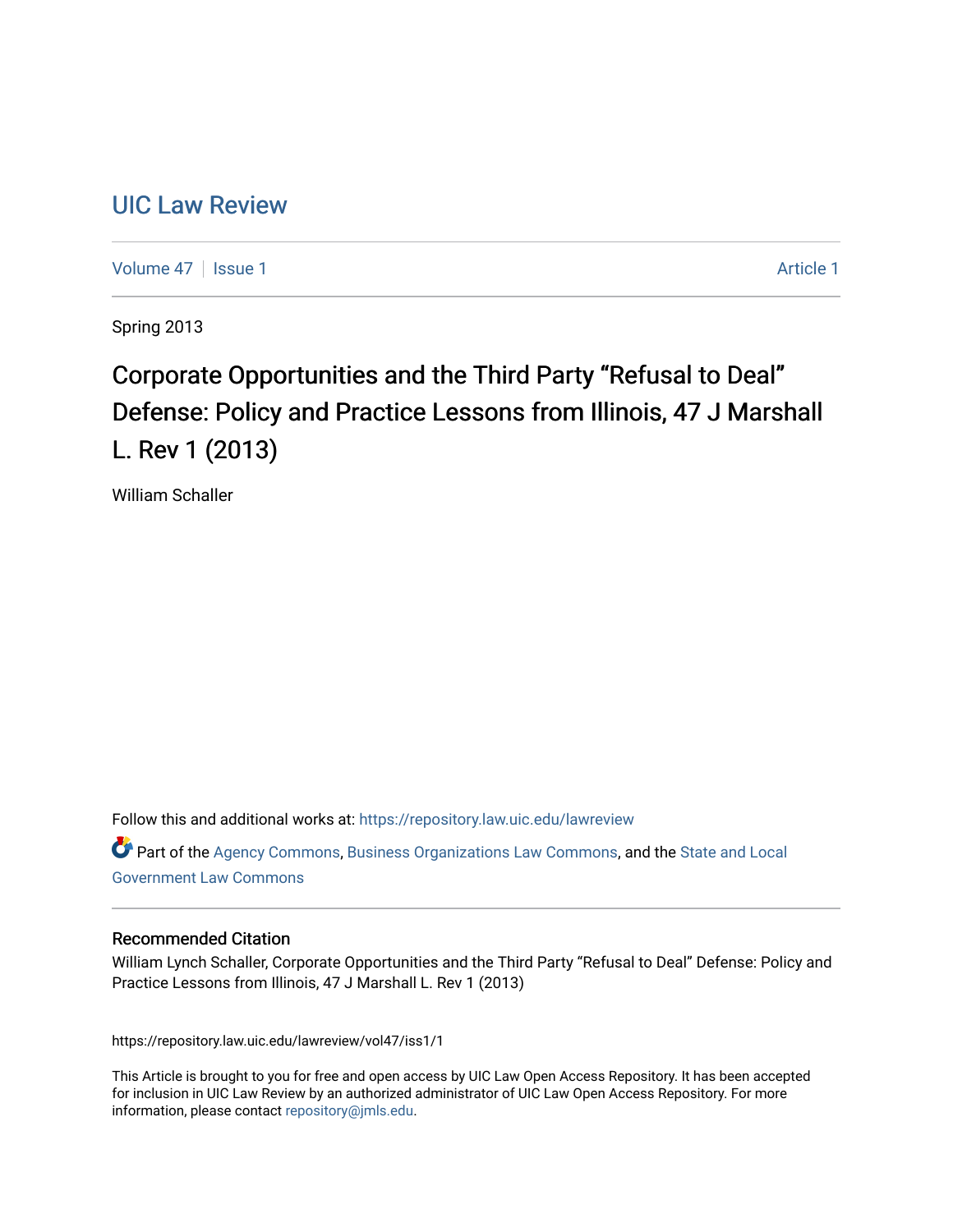# CORPORATE OPPORTUNITIES AND THE THIRD PARTY "REFUSAL TO DEAL" DEFENSE: POLICY AND PRACTICE LESSONS FROM ILLINOIS

# WILLIAM LYNCH SCHALLER\*

"[I]f a trustee, on the refusal to renew, might have a lease for himself, few estates would be renewed to *cestui que* use."1

# I. INTRODUCTION

As Adam Smith recognized as long ago as 1776 in *The Wealth of Nations*, the division of labor to achieve specialization plays a key role in advancing both business enterprises and civilization itself.2 All firms appreciate this reality and divide tasks accordingly, from senior management on down. So long as employees and agents of the firm remain loyal, this system works reasonably well and profitably, at least when compared to the alternative of a person going it alone.3 But agents placing their

<sup>\*</sup> Partner, Baker & McKenzie, Chicago, Illinois. As always, this article is dedicated with love to my wife, Jane Reynolds Schaller, and my children, Alexandra, William, George and Samantha Schaller. A special thanks to my partners and pals, John M. Murphy and Peter P. Tomczak, great fiduciary duty lawyers and even greater friends. Despite their comments and criticisms, all errors are mine alone.

 <sup>1.</sup> Keech v. Sandford, 25 Eng. Rep. 223 (1726) (quoted in 1 GEORGE E. PALMER, THE LAW OF RESTITUTION § 2.11, at 146 n.18).

 <sup>2.</sup> ADAM SMITH, AN INQUIRY INTO THE NATURE AND CAUSES OF THE WEALTH OF NATIONS 12 (Edwin Cannan Ed. 1994) ("It is the great multiplication of the productions of all the different arts, in consequence of the division of labour, which occasions, in a well-governed society, that universal opulence which extends itself to the lowest ranks of the people."). This continual subdivision into narrower and narrower sub-specialties has prompted the medical school joke "that young physicians who want to be on the cutting edge of medicine today should try to learn more and more about less and less, until they know everything about nothing. Conversely, doctors who want to be generalists . . . are doomed to know less and less about more and more, until they know nothing about everything." THOMAS H. LEE AND JAMES J. MONGAN, CHAOS AND ORGANIZATION IN HEALTH CARE 11-12 (2009).

 <sup>3.</sup> Ronald H. Coase, *The Nature of the Firm*, 4 ECONOMICA 386 (Nov. 1937) (arguing that firms arise because their efficiencies result in lower transaction costs than strangers dealing at arm's length); Thomas F. McInerney, *Implications of High Performance Production and Work Practices for Theory of the Firm and Corporate Governance*, 2004 COLUM. BUS. L. REV.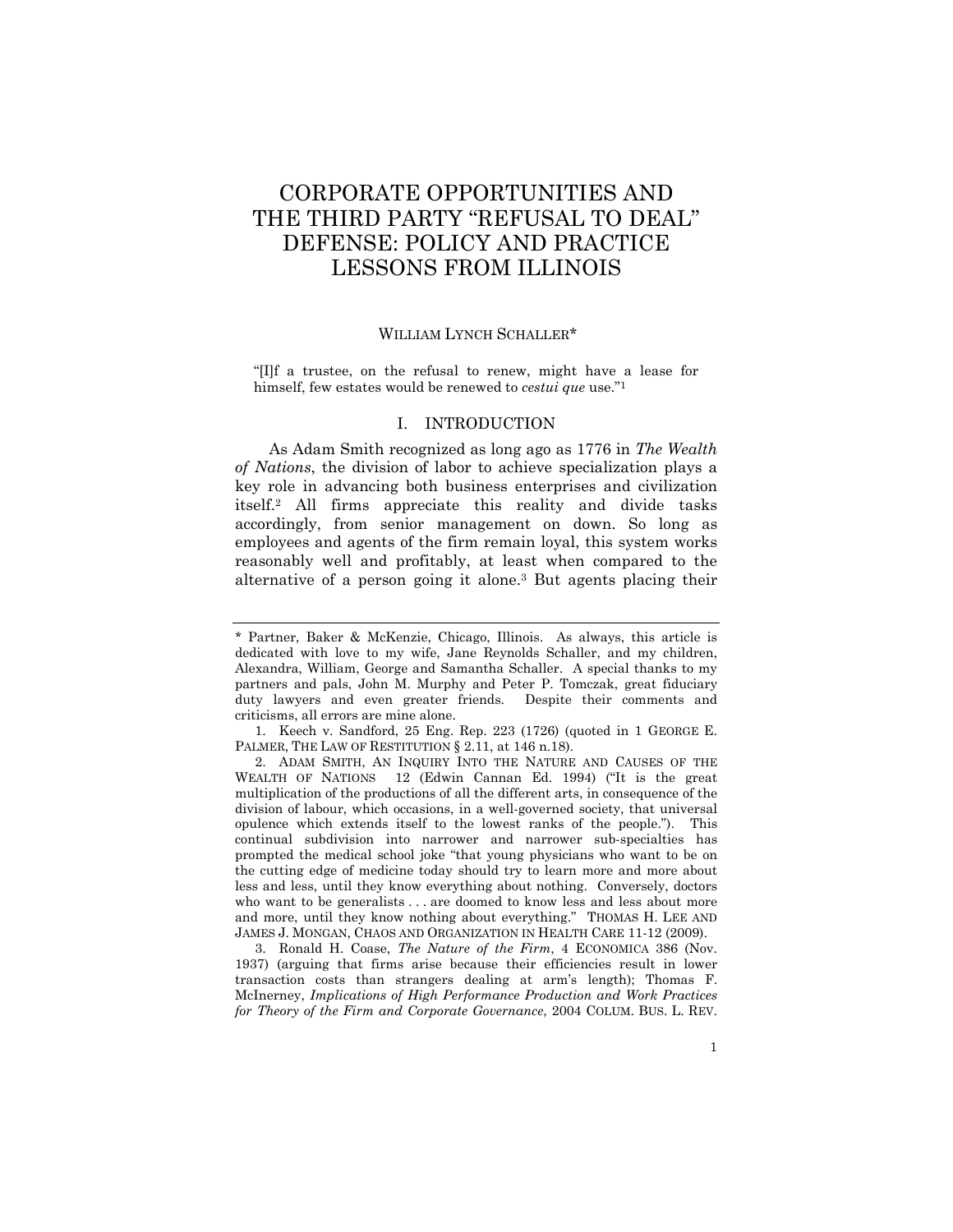interests ahead of the firm can strain this system, and it can implode under the weight of the ultimate agency cost – secret competition by employees and other agents during the agency relationship.4 Smith himself recognized this danger: "The directors of [joint stock] companies . . . being the managers rather of other people's money than their own, it cannot well be expected, that they should watch over it with the same anxious vigilance with which the partners in a private copartnery frequently watch over their own."5 The English decision in *Keech*, quoted above, recognized the same danger fifty years before Smith, as did Roman law long before *Keech*.6

The "refusal to renew" ruling in *Keech* represented much more than just the familiar biblical truth that "no man can serve two masters,"7 however. *Keech* subtly extended this fundamental principle by recognizing that fiduciary transactions with third parties lose none of their suspiciousness simply because they are preceded by a third party's "refusal to renew" the same transaction with the fiduciary's principal.8 As such, *Keech* offered a profound policy pronouncement of enduring significance to modern business law: a third party's "refusal to deal" should not be a defense to corporate opportunity usurpation.

The problems with the refusal to deal defense are manifold. This simple but deceptive defense – that the diverted third-party trading partner would have refused to deal with plaintiff, independent of the fiduciary's wrongdoing – introduces complex and irrelevant legal arguments under the rubrics of duty, proximate cause, and remedy.9 The refusal to deal defense also

 5. Smith, *supra* note 2, at 800. *See also* LOUIS D. BRANDEIS, OTHER PEOPLE'S MONEY AND HOW THE BANKERS USE IT (1914) (borrowing its title from Adam Smith's famous observation).

 6. Epstein, *supra* note 4, at 960, n.22 (arguing that Gaius' *Institutes* recognized misappropriation of partnership opportunities as wrongful in Roman times); STEVEN G. MEDEMA, THE HESITANT HAND: TAMING SELF-INTEREST IN THE HISTORY OF ECONOMIC IDEAS 5-25 (2009) (describing the history of economic thought on self-interest from ancient Greece through Adam Smith).

 7. *See*, *e.g.*, Dickson v. People ex rel. Brown, 17 Ill. 191, 193 (1855) (quoting Matthew, Ch. 6, Verse 24).

 8. Unsurprisingly, *Keech* is considered one of the foundational cases of the fiduciary duty of loyalty. *See* Leonard I. Rotman*, Fiduciary Law's "Holy Grail": Reconciling Theory and Practice in Fiduciary Jurisprudence*, 91 B.U. L. REV. 921, 922, 942-45 (2011) (discussing the importance of *Keech*).

9. *See* notes 41-159 and accompanying text, *infra*.

<sup>135, 136 (2004) (</sup>arguing that the team production model of corporate governance explains the theory of the firm better than agency theory and transaction cost economics).

 <sup>4.</sup> Frank H. Easterbrook and Daniel R. Fischel, *Close Corporations and Agency Costs*, 38 STAN. L. REV. 271, 277-81 (1986) (arguing for an *ex ante* contract response to agency costs within small firms); Richard A. Epstein, *In Defense of the Contract at Will*, 51 U. CHI. L. REV. 947, 959-62 (1984) (discussing the threat agency costs pose to the firm).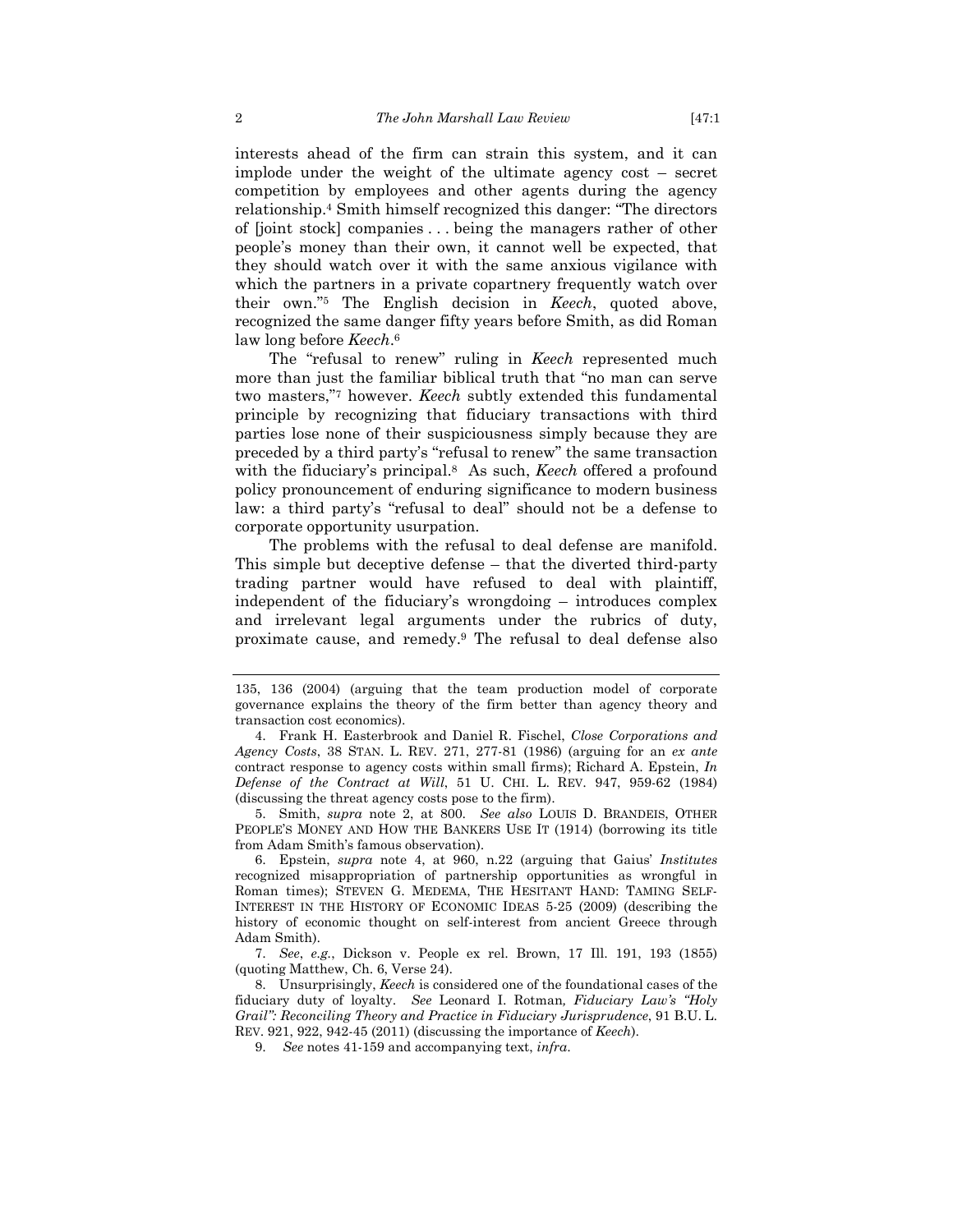subtly shifts control over corporate opportunity litigation from the plaintiff-principal to the disloyal defendant. Indeed, it opens the door for the guilty fiduciary to seek summary judgment based upon the third party's "undisputed" and entirely predictable "no harm, no foul" / "never would have worked with plaintiff anyway" testimony, thereby leaving the fiduciary and third party free to work together happily ever after.10 But worst of all, the refusal to deal defense invites fraud by incentivizing fiduciaries and third parties to engage in prohibited transactions and then tempting them to fabricate testimony as a defense, since the defendantfiduciary and the third party are invariably financially aligned, if not legally married, by the time of litigation and often well before.11

Using Illinois law as a model, this is the third of three articles that collectively offer the first serious treatment of the third party refusal to deal defense in corporate opportunity cases. I began in my first article with a general overview of Illinois fiduciary principles, remedies, and proof burdens to show that they have a different focus than other laws: deterrence is their object, not simply compensation.12 I then examined the Illinois Supreme Court's choice of the "line of business" test over other corporate opportunity standards, starting with *Kerrigan v. Unity Savings* 

 <sup>10.</sup> Complete Conference Coordinators, Inc. v. Kumon North America, Inc., 394 Ill. App. 3d 105, 915 N.E.2d 88 (2d Dist. 2009) (affirming summary judgment in favor of defendant, on tortious interference claim, based upon customer's supposed unwillingness to deal with plaintiff).

 <sup>11.</sup> Victor Brudney & Robert Charles Clark, *A New Look at Corporate Opportunities*, 94 HARV. L. REV. 1001, 1021 (1981) (If "third-party refusals to deal with the corporation are accepted as tests, the inevitable result will be to permit the diversion. This is true because courts must resolve the legal issues on the basis of a set of facts largely within the control of the diverter."); Eric Talley, *Turning Servile Opportunities to Gold: A Strategic Analysis of the Corporate Opportunities Doctrine*, 108 YALE L.J. 279, 291, n.37 (1998) (noting courts have rejected third party refusal to deal defenses with "virtual unanimity, expressing wariness about the *verifiability* of such alleged incapacities and the concomitant incentive of the fiduciary to *claim* that such barriers existed (when in fact they did not)." (emphasis added)); Matthew R. Salzwedel, *A Contractual Theory of Corporate Opportunity and a Proposed Statute*, 23 PACE L. REV. 83, 115-16 (2002) (collecting third party refusal to deal cases and proposing a statute that would exclude this defense); Michael Begert, *The Corporate Opportunity Doctrine and Outside Business Interests*, 56 U. CHI. L. REV. 827, 835-36 (1989) (noting that modern corporate opportunity cases have generally required fiduciaries to disclose third party refusals to deal); CHARLES W. MURDOCK, 8 ILLINOIS PRACTICE: BUSINESS ORGANIZATIONS §14:12, at 209-10 (2010) ("What is Not a Corporate Opportunity") (noting third party refusals to deal as a defense to Illinois corporate opportunity actions); Philip J. Katauskas, *Representing the Non-Party Deponent Who Cares*, 34 LITIG 4, 18 (Summer 2008) (most non-party witnesses have an interest in the litigation in which they are testifying).

 <sup>12.</sup> William Lynch Schaller, *Corporate Opportunities and Corporate Competition in Illinois: A Comparative Discussion of Fiduciary Duties*, 46 J. MARSHALL L. REV. 1 (2012).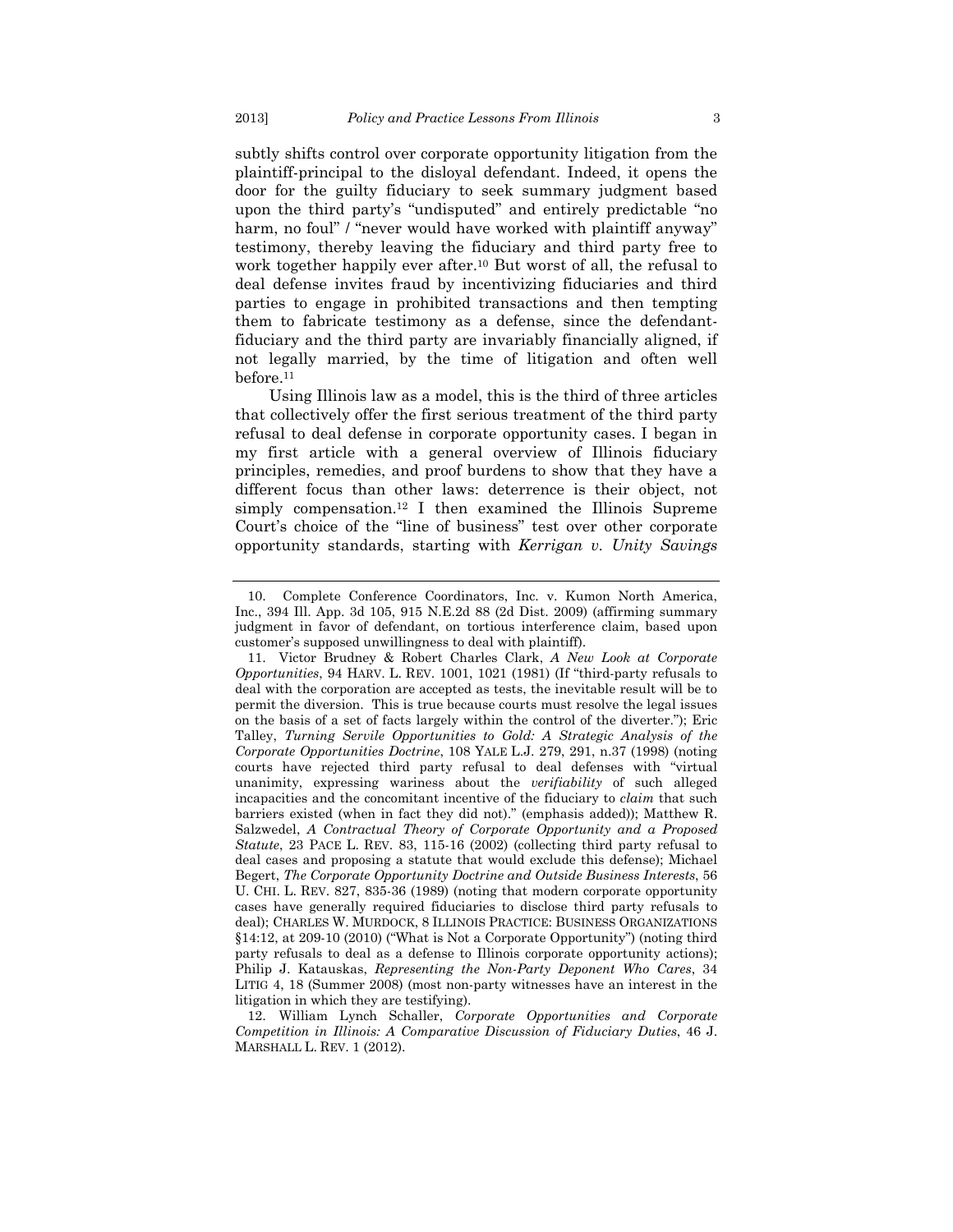*Association*.13 This choice – though poorly understood and widely misapplied by the Illinois Appellate Court – has important consequences: unless a fiduciary can show he disclosed *and* tendered the opportunity, he is foreclosed from seizing it under the prophylactic "line of business" test.14 Since full disclosure and timely tender almost never occur, the net effect of the *Kerrigan* line of business test should be to foreclose the third party refusal to deal defense as a matter of law.

This simple insight certainly has not been lost on the Illinois Supreme Court, but it generally has eluded other Illinois courts. To show this, my second article focused upon the role of third parties in Illinois corporate opportunity litigation,15 offering a chronological exploration by court, starting with the Illinois Supreme Court and then moving to the Illinois Appellate Court, the Seventh Circuit Court of Appeals, and finally the United States District Court for the Northern District of Illinois.16 In two major corporate opportunity decisions shortly after *Kerrigan*, the Illinois Supreme Court gave significant relief to victimized principals, and in both cases there was no proof the third parties were willing to deal with the principals, and indeed some proof they were unwilling to deal with the principals.17 Unfortunately, the court did not specifically offer a "rule" against third party testimony in these cases, and thus this dimension of its corporate opportunity jurisprudence has gone largely unnoticed in subsequent Illinois decisions. As noted, the result of this omission has been repeated attempts by guilty fiduciaries to escape liability through irrelevant third party testimony. Some have been successful and others have not, but all have managed to impose enormous cost, delay, and uncertainty on their opponents via this third party "defense."

 <sup>13. 58</sup> Ill. 2d 20, 517 N.E.2d 30 (1974).

 <sup>14.</sup> *Id.* at 28, 517 N.E.2d at 43-44.

 <sup>15.</sup> William Lynch Schaller, *The Origin and Evolution of the Third Party "Refusal to Deal" Defense in Illinois Corporate Opportunity Cases*, 46 J. MARSHALL L. REV. 937 (2013).

 <sup>16.</sup> In each instance, I worked through the particular court's decisions chronologically, as this approach approximated the way the court itself experienced and contributed to doctrinal direction. *Cf.* Randy E. Barnett, *Three Federalisms*, 39 LOY. U. CHI. L. J. 285, 285-86 (2008) ("One reason we do not distinguish each of these versions [of federalism] from the others is that we teach Constitutional Law by doctrine or topic rather than chronologically by era. When taught chronologically, these different versions of federalism fairly leap off the page.").

 <sup>17.</sup> Vendo Co. v. Stoner, 58 Ill. 2d 289, 321 N.E.2d 1 (1974) (upholding \$7.2 million judgment and massive salary forfeiture against fiduciary, despite absence of evidence that third party would have dealt with plaintiff); Mullaney, Wells & Co. v. Savage, 78 Ill. 2d 534, 402 N.E.2d 574 (1980) (upholding \$800,000 constructive trust award against fiduciary, despite absence of evidence that third party would have dealt with plaintiff, and despite some evidence that third party would not have dealt with plaintiff).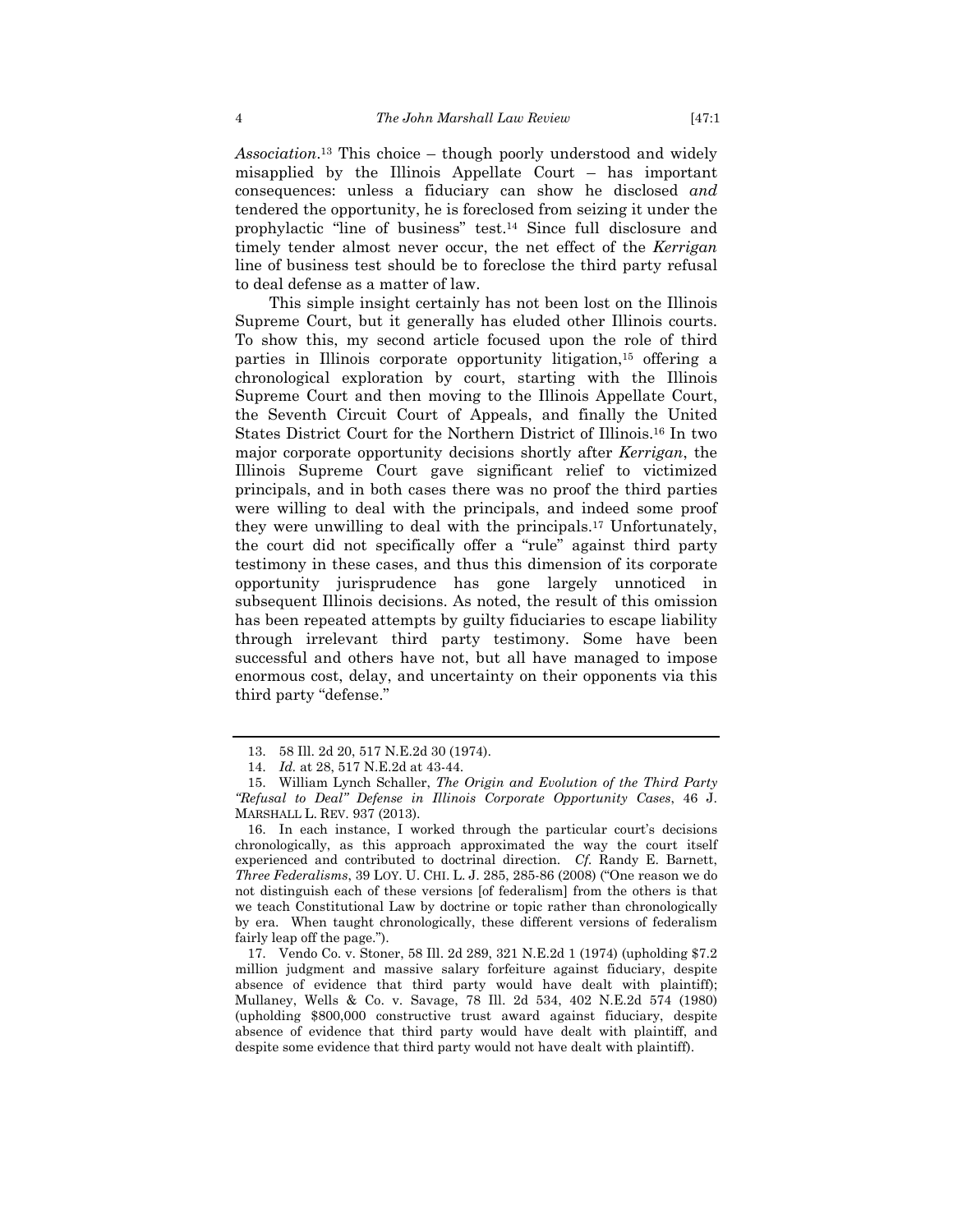In the present article, the third and last of the three, I examine the practice implications of eliminating the third party refusal to deal defense in Illinois corporate opportunity cases. While I think it should be obvious that a third party's refusal to deal is not a defense to liability under the categorical "line of business" test in Illinois, I maintain that it is also not a defense to proximate cause or any form of relief, whether the remedy is damages for plaintiff's loss, disgorgement of defendant's gain, a constructive trust requiring conveyance of property, an injunction prohibiting usurpation, or compensation forfeiture for disloyalty. Indeed, in my view, third parties should be defendants themselves in most of these cases, subject to secondary liability for encouraging the fiduciary's misconduct if they knew the defendant-fiduciary was in an agency relationship with the plaintiff-principal in connection with the transaction in issue. From a practice perspective, then, eliminating the third party refusal to deal would go a long way toward guaranteeing summary dispositions against all relevant wrongdoers in corporate opportunity cases. In my view, this would promote the deterrence rationale of Illinois corporate opportunity law far better than after-the-fact attempts to determine the motives of self-interested and potentially liable third parties.

In light of these serious shortcomings, I conclude that the third party refusal to deal defense should be explicitly eliminated in Illinois corporate opportunity cases as a matter of policy. It is not asking too much to require fiduciaries to disclose and tender corporate opportunities so that their principal's consent is clear at the outset. This comports with everyone's legitimate expectations and allows the market to take its orderly course with respect to the opportunity. Deterrence of fiduciary disloyalty is the primary function of the corporate opportunity doctrine in Illinois, not simply compensation of victims, and thus to ask whether plaintiff has "lost" something – as the third party refusal to deal defense does – is to ask the wrong question.

# II. DUTY, BREACH, PROXIMATE CAUSE, AND REMEDY: DOES THE THIRD PARTY REFUSAL TO DEAL DEFENSE HAVE A ROLE?

In canvassing Illinois corporate opportunity cases, I found no Illinois Supreme Court or Illinois Appellate Court decision that assigned a specific legal role to the third party refusal to deal defense using the traditional taxonomy of duty, breach of duty, proximate cause, or remedy. The Illinois Supreme Court has simply ignored third party refusals to deal as irrelevant under *Kerrigan* and its progeny, *Vendo Co. v. Stoner*18 and *Mullaney,* 

 <sup>18. 58</sup> Ill. 2d 289, 321 N.E.2d 1 (1974).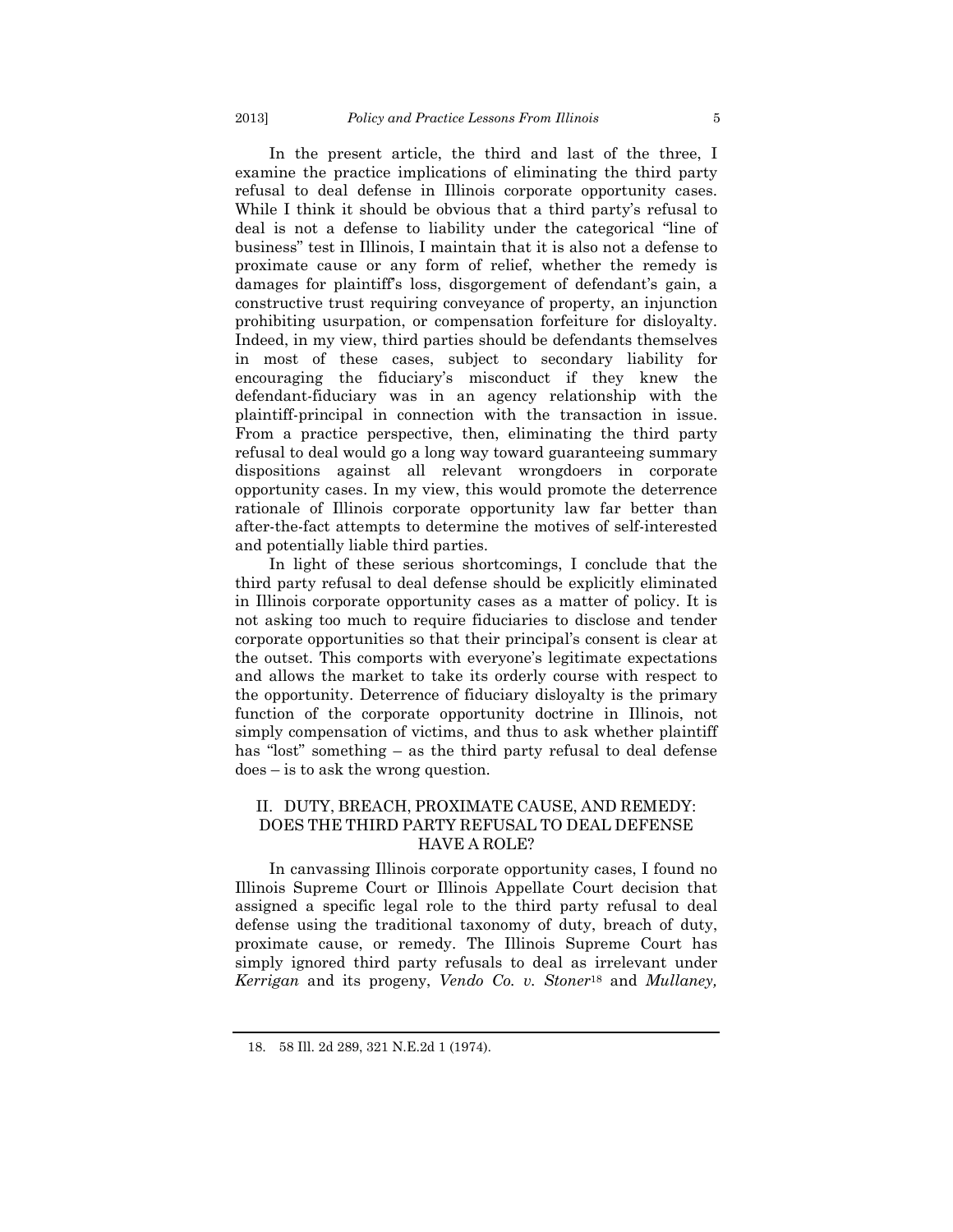*Wells & Co. v. Savage*.19 The Illinois Appellate Court, on the other hand, has generally treated this defense as a question of fact without assigning it to a particular legal slot. Illinois federal courts have largely followed the Illinois Appellate Court's path, although *Durasys, Inc. v. Lebya*<sup>20</sup> invoked the City of Chicago's refusal to deal as a remedy defense on both damages and injunctive relief, albeit inconsistently.

In this section, I dissect the different roles the third party refusal to deal defense could be argued to play. I find its elimination easily accomplished within established Illinois law, with only discrete remedy issues presenting difficulties. For ease of analysis, I organize my comments below in tort terms, focusing on duty, breach of duty, proximate cause, and remedy. While this is a familiar model, a word of caution is in order: breach of fiduciary duty is not a "tort" in Illinois, and deploying tort labels tends to mask the distinct policies and remedies of Illinois fiduciary duty law in general and Illinois corporate opportunity law in particular. With these concerns in mind, I start with the tort-equity dichotomy.

#### *A. Fiduciaries*

#### *1. Tort or Equity?*

As noted, the tort formulation of "duty/breach/proximate cause/damages" is not the proper conceptual framework for corporate opportunity cases in Illinois. Illinois is one of the few states that views fiduciary duty claims as falling outside of the tort realm.21

The appropriate starting point is *Kinzer v. City of Chicago*.<sup>22</sup> In that case, City of Chicago officials funded the summer entertainment festival then known as "Chicago Fest" (now known as "Taste of Chicago") without a prior appropriation by the City Council. A taxpayer, Kinzer, sued one of the government officials, Grimm, for breach of fiduciary duty based upon this apparent violation of the Illinois Municipal Code, and Grimm defended in

 <sup>19. 78</sup> Ill. 2d 534, 402 N.E.2d 574 (1980).

 <sup>20.</sup> *Durasys, Inc. v. Lebya,* 992 F.2d 1465 (7th Cir. 1993).

 <sup>21.</sup> *See* Deborah A. DeMott, *Causation in the Fiduciary Realm*, 91 B.U. L. REV. 851, 852, n. 7 (2011) (noting that not all states treat breach of fiduciary duty as a tort after the fashion of the Restatement of (Second) of Torts and citing *Kinzer* as an example). The Illinois Supreme Court's thoroughly traditional view in *Kinzer* seems odd only because law schools gradually ceased teaching equity as a substantive field after the merger of law and equity via the adoption of the Federal Rules of Civil Procedure in 1937. Some have recognized this singular omission and proposed adding fiduciary law as a foundational course in law school. *See generally* Rafael Chodos, *Fiduciary Law: Why Now? Amending the Law School Curriculum*, 91 B. U. L. REV. 837 (2011).

 <sup>22. 128</sup> Ill. 2d 437, 539 N.E.2d 1216 (1989).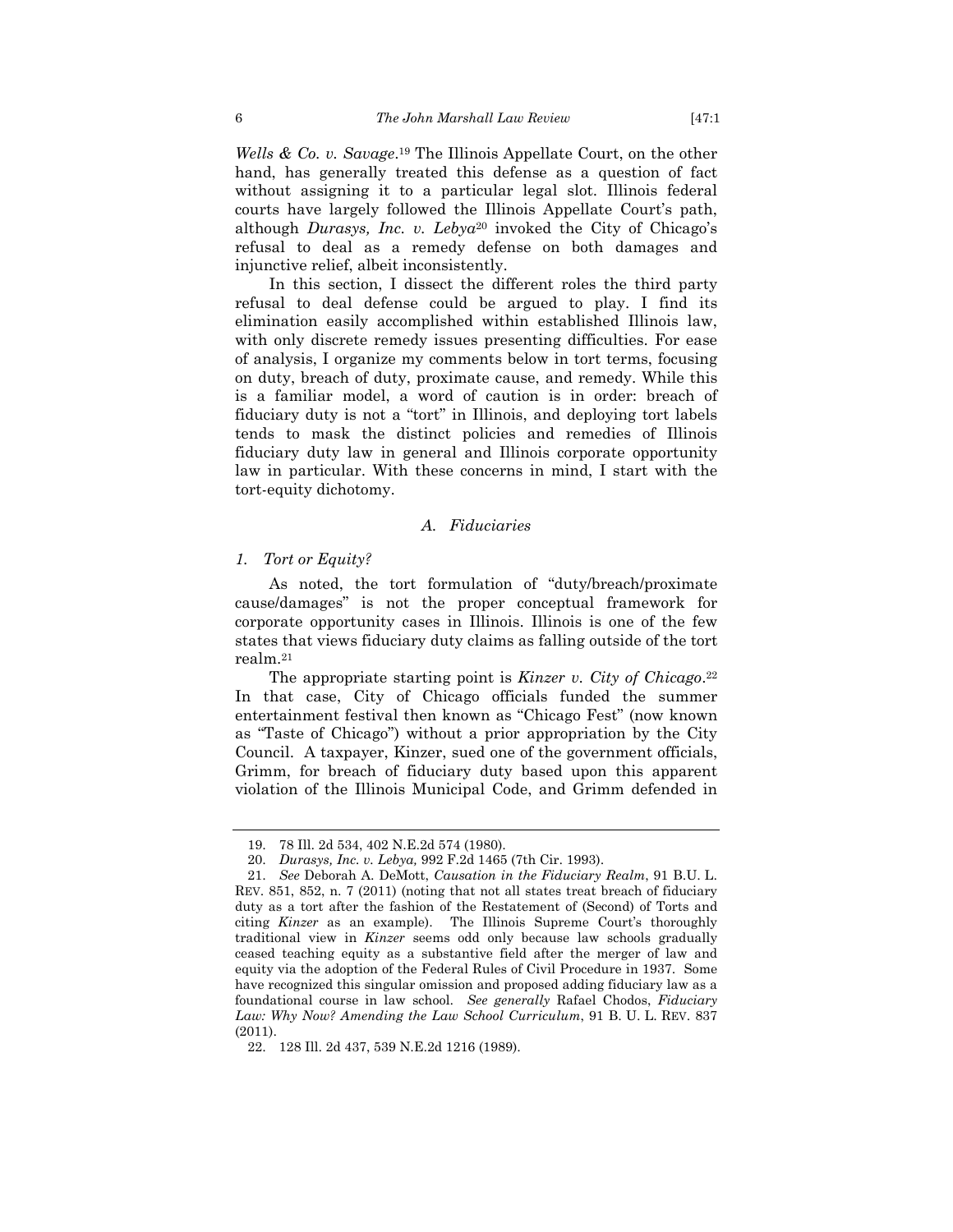part on the ground of immunity under the Local Governmental and Governmental Employees Tort Immunity Act. The Illinois Supreme Court rejected this defense, holding that breach of fiduciary duty is not a "tort" under Illinois law. To support this ruling, the court pointed out that it had not accepted Section 874 of the Restatement (Second) of Torts as the basis of fiduciary duty liability and that it had long "regarded breach of fiduciary duty as controlled by the substantive laws of agency, contract and equity."23

The Illinois Supreme Court reaffirmed this view in *Armstrong v. Guigler*,24 a case in which the court held that the five year "catch-all" statute of limitations, rather than the ten year written contract statute of limitations, applies to Illinois fiduciary duty claims. In so holding, the court noted the "unique" nature of fiduciary duty claims25 and offered the following important analysis:

By way of contrast, where a party advances a breach of duty that arises by operation of law, the action is no longer contractual in nature, but delictual. Stated otherwise, a claim for a breach of a legal duty, as opposed to a breach of a contractual promise, is in essence an action *ex delicto*. The difference between the two breaches lies, in historical terms, in the distinction between an action in *assumpsit* and an action in *case*. See, *e.g.*, *Fidelity Trust Co. v. Poole*, 136 Ill. App. 266, 273 (1907) ("For a breach of the duty an agent owes to his principal, the action may be in *assumpsit* for the breach of the implied promise, or in *case* for the breach of the implied duty").

\* \* \*

A breach of an implied fiduciary duty is not an action *ex contractu* simply because the duty arises by legal implication from the parties' relationship under a written agreement. In fact, a fiduciary relationship is founded on the substantive principles of agency, contract and equity. Because a fiduciary relationship is an amalgamation of various aspects of legal jurisprudence, a purely contractual statute of limitations is inapplicable to a breach thereof. Only the five-year statute of limitations for all civil actions not otherwise provided for is truly consonant with the distinctive characteristics of breach of an implied fiduciary duty, regardless of the fact that the fiducial relationship arose from a written contract.26

The holdings in *Kinzer* and *Armstrong*, although departures from the Restatement (Second) of Torts, are in fact consistent with the Restatement (Second) of Agency, which stresses the "*sui generis*" nature of agency contracts in its Introductory Note to

 <sup>23.</sup> *Id.* at 445, 539 N.E.2d at 1220 (citations omitted).

 <sup>24. 174</sup> Ill. 2d 281, 673 N.E.2d 290 (1994).

 <sup>25.</sup> *Id.* at 294, 673 N.E.2d at 297.

 <sup>26.</sup> *Id.* at 291-92, 293-94, 673 N.E.2d at 295-96 (emphasis in original).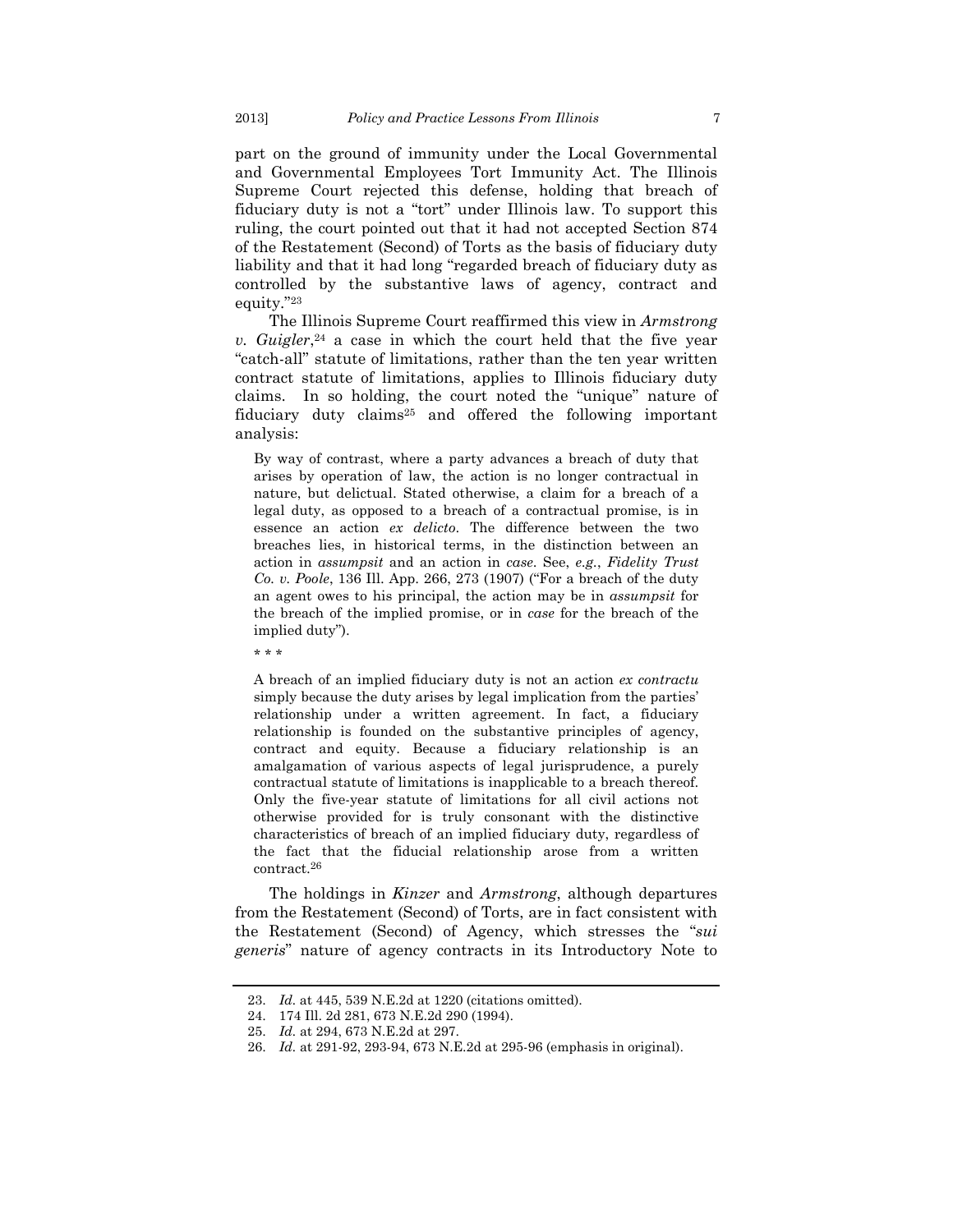Chapter 13.27 This point is worth noting since Chapter 13, Title C, subtitled "Duties of Loyalty," is the home of Sections 387 to 407, the relevant Restatement (Second) of Agency principles that have dominated Illinois fiduciary duty case law in the areas of corporate opportunity and corporate competition claims and remedies. One need only read *Vendo* and *Mullaney* to see this.28 Indeed, Illinois corporate opportunity decisions have almost all involved agents, and the predominant relief awarded has been equitable – constructive trusts, accountings, and injunctions. Thus, *Kinzer* and *Armstrong* are quite consistent with Illinois corporate opportunity jurisprudence. And this jurisprudence, in turn, is consistent with the historical divide between law and equity,29 as trusts and

However, although the agency relation normally involves a contract between the parties, it is a special kind of contract, since an agent is not merely a promisor or a promisee but is also a fiduciary. Because he is a fiduciary and is subject to the directions of the principal, the rules as to his duties to the principal are unique. Substituting for the terms of the trust the will of his principal, his fiduciary duties are similar to those of a testamentary trustee to the beneficiaries. Further, since the contract of employment, if there is one, is ordinarily not spelled out in detail but depends for its interpretation upon evidence as to the customary way of doing business, the generalizations which can be drawn concerning the agent's duties are inferences of fact which are permissible only in the absence of a specific understanding otherwise. In the absence of fraud, duress or illegality, any agreement between the parties will be enforced, at least to the extent of granting a cause of action for its breach. Even specific agreements, however, must be interpreted in the light of the principles which are applicable to the relation of principal and agent. The existence of the fiduciary relation between the parties, and the duty of the agent not to act for the principal contrary to orders, modify all agency agreements and create rules which are *sui generis* and which do not apply to contracts in which one party is not an agent for the other.

 28. *See Vendo*, 58 Ill. 2d at 305, 321 N.E.2d at 10 (citing Restatement (Second) of Agency §§ 387, 389, 391, 393 and 394); *Mullaney*, 78 Ill. 2d at 546- 47, 402 N.E.2d at 580 (citing Restatement (Second) of Agency §§ 387, 393).

 29. *See* S.F.C. MILSOM, HISTORICAL FOUNDATIONS OF THE COMMON LAW 74-87 (1969) (describing the rise of equity as a system separate from and at times superior to common law); James Oldham, *A Profusion of Chancery Reform*, 22 LAW & HIST. REV. 609, 609 (2004) ("That a right in itself purely legal cannot be the proper subject of discussion in a jurisdiction purely equitable, and that a right purely equitable, cannot be the proper subject of a purely legal jurisdiction, are axioms that cannot be denied." (quoting 1 J.J.

 <sup>27.</sup> The Introductory Note offers the following commentary:

Agency is both a consensual and a fiduciary relation. Normally it is the result of a contract between the parties. Where this is true, the agent's duties include the performance of any contractual obligations; failure to perform these, if without excuse, is a breach of contract. Thus, in determining the existence and extent of the agent's duties to the principal, the normal rules of contractual obligations come into play with reference to the requirements of mutual manifestations, of consideration, the effect of a breach by one party or the other, of fraud or duress, of illegality of the Statute of Frauds, of incapacity, and all the other rules which make up the subject known as contracts.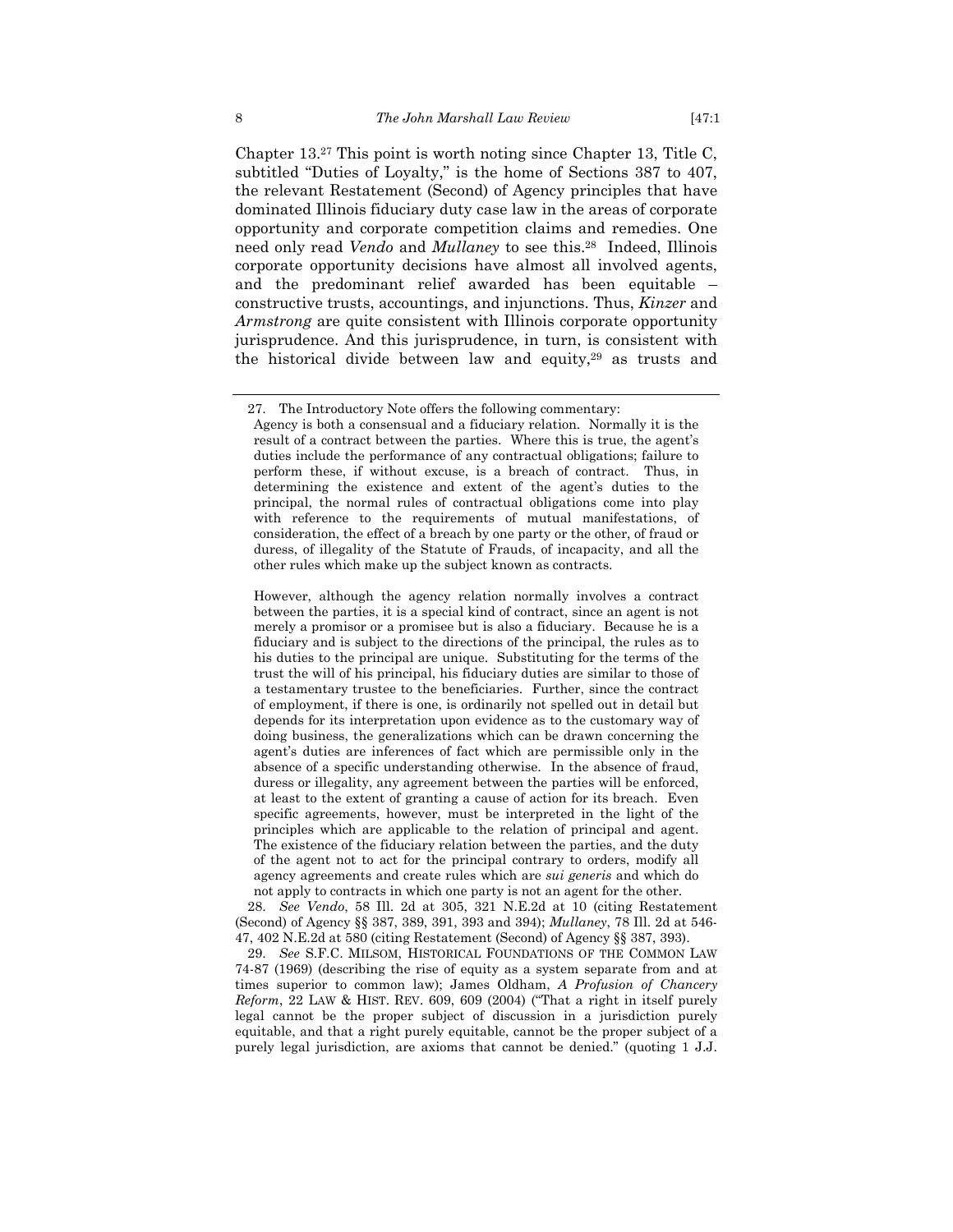fiduciary duties have long been the principal concerns of equity courts.30 Ironically, *Prodromos v. Everen Securities, Inc.*,31 which I have criticized considerably on other grounds, reflects perhaps the most salient feature of this history – the absence of jury trial rights for fiduciary duty claims, which were equity actions unknown at common law.32

On the other hand, when fiduciaries commit true torts, Illinois Supreme Court decisions depart from *Kinzer* and *Armstrong*. Two decisions in particular come to mind: *Neade v. Portes*33 and *Martin v. Heinold Commodities, Inc.*34 In *Neade*, the problem was failure to disclose physician incentives in the context of a wrongful death allegedly resulting from medical malpractice. The trial court found that the defendant physician's financial motive was not relevant to whether he violated the applicable standard of care in treating the decedent. The Illinois Supreme Court acknowledged that the physician-patient relationship is a fiduciary one but dismissed the fiduciary duty claim as duplicative of plaintiff's negligence claim. The supreme court in *Neade* distinguished other fiduciary duty cases, including the corporate opportunity decision in *Levy v. Markal Sales Corp.*,35 on the ground that *Levy* and these other cases did not involve plaintiffs bringing causes of action sounding in both breach of fiduciary duty

POWELL, ESSAY UPON THE LAW OF CONTRACTS AND AGREEMENTS viii (1790)); JAMES OLDHAM, ENGLISH COMMON LAW IN THE AGE OF MANSFIELD 103 (2004) (alluding to the distinct administration of law and equity); JAMES R. STONER, JR., COMMON LAW LIBERTY: RETHINKING AMERICAN CONSTITUTIONALISM 11 (2003) (discussing enforcement of common law in the Court of Common Pleas and King's Bench and throughout the realm in local courts, as opposed to the administration of equity in the Court of Chancery and adherence to civil law principles in ecclesiastic and admiralty courts).

 <sup>30.</sup> Cigna Corp. v. Amara, 131 S. Ct. 1866, 1879 (2011) ("Trusts are, and always have been, the bailiwick of the courts of equity") (quoting 4 A. SCOTT W. FRATCHER, & M. ASCHER, TRUSTS § 24.1, 1654 (5th ed. 2007)); Janowiak v. Tiesi, 402 Ill. App. 3d 997, 1009, 932 N.E.2d 569, 582 (1st Dist. 2010) ("Thus, it can be said that a trustee is held to an even more intense duty of loyalty than in any other fiduciary relationship. We find no support for the assertion that a trustee would not be subject to the same, if not more intense, duties of loyalty and disclosure of information as other fiduciaries."); 1 DAN B. DOBBS, LAW OF REMEDIES: DAMAGES-EQUITY-RESTITUTION § 2.3(1), at 64 (2d ed. 1993) ("Likewise the modern law of fiduciary and confidential relationships, of supreme importance in a wide range of contemporary decisions, is a product of equity's role in the law of trusts"); PALMER, *supra* note 1, Vol. 1, §1.1, at 1-2 ("It has been traditional to regard tort and contract as the two principal sources of civil liability at common law, although liability arising out of a fiduciary relationship has developed largely outside these two great categories").

 <sup>31. 389</sup> Ill. App. 3d 157, 906 N.E.2d 599 (1st Dist. 2009).

 <sup>32.</sup> *Id.* at 157, 906 N.E.2d at 599 (collecting fiduciary duty cases rejecting jury trial rights).

 <sup>33. 193</sup> Ill. 2d 433, 739 N.E.2d 496 (2000).

 <sup>34. 163</sup> Ill. 2d 33, 643 N.E.2d 734 (1994).

 <sup>35. 268</sup> Ill. App. 3d 355, 643 N.E.2d 1206 (1st Dist. 1994).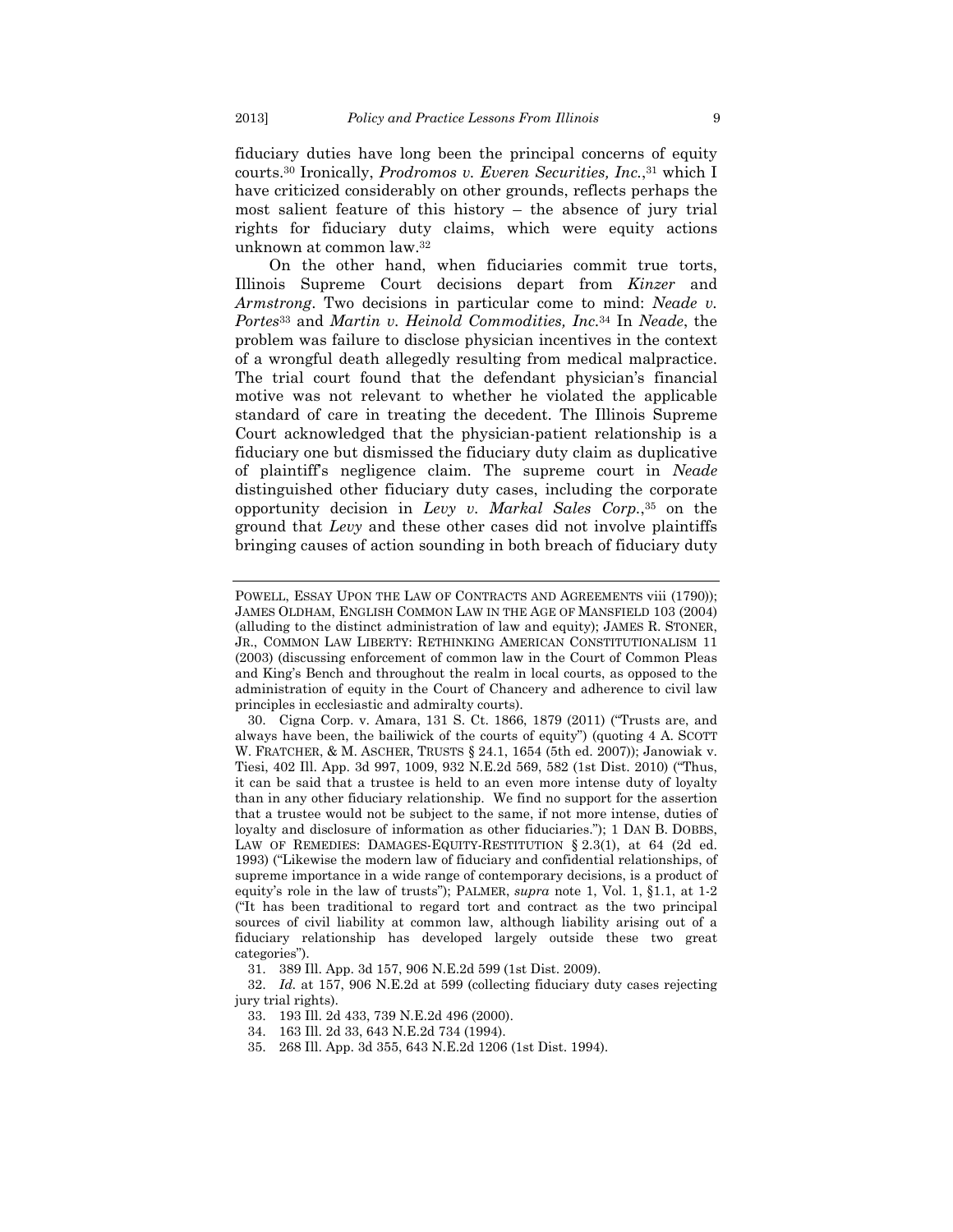and negligence. "Thus," the *Neade* court held, "the courts in the cited cases [including *Levy*] did not determine whether the plaintiffs' injuries were sufficiently addressed by traditional negligence claims."36 *Neade*, then, was little more than a standard tort negligence case masquerading as a fiduciary duty claim.37

*Martin* presented more sophisticated problems than *Neade*. *Martin* was cited in *Neade* as requiring plaintiff to allege "that a fiduciary duty exists, that the fiduciary duty was breached, and that such breach proximately caused the injury of which the plaintiff complains,"38 and *Martin* does indeed contain language loosely capturing this traditional tort formulation in the context of the investment loss causation issue that arose under the fraudulent misrepresentation claim there  $-$  a traditional tort.<sup>39</sup> The investment loss question, however, was accompanied by a separate issue over wrongful gains derived from fake foreign service fees the defendant charged plaintiffs in connection with their investments. This wrongful gains issue, which triggered constructive trust relief, presented a *Kinzer*-type fiduciary duty claim of the "agency-contract-equity" variety. The court did not impose a "proximate cause" requirement as a condition for recovering the fake fees under a fiduciary duty unjust enrichment theory. Thus, *Martin* actually involved both a true tort claim and a true fiduciary duty claim, with each yielding different results from a conceptual and remedial standpoint. Unfortunately, the *Martin* court did not explicitly distinguish between the fake fee and investment loss claims for proximate cause purposes, nor did the court discuss or even cite its earlier decision in *Kinzer*. Adding to the confusion, the Illinois Supreme Court failed to note *Martin* in its statute of limitations opinion in *Armstrong*, which was decided just a few months after *Martin*.

Properly understood, then, *Neade* and *Martin* just stand for the unremarkable proposition that fiduciaries and non-fiduciaries alike can be guilty of certain torts, like negligence in *Neade* and intentional misrepresentation in *Martin*, and therefore fiduciaries should be held to the same standards as non-fiduciaries for such claims.40 It does not follow, though, that every breach of fiduciary

 <sup>36.</sup> *Neade*, 193 Ill. 2d at 450, 739 N.E.2d at 505.

 <sup>37.</sup> *See also* Martinez v. Elias, 397 Ill. App. 3d 460, 922 N.E.2d 457 (1st Dist. 2009) (under *Neade*, evidence of a physician's financial incentives may be relevant to attack his credibility in a negligence claim).

 <sup>38.</sup> *Id.* at 444, 739 N.E.2d at 502.

 <sup>39.</sup> Doe v. Dilling, 228 Ill. 2d 324, 343, 888 N.E.2d 24, 30 (2008) (fraudulent misrepresentation has been "historically treated as purely an economic tort under which one may only recover damages for pecuniary harm"); Hassan v. Yusuf, 408 Ill. App. 3d 327, 944 N.E.2d 895 (1st Dist. 2011) (affirming fraudulent misrepresentation finding against fiduciary defendant).

 <sup>40.</sup> *E.g.*, Mueller Industries, Inc. v. Berkman, 399 Ill. App. 3d 456, 471, 927 N.E.2d 794, 809 (2d Dist. 2010) (citing *Prodromos* and noting that intentional breach of fiduciary duty is analogous to the tort of fraud for purposes of the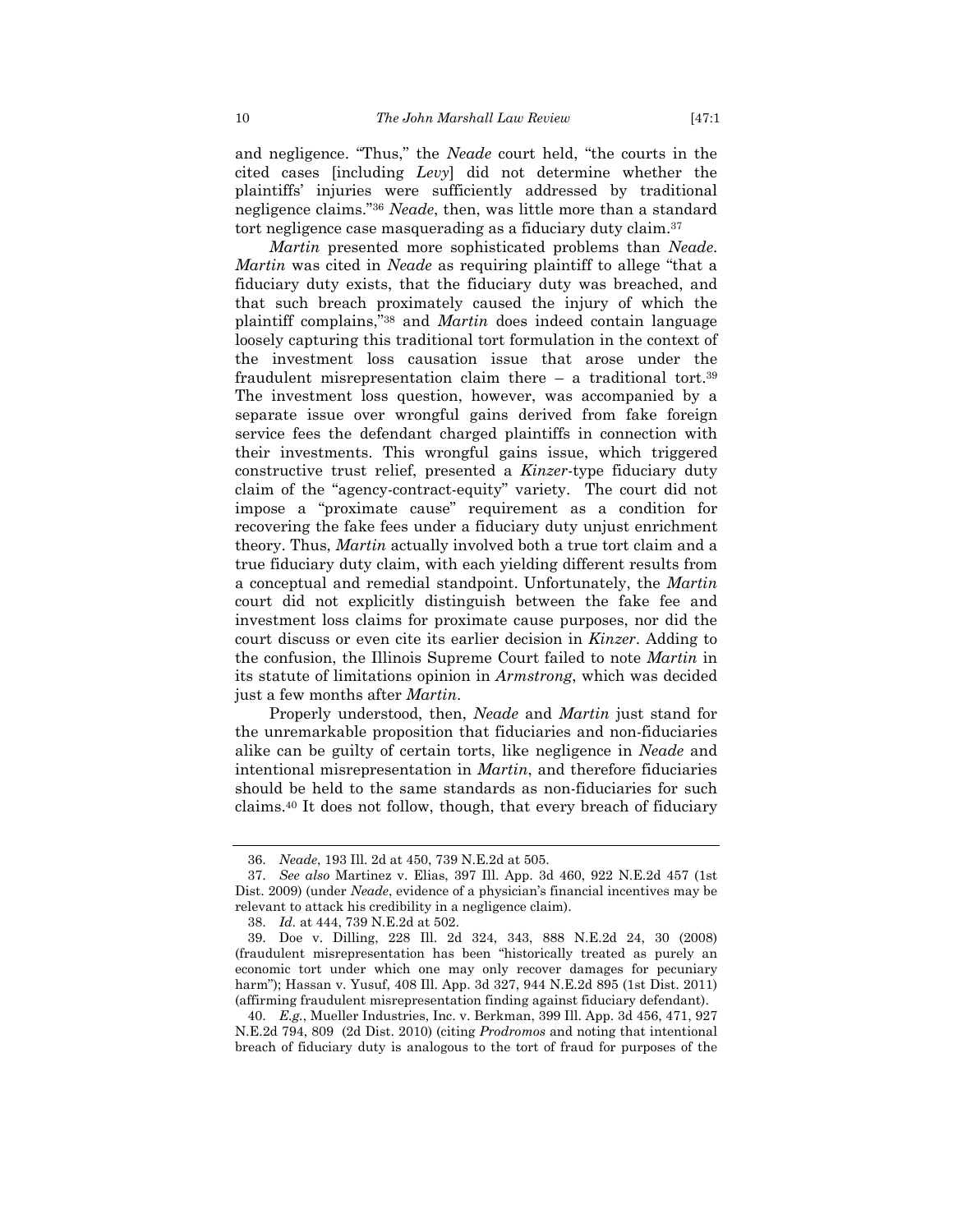duty claim gives rise to a "tort" merely because a fiduciary happens to be involved. Illinois fiduciary duty law is instead preoccupied with a distinct set of rights and remedies, as the corporate opportunity, corporate competition, and self-dealing director cases all demonstrate.

*2. Duty* 

The tort-equity distinction makes its presence felt at the outset of every corporate opportunity case: determining duty. Under the tort construct, the duty debate would be framed in terms of what a reasonable person would do under the circumstances. This would then open the discovery and evidentiary floodgates as to expert testimony on obligations, as occurred in *LID Associates v. Dolan*.41 But the Illinois Appellate Court properly rejected the trial court's expert testimony approach in *Dolan* and held that fiduciary duties present questions of law solely for the court to determine.<sup>42</sup>

This certainly is the approach the Illinois Supreme Court took in *Kerrigan* with respect to corporate opportunities. To repeat, under *Kerrigan*, a fiduciary has a duty to disclose and tender an opportunity within or reasonably incident to the corporation's line of business. Disclosure and tender *by the fiduciary* almost never occur; at best, the fiduciary points to the principal's existing knowledge of the opportunity and the fact that the third party has made the opportunity available to the principal, as in *Patient Care Services v. Segal*.43 Neither is a substitute for informing the principal that the fiduciary *himself* is seeking the opportunity, and neither is a substitute for the fiduciary *himself* tendering the opportunity.

"Disclosure" means disclosure *by the fiduciary* of all material facts *known to the fiduciary*, not disclosure by some third party of facts known to the third party. This includes disclosure *by the fiduciary* of the one fact that matters most – the fiduciary's secret interest. This was Stoner's problem in *Vendo*. When Vendo asked Stoner about his involvement with third party Phillips, Stoner told Vendo "the relationship had been confined to loans and that these had since been paid by another person. Stoner did not disclose that this other person was [Stoner's] sister-in-law."44 This "disclosure," the supreme court stressed, "was far from complete."45 Stoner's lack of full disclosure later came home to roost when Vendo directed Stoner to acquire the Lektro-Vend from third party Phillips:

crime-fraud exception to the attorney-client privilege).

 <sup>41. 324</sup> Ill. App. 3d 1047, 756 N.E.2d 866 (1st Dist. 2001).

 <sup>42.</sup> *Id.* at 1058-60, 756 N.E.2d at 876-77.

 <sup>43. 32</sup> Ill. App. 3d 1021, 337 N.E.2d 417 (1st Dist. 1975).

 <sup>44.</sup> *Vendo*, 58 Ill. 2d at 300, 321 N.E.2d at 7.

 <sup>45.</sup> *Id.*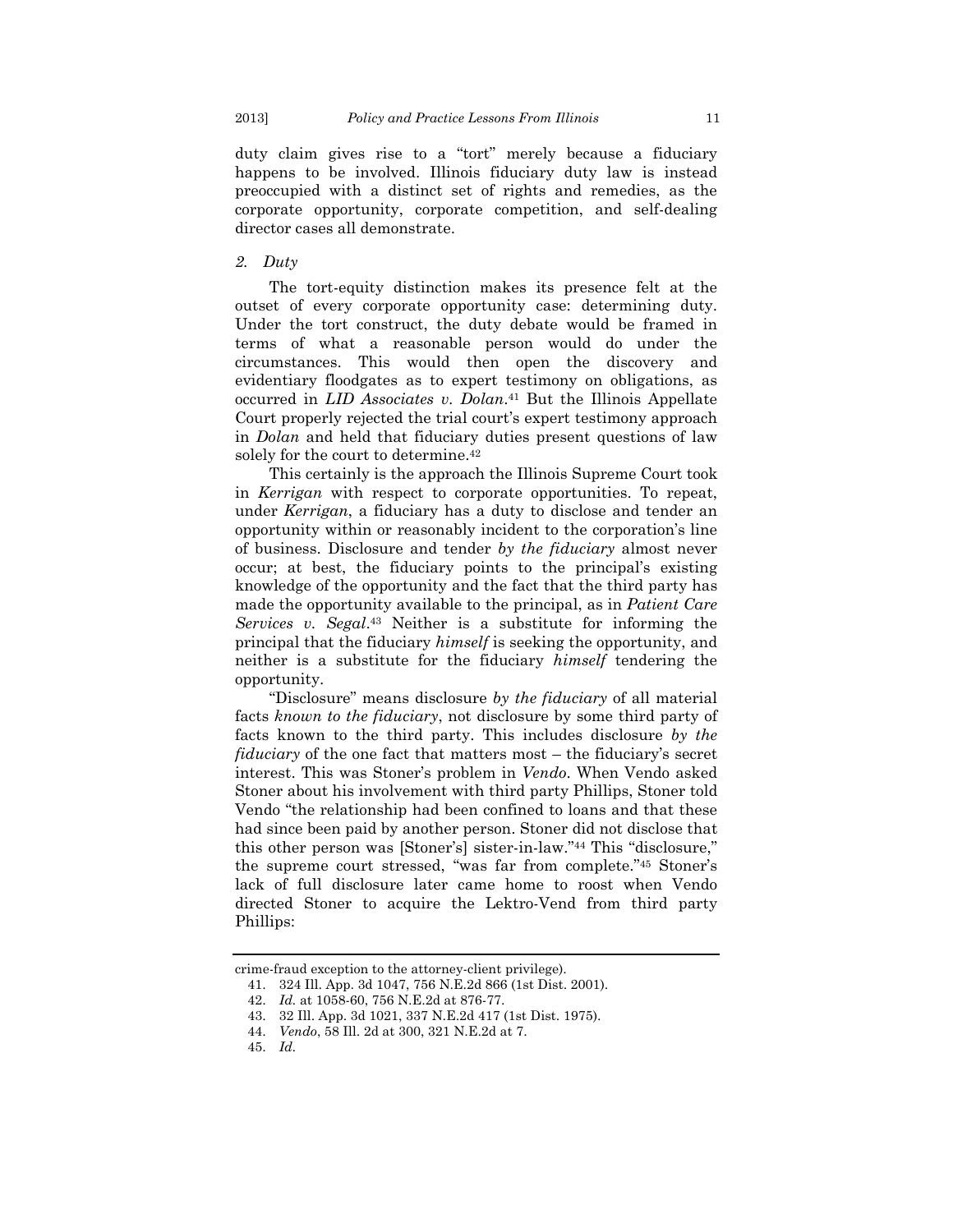Stoner had a foot in each camp. Not only did his undisclosed interest in controlling the further development and ultimately the manufacture and sale of the Lektro-Vend create the possibility of his taking an unfair advantage of plaintiff, but the evidence gives strong indication that he actually misled plaintiff while he was purportedly acting as plaintiff's agent with regard to plaintiff's possible acquisition of the Lektro-Vend. The information given plaintiff that Phillips wanted a price of \$1,500,000 for the Lektro-Vend came only from Stoner. Whether Phillips might have been willing to sell at a lower figure acceptable to plaintiff is unknown.<sup>46</sup>

There is a second and often-overlooked point to be considered here: "disclosure" is not "tender." The definition of tender is "to present formally for acceptance,"47 which is precisely the sense in which the *Kerrigan* court used the term – a *per se* requirement.<sup>48</sup> The *Kerrigan* court imposed the "tender" obligation on fiduciaries for a "prophylactic" reason: to make it incumbent on fiduciaries to ascertain from the principal itself – not from some third party – what the principal has decided to do, including the principal's formal acceptance or rejection of the tendered opportunity. Until the principal formally advises the fiduciary that it has decided to decline the tendered opportunity, the fiduciary acts at his peril in pursuing the opportunity for himself, as the fiduciaries learned in *Kerrigan* and *Anest v. Audino*.49 Had the appellate court in *Patient Care Services* simply invoked the meaning of "tender," its reasoning would have been far simpler: Segal disclosed but certainly did not "tender" the hospital contract opportunity to Patient Care Services when he embarked upon his open pursuit of it for himself.

The implications of the tender condition are crucial. The fact that a third party has made the opportunity available to the principal and the third party has rejected the principal, does not

 <sup>46.</sup> *Id.* at 304, 321 N.E.2d at 9-10.

 <sup>47.</sup> *See* http://dictionary.reference.com/browse/tender.

 <sup>48.</sup> *Cf.* Broz v. Cellular Info. Sys., Inc., 673 A.2d 148, 157-58 (1996) (rejecting *per se* formal tender requirement under Delaware corporate opportunity test that differs substantially from the Illinois "line of business" test); Richard A. Epstein, *Contract and Trust in Corporate Law: The Case of Corporate Opportunity*, 21 DEL. J. CORP. L. 5 (1996) (discussing corporate opportunity law against the backdrop of the difficult facts presented in *Broz*).

 <sup>49. 332</sup> Ill. App. 3d 468, 773 N.E.2d 202 (2d Dist. 2002). *See* CHARLES W. MURDOCK, 8 ILLINOIS PRACTICE: BUSINESS ORGANIZATIONS §14.13, at 212-15 (2010) ("The Importance of Tendering the Opportunity to the Corporation"):

Since the test for the existence of a corporate opportunity is so broad – an activity "that is reasonably incident to its present or prospective operations" [quoting *Kerrigan*] – prudence certainly dictates tendering any possible transaction that may involve a corporate opportunity to the corporation. However, when counseling this approach to a client, the response often is "what if the corporation might want it?" Such a response answers the basic question: if the director hesitates to tender the opportunity, it very likely is an opportunity.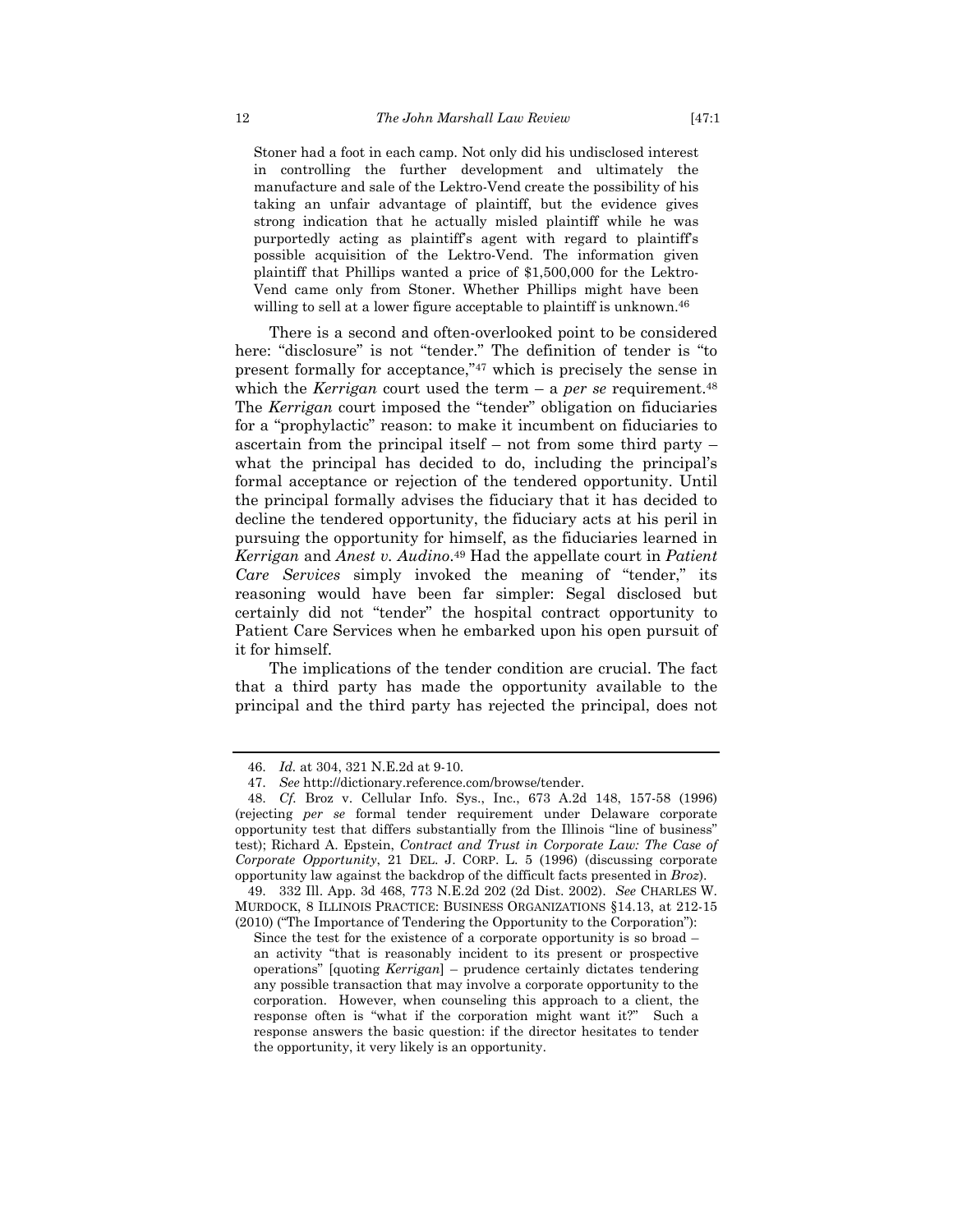give the fiduciary a green light to begin bidding on his own, as the courts rightly held in *Patient Care Services,*50 *Comedy Cottage v. Berk,*<sup>51</sup> *Lindenhurst Drugs v. Becker,*52 *Regal-Beloit Corp. v. Drecoll*,53 and *Foodcomm International v. Barry*.54 A fiduciary must tender because it is up to the principal – and the principal alone – to decide how to proceed; this will often include the principal's attempt to persuade the third party to change its mind, as in *Patient Care Services*, *Comedy Cottage*, *Lindenhurst Drugs*, *Levy*, *Regal-Beloit*, *Foodcomm* and *LCOR v. Murray.*55 The "tender" and "disclosure" requirements of *Kerrigan* and *Vendo* thus complement one another and are reinforced by *Mullaney*, where the Illinois Supreme Court held that a fiduciary cannot "begin to act on his own" without his principal's consent.56

Clearly, then, a third party's real or imagined refusal to deal with the principal does not somehow allow a fiduciary to stand silent under *Kerrigan*, let alone to begin secretly competing. The usual role of the third party refusal to deal defense – eliminating any "interest or expectancy" on the principal's part and thereby discharging any duty on the fiduciary's part – simply has no place in the duty analysis under modern Illinois corporate opportunity law.

#### *3. Breach of Duty*

If a third party's refusal to deal does not trump a fiduciary's disclosure and tender duties under *Kerrigan*, a breach of fiduciary duty should be a given when the opportunity falls within the principal's "line of business." A third party's actions or inactions do not somehow negate a fiduciary's failure to meet his *Kerrigan*  $obligations<sup>57</sup>$  – neither does the principal's independent discovery and pursuit of the opportunity. The principal is always entitled to the fiduciary's full disclosure and tender so that the principal remains in control of the opportunity vis-à-vis its fiduciary.

So understood, in most cases a liability finding for breach should be a summary determination. Finding a breach summarily is important independent of whether the principal has suffered a loss or the fiduciary has obtained a gain. Even if no gain or loss has occurred, a fiduciary breach may trigger forfeiture of the

<sup>50. 32</sup> Ill. App. 3d 1047, 756 N.E.2d 866 (1st Dist. 2001).

 <sup>51. 145</sup> Ill. App. 3d 355, 495 N.E.2d 1006 (1st Dist. 1986).

 <sup>52. 154</sup> Ill. App. 3d 61, 506 N.E.2d 645 (2d Dist. 1987).

 <sup>53. 955</sup> F. Supp. 849 (N.D. Ill. 1996).

 <sup>54. 328</sup> F.3d 300 (7th Cir. 2003).

 <sup>55. 1997</sup> U.S. Dist. LEXIS 3373 (N.D. Ill. March 19, 1997).

 <sup>56.</sup> *Mullaney, Wells & Co.*, 78 Ill. 2d at 549, 402 N.E.2d at 581.

 <sup>57.</sup> *Cf.* Prodromos v. Everen Securities, Inc., 341 Ill. App. 3d 718, 725-26, 793 N.E.2d 151, 157 (1st Dist. 2003) (rejecting agent's argument that his fiduciary duties in connection with assisting plaintiff to buy a bank were negated by plaintiff's alleged duty to inform defendant of vital facts regarding plaintiff's fitness to run a bank).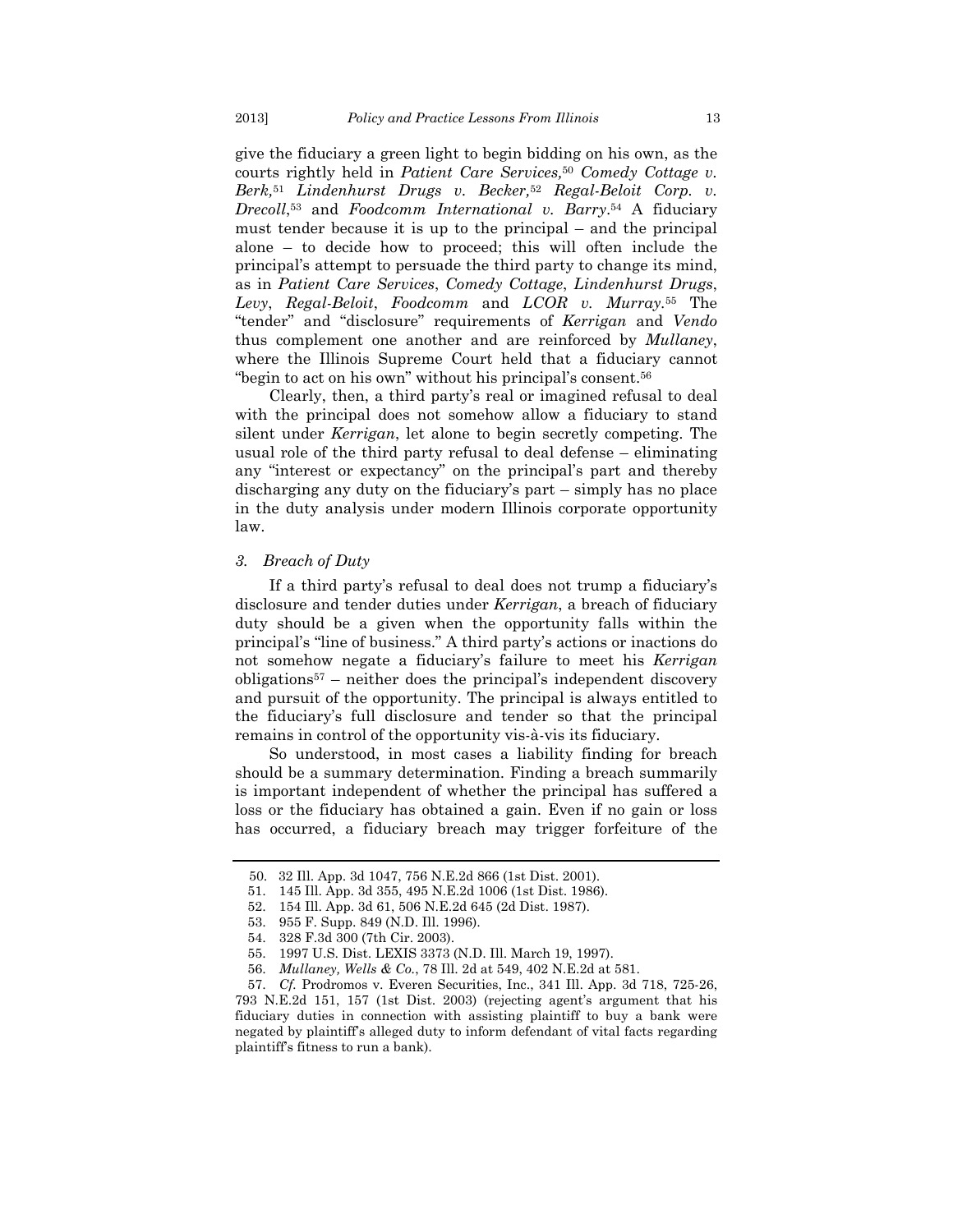fiduciary's compensation for the period of disloyalty, depending upon the severity of the disloyalty. Moreover, if the fiduciary has actually seized an opportunity, constructive trust relief should follow automatically from a finding of breach, as should an accounting order and a prejudgment interest award with respect to the fiduciary's profits earned prior to the property being turned over to the principal.

# *4. Proximate Cause*

At first blush, proximate cause appears to be a natural fit for the third party refusal to deal defense. If the third party would not have dealt with the principal regardless of the fiduciary's wrongdoing, then a "no proximate cause" defense would seem to arise under a "no harm, no foul" rationale.58 This seems especially true when the third party claims its refusal to deal with the plaintiff-principal was and remains "unalterable," as the third parties asserted in *Peterson Welding Supply Co. v. Cryogas Products, Inc.*,59 *Regal-Beloit*, and *Foodcomm*. The superficial appeal of these arguments breaks down once they are deconstructed, however.

The third party "refusal to deal" proximate cause defense implicitly assumes loss of the ultimate deal with the third party, rather than loss of the opportunity to pursue the deal unfettered by the fiduciary, is the object of the *Kerrigan* regime. But *Kerrigan* plainly was concerned with the loss of opportunity alone, as the Illinois Supreme Court emphasized in *Kerrigan* itself:

If the doctrine of business opportunity is to possess any vitality, the corporation or association must be given the opportunity to decide, upon full disclosure of the pertinent facts, whether it wishes to enter into a business that is reasonably incident to its present or prospective operations. If directors fail to make such a disclosure and to tender the opportunity, the prophylactic purpose of the rule imposing a fiduciary obligation requires that the directors be foreclosed from exploiting that opportunity on their own behalf.60

Indeed, the supreme court in *Kerrigan* specifically *reversed* the appellate court's order remanding the case for a determination as to whether Unity could "in fact" engage in the business of insurance.61 The high court held that no trial was required on this

 <sup>58.</sup> That is, a "sole proximate cause" defense under Illinois tort law. *See*, *e.g.*, Ready v. United/Goedecke Serv., Inc., 238 Ill. 2d 582, 939 N.E.2d 417 (2010) (analyzing "sole proximate cause" defense under Illinois tort law).

<sup>59. 126</sup> Ill. App. 3d 759, 467 N.E.2d 1068 (1st Dist. 1984).

 <sup>60.</sup> *Kerrigan*, 58 Ill. 2d at 28, 317 N.E.2d at 43-44.

 <sup>61.</sup> *Kerrigan*, 58 Ill. 2d at 31, 317 N.E.2d at 45. In particular, after determining that Unity always had the legal ability to organize or invest in either a subsidiary or a service corporation to provide insurance agency services to its borrowers, the appellate court remanded for a trial over whether Unity could "in fact" (as opposed to "in law") engage in the business of selling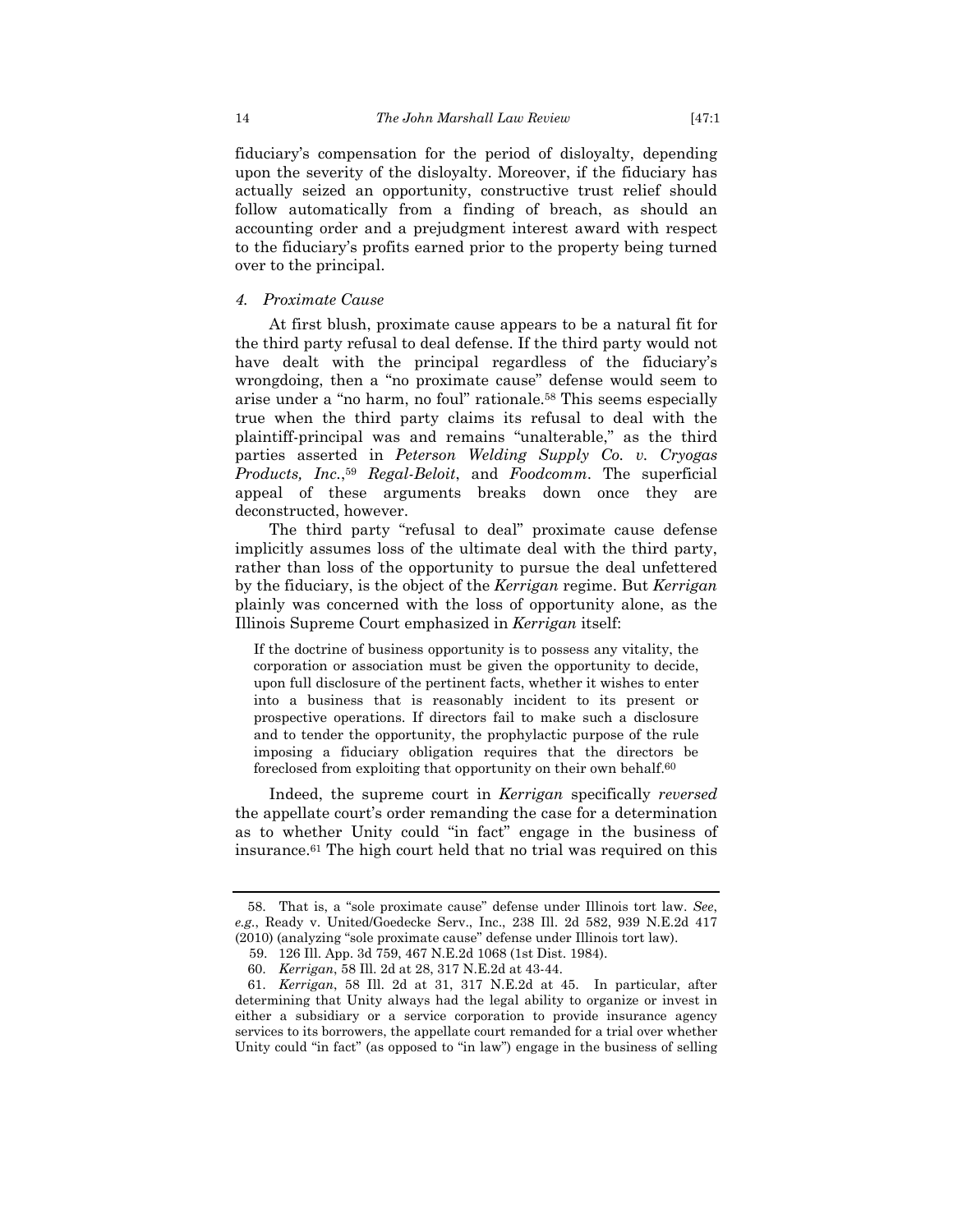issue "in the view we take of this case"62 – namely, the directors were foreclosed from contesting Unity's ability to capitalize on the opportunity because of their failure to disclose and tender it to Unity. Thus, under the express holding of *Kerrigan*, plaintiff does not have to prove it would "in fact" have landed the deal with the third party but for the fiduciary's wrongdoing.

The Illinois Supreme Court took exactly the same approach in *Vendo*, holding that third party Phillips' willingness to deal with Vendo was irrelevant due to Stoner's failure to disclose his conflict before serving as Vendo's intermediary with Phillips. In particular, after emphasizing Stoner's conflict of interest and failure to make complete disclosure to Vendo, the court observed:

The information given plaintiff that Phillips wanted a price of \$1,500,000 for the Lektro-Vend came only from Stoner. Whether Phillips might have been willing to sell at a lower figure acceptable to plaintiff is unknown.

We recently had occasion in *Kerrigan* [citation omitted] to consider the obligation upon a director or officer to make full disclosure to his corporation. In that case, involving the appropriation of a business opportunity, the defense was made that the plaintiff, a savings and loan association, lacked the legal power to engage in the business which defendants were carrying on, which was the operation of an insurance agency. We rejected that defense for the reason that the association had never been given the opportunity to decide that question for itself.63

This passage from *Vendo* is conclusive on any argument that a third party's refusal to deal constitutes a proximate cause defense. Vendo did not have to prove third party Phillips' willingness to deal with Vendo because Vendo had never been given the opportunity to negotiate with Phillips free from Stoner's conflict. The *Kerrigan* rule thus foreclosed Stoner from arguing Phillips' unwillingness to deal as a defense.

Casting a third party's refusal to deal as a proximate cause defense also cannot be reconciled with the evidence and outcomes in *Kerrigan*, *Vendo*, and *Mullaney*. There was no evidence the third party borrower-customers were willing to deal with Unity Savings for insurance purposes; there was no evidence third party Phillips was willing to deal with Vendo, and some evidence he was unwilling to deal with Vendo; and there was no evidence third party Blossman was willing to deal with Mullaney, Wells & Co., and some evidence he had no desire to deal with Mullaney, Wells & Co. (at least in the end, when Blossman sought to escape the lucrative Savage option altogether). Yet, in all three cases, the

fire and casualty insurance. Kerrigan v. Unity Savings Assoc., 11 Ill. App. 3d 766, 773, 297 N.E.2d 699, 704 (1st Dist. 1973).

 <sup>62.</sup> *Kerrigan*, 58 Ill. 2d at 31-32, 317 N.E.2d at 45.

 <sup>63.</sup> *Vendo*, 58 Ill. 2d at 304-05, 321 N.E.2d at 9-10.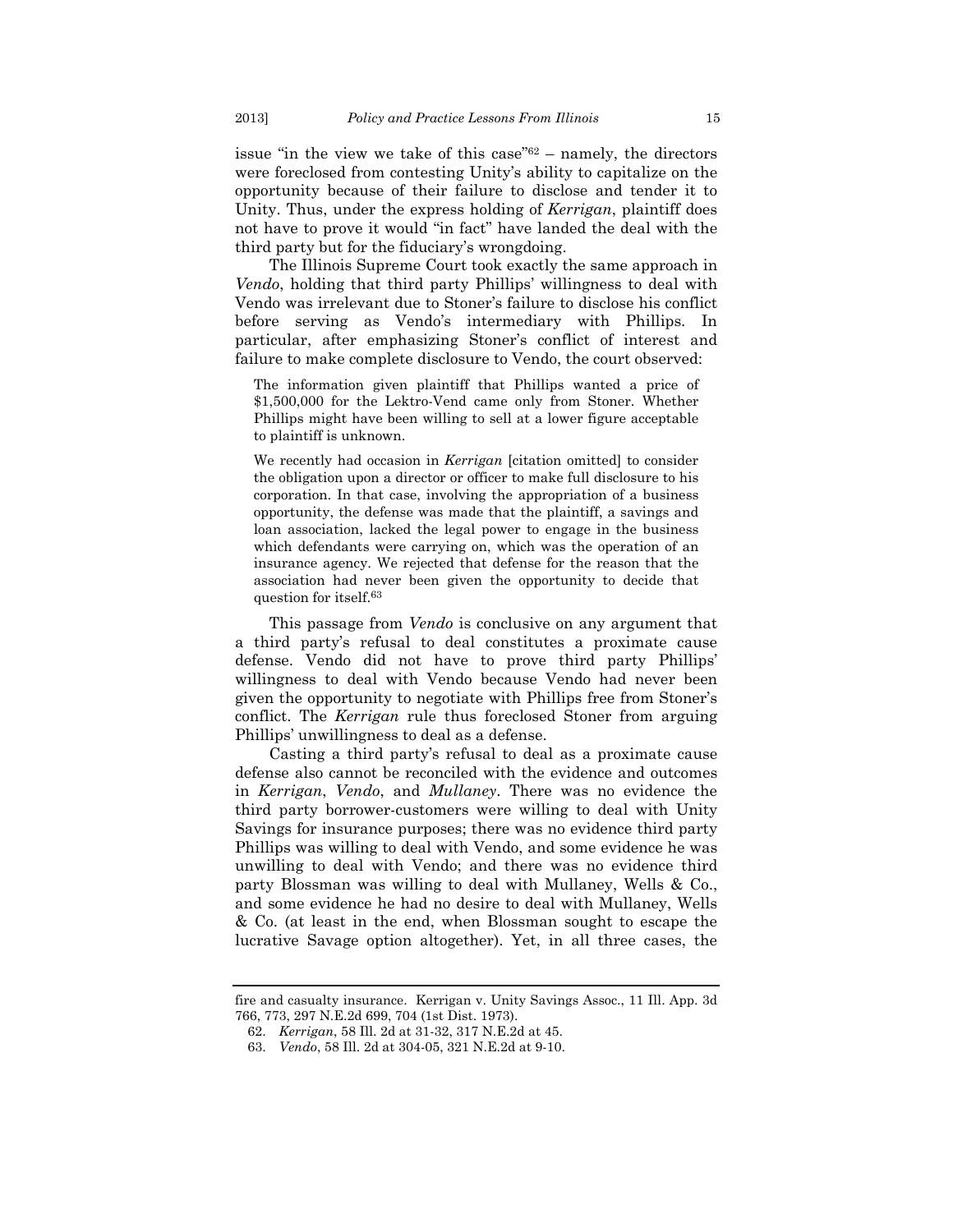Illinois Supreme Court ordered relief against the fiduciaries without remanding for fact findings as to whether the third parties were willing to deal with the plaintiff-principals.

The asset misappropriation test, the alternative liability standard under *Kerrigan*, leads even more strongly to the conclusion that a third party's refusal does not pose a proximate cause defense. When a fiduciary uses corporate assets to pursue an opportunity, he is barred from contesting the corporation's ability to take the opportunity, a result which is simply a particular application of constructive trust tracing principles, as explained in *Graham v. Mimms*.64 While *Graham* itself did not involve a third party refusal defense, the *Graham* estoppel rule did come into play in a third party setting in *Anest*. The thrust of the defense in *Anest* was that third party BLM International required a letter of credit that Precision Pour could not post without a capital infusion from fiduciary Anest, and therefore, Precision Pour lacked the financial capacity to take the BLM International exclusive distributorship opportunity. The court hinted that Audino might have been able to find the necessary funds on his own given his past experience in raising capital,65 but the court cut off this inquiry on remand – and hence any remand inquiry into third party BLM International's willingness to deal with Precision Pour – by holding that Audino was estopped from arguing "that Precision Pour was financially incapable of accepting the [BLM International] distributorship offer."66

Although the defective decisions in the *Prodromos* drama addressed proximate cause in the "usurpation" context, they did so using the wrong rules for purposes of our inquiry. At bottom, the appellate court implicitly assumed Prodromos had to prove he would have won the Home Bank deal in order to recover. This view is plainly contrary to *Kerrigan*, *Vendo*, and *Mullaney*, as demonstrated above. Under these controlling Illinois Supreme Court "usurpation" authorities, it was irrelevant that "there was no evidence 'whatsoever' that Home [Bank] would have accepted plaintiff's offer" and that "there was no evidence Home [Bank] would still have been on the market in 12 to 18 months."67 It was loss of the opportunity, not loss of the deal, that Prodromos had to prove, as Prodromos properly argued, albeit under *Kirkruff v. Wisegarver*68 rather than *Kerrigan*, *Vendo*, and *Mullaney*. And there was no denying the opportunity: Home Bank was willing, if not eager, to deal, as reflected in its quick marriage to State Financial after a courtship of only three months.

The "loss of opportunity, not loss of deal" distinction also was

 <sup>64. 111</sup> Ill. App. 3d 751, 444 N.E.2d 549 (1st Dist. 1982).

 <sup>65.</sup> *Anest*, 332 Ill. App. 3d at 473, 773 N.E.2d at 207.

 <sup>66.</sup> *Id.* at 478, 773 N.E.2d at 211.

 <sup>67.</sup> *Prodromos*, 389 Ill. App. 3d at 169, 906 N.E.2d at 609.

 <sup>68. 297</sup> Ill. App. 3d 826, N.E.2d 406 (4th Dist. 1998).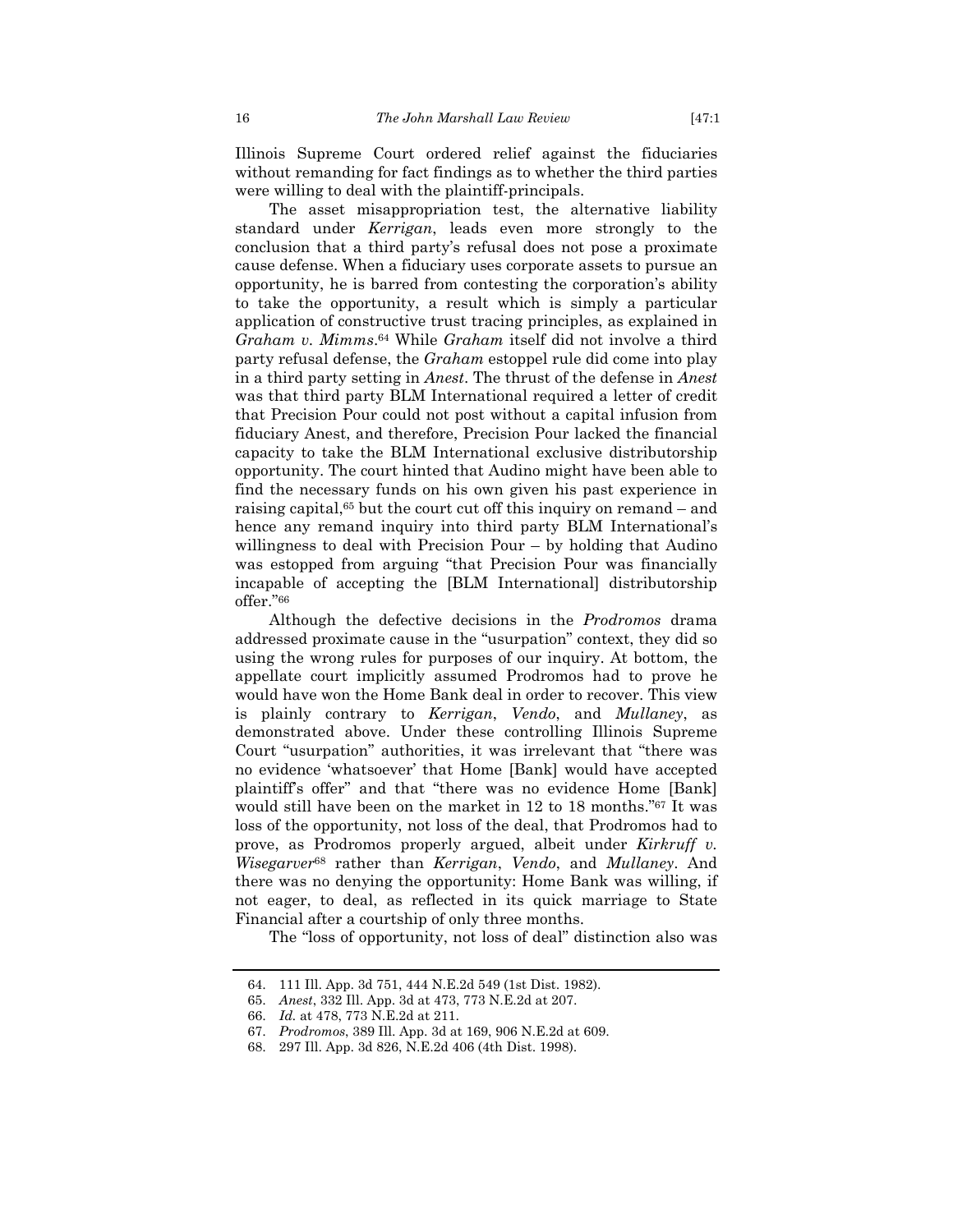not addressed in *Martin v. Heinold Commodities, Inc.*,69 the opinion *Prodromos I* and *Prodromos II* relied upon for their "no proximate cause" holdings. As noted, for proximate cause purposes, *Martin* was a straightforward fraudulent misrepresentation tort case against a fiduciary, not a corporate opportunity case. Nevertheless, in attempting to justify its tort proximate cause analysis, *Martin* purported to find a proximate cause holding in *Vendo*:

[*Vendo*] involved an employee of plaintiff who violated his contract and principles of agency by helping fund and launch a company to compete against his employer. Defendant helped this new company develop a better machine, which damaged plaintiff's business. The issue was damages. Plaintiff argued for its lost profits while defendants argued for the money their machine made. This court found the appropriate amount of damages to be plaintiff's lost profits because plaintiff had proven that defendants' actions actually, or proximately, caused those losses.70

This passage from *Martin* is simply wrong: the phrase "proximate cause" nowhere appears in *Vendo*, nor has the Illinois Supreme Court imposed any such requirement in its corporate opportunity decisions. But I do agree with the *Martin* court that proximate cause happened to have been proven in *Vendo*, as Stoner had "actually, or proximately," caused Vendo not to have a fair chance at acquiring the Lektro-Vend from third party Phillips as a result of Stoner's lack of full disclosure. The same is true in all corporate opportunity cases: the principal is impeded by its fiduciary's actions or inactions, and the injury suffered by the principal is thus "the natural and not merely a remote consequence of the defendant's act."71 In this respect, it is helpful here to recall the prudential purpose of proximate cause, whether for an award of plaintiff's losses or defendant's gains. On this point, *Prodromos I* and *Prodromos II* provide sound guidance:

Proximate cause generally is a fact question [citation omitted], but may be determined as a matter of law when the facts not only are undisputed but allow no difference in the judgment of reasonable men as to the inferences to be drawn therefrom.72

\* \* \*

Because the consequences of every action stretch forward endlessly through time and the causes of every action stretch back to the

 <sup>69. 163</sup> Ill. 2d 33, 643 N.E.2d 734 (1994).

 <sup>70.</sup> *Id.* at 65, 643 N.E.2d at 749-50.

 <sup>71.</sup> *Id.* at 58, 643 N.E.2d at 746 (quoting Town of Thornton v. Winterhoff, 406 Ill. 113, 119, 92 N.E.2d 163, 166 (1950)). *Cf.* United States v. Martinez, 588 F.3d 301, 319 (6th Cir. 2009) (discussing enhanced federal criminal sentence where crime results in death, with the operative test being whether death was the natural and probable consequence of the defendant's criminal conduct).

 <sup>72.</sup> *Prodromos*, 341 Ill. App. 3d at 727, 793 N.E.2d at 159.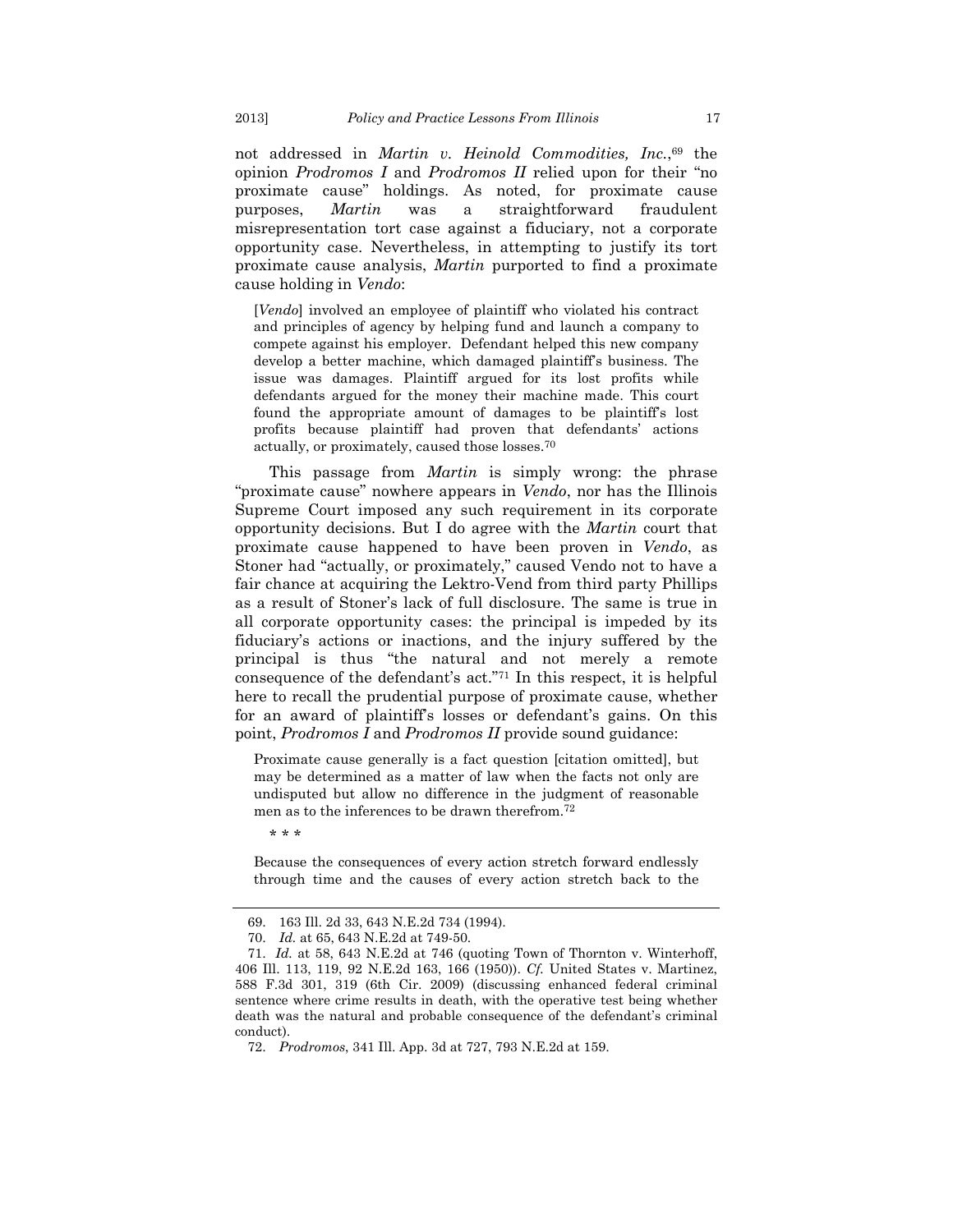dawn of human history, the concept of proximate cause was designed to limit the liability of the wrongdoer to only those injuries reasonably related to the wrongdoer's action. [Citation omitted.] Therefore, one manner of determining proximate cause is through the remoteness doctrine or "direct-injury" test, which holds that there must be "some direct relation between the injury asserted and the injurious conduct alleged."73

As these teachings suggest, proximate cause can exist as a matter of law, and I contend it is conclusively demonstrated in all cases in which a fiduciary fails to tender and disclose in compliance with *Kerrigan*, and certainly in all cases in which a fiduciary successfully diverts an opportunity to himself. In such cases there is nothing remote at all about causation; in fact, it could hardly be more direct and immediate. Insufficient fiduciary disclosure and tender under the *Kerrigan* "line of business" test always cause a principal to lose its "opportunity" to negotiate fully and fairly with the third party, which is precisely why "proximate cause" was not even mentioned in *Vendo*. The same result is even more obvious under the *Kerrigan* and *Graham* "asset misappropriation" test: the fiduciary is equitably estopped from denying that the corporation could have seized the opportunity, thereby mooting any proximate cause defense to the effect that the third party would have turned down the corporation. Viewed another way, on either of these incontestable fact patterns, proximate cause presents a question of law and therefore no trial is needed,74 as the fiduciary necessarily produces his principal's injuries – in the form of loss of opportunity, rather than loss of the ultimate deal – under the *Kerrigan* rule.75

A simpler way to understand the irrelevance of proximate cause, however, is found in the Delaware Supreme Court's decision in *Cede & Co. v. Technicolor*.76 In that case, corporate directors of Technicolor failed to inform themselves fully concerning all

 <sup>73.</sup> *Prodromos*, 389 Ill. App. 3d at 171, 906 N.E.2d at 612. *See also* Flava Works, Inc. v. Gunter, 689 F.3d 754, 759 (7th Cir. 2012) (Posner, J.) ("An injury will sometimes have a cascading effect that no potential injurer could calculate in deciding how carefully to act. The effect is clear in hindsight – but only in hindsight.").

 <sup>74.</sup> Seef v. Ingalls Mem'l Hosp., 311 Ill. App. 3d 7, 19, 724 N.E.2d 115, 124 (1st Dist. 1999) ("Proximate cause 'is ordinarily a question of fact to be determined from all the attending circumstances, and it can only be a question of law when the facts are not only undisputed but are also such that there can be no difference in the judgment of reasonable men as to the inferences to be drawn from them'") (quoting Merlo v. Public Serv. Co., 381 Ill. 300, 318, 45 N.E.2d 665, 675 (1942)).

 <sup>75.</sup> *See* ILLINOIS PATTERN JURY INSTRUCTION 15.01 ("When I use the expression 'proximate cause,' I mean a cause that, in the natural or ordinary course of events, produced the plaintiff's injury. [It need not be the only cause, nor the last or nearest cause. It is sufficient if it combines with another cause resulting in the injury.]").

 <sup>76. 634</sup> A.2d 345 (1993).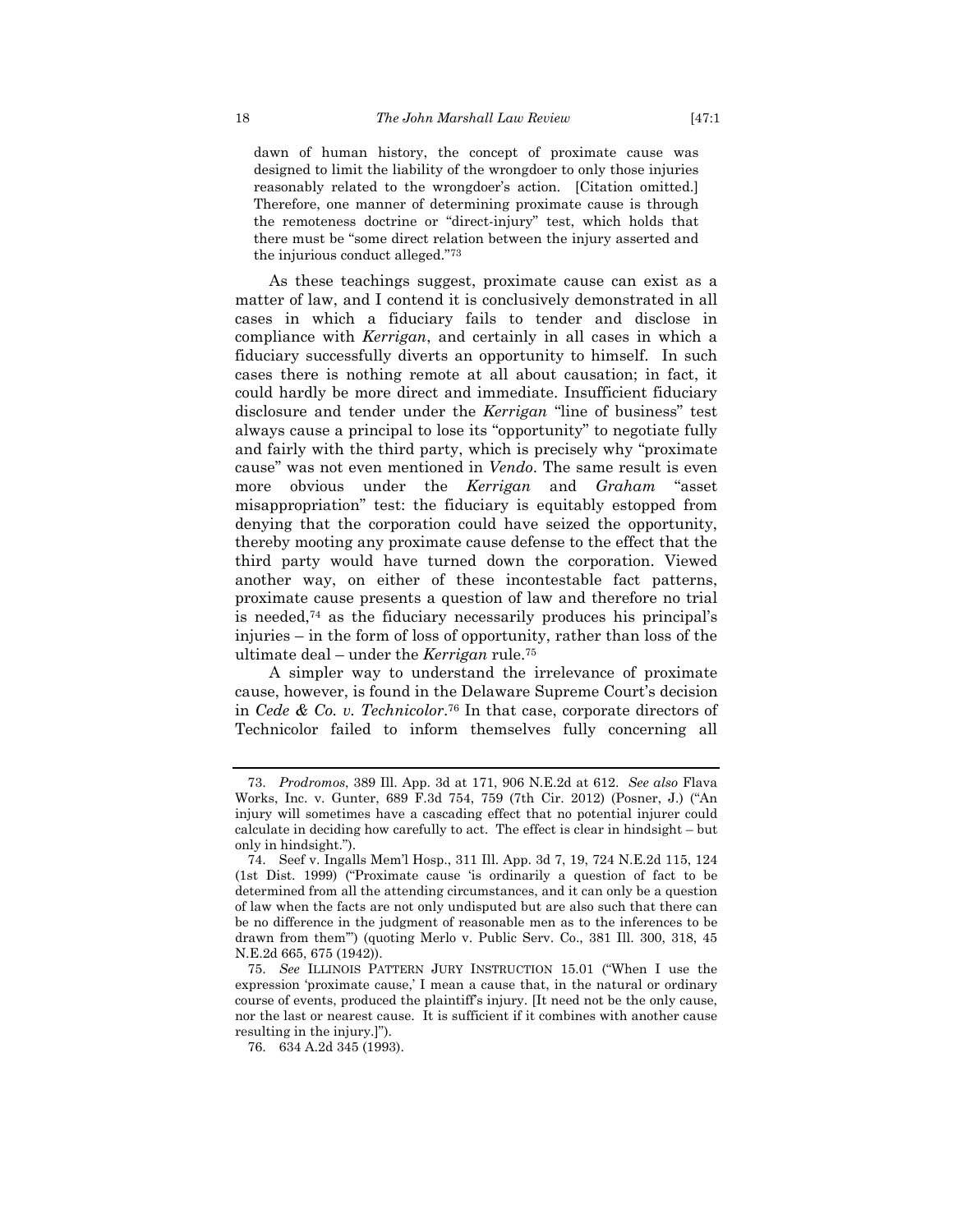material information before approving a merger agreement.77 The Delaware Court of Chancery found the directors breached their fiduciary duty of due care, but then denied relief on the ground that the plaintiff-shareholder "was required to prove it had suffered a monetary loss from such breach and to quantify that loss."78 The Delaware Supreme Court reversed, holding that a tort action does not control a breach of fiduciary duty claim in Delaware.79 The Delaware Supreme Court explicitly rejected the notion that plaintiff in a fiduciary duty action must prove "resultant injury or loss" – that is, must prove proximate cause and damages – in order to prevail. Rather, once plaintiff shows directors failed to use due care, the burden shifts to the accused directors to show the transaction was entirely fair.<sup>80</sup> The court went on to say that any recoverable loss under the entire fairness standard was not necessarily limited to the difference between the price offered and the "true" appraisal value as determined under appraisal proceedings. Instead, the court emphasized, "the Chancellor may 'fashion any form of equitable and monetary relief as may be appropriate, including rescissory damages.'"81 Thus, as in Illinois, the fiduciary duty of due care in the corporate transaction context is not a "tort" at all in Delaware; it is, in fact, "*sui generis*," with its own set of rules and remedies that are context-specific. Under this non-tort regime, tort-type "proximate cause" has no role.82

Further support for rejecting a tort "proximate cause" approach can be found in another Delaware Supreme Court decision, *Thorpe v. CERBCO*.83 In *Thorpe*, George and Robert Erikson were directors of CERBCO who also owned the controlling stock interest in that company. INA approached the Eriksons, as directors of CERBCO, about the possibility of acquiring its

 <sup>77.</sup> *Id.* at 371.

 <sup>78.</sup> *Id.* at 358. Specifically, the Court of Chancery ruled that, "as in any case in which the gist of the claim is negligence, plaintiff bears the burden to establish that the negligence shown was the proximate cause of some injury to it and what that injury was." *Id.* at 368-69.

 <sup>79.</sup> *Id.* at 370.

 <sup>80.</sup> *Id.* at 371.

 <sup>81.</sup> *Id.* (quoting Weinberger v. UOP, Inc., 457 A.2d 701, 714 (Del. 1983)).

 <sup>82.</sup> *Cf.* CSX Transp., Inc. v. McBride, 131 S. Ct. 644 (2010) (holding that common law proximate cause is not required to establish a carrier's liability under the Federal Employers' Liability Act; relaxed standard of proximate cause, focusing on whether employer's negligence played any part in employee's injury, governs FELA proximate cause questions); Nolan v. Weil-McLain, 233 Ill. 2d 416, 910 N.E.2d 549 (2009) (reaffirming the "frequency, regularity and proximity" test favoring asbestos plaintiffs, but holding that this test does not create a "presumption" of causation); Sandra F. Sperino, *Discrimination Statutes, the Common Law, and Proximate Cause*, 2013 U. Ill. L. Rev. 1 (2013) (arguing against importing common law tort concept of proximate cause into statutory discrimination actions).

 <sup>83. 676</sup> A.2d 436 (Del. 1996).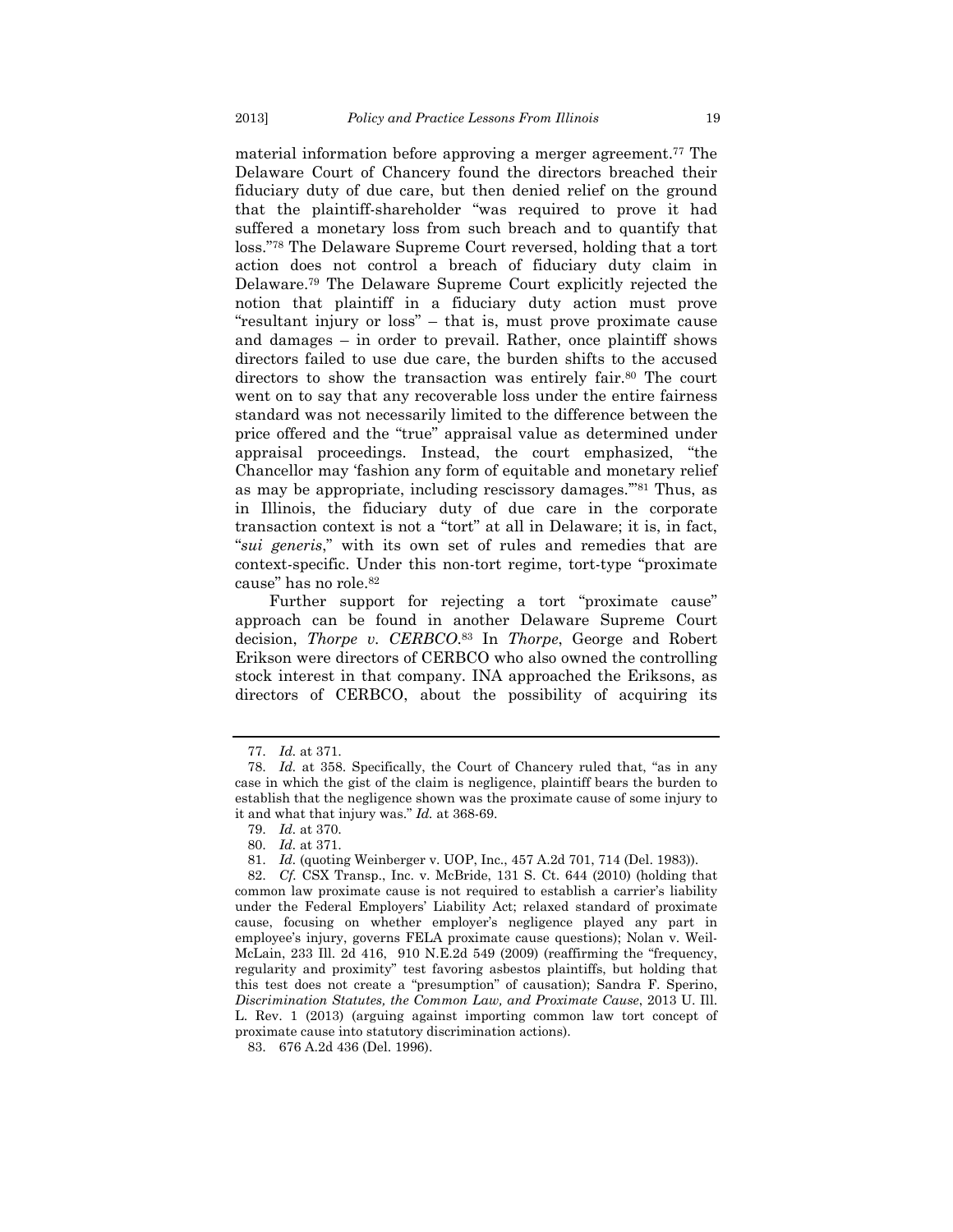subsidiary, CERBCO East. The Eriksons, however, insisted that INA acquire the Eriksons' controlling stake in CERBCO instead – a transaction that was good for them but bad for the holders of CERBCO East. The Delaware Court of Chancery sided with the Eriksons on the ground that their controlling stock interest in CERBCO gave them an absolute right, as shareholders, to veto any CERBCO East deal. The Delaware Supreme Court reversed, holding that the Eriksons were guilty of disloyalty because they were competing against CERBCO East for the affections of INA.84 In other words, under Delaware fiduciary duty law, it didn't matter that the proximate cause of the CERBCO East holders' loss was the Eriksons' rightful exercise of their power as controlling shareholders of CERBCO, a proximate cause view fully supported by the more recent Delaware law fiduciary duty decisions in *CDX Liquidating Trust v. Venrock Assoc.*85 and *Kahn v. Kolberg Kravis Roberts & Co., L.P.*86 dispensing with proximate cause in the ordinary sense. The results in *Thorpe*, *CDX*, and *Kahn* are very much in line with the Illinois Appellate Court's decision in *Anest*, in which the fiduciary's corporate control did not excuse his corporate opportunity usurpation.

Does such an "anti-refusal to deal" rule, preempting tort-style proximate cause as a matter of policy, square with the philosophy behind causation and responsibility?87 It certainly does when the fiduciary induces the third party's refusal; this is causation in any sense of the word.88 Yet the same is true even when the third party

 <sup>84.</sup> *Id.* at 442 ("The fundamental proposition that directors may not compete with the corporation mandates the finding that the Eriksons breached the duty of loyalty").

 <sup>85. 640</sup> F.3d 209 (7th Cir. 2011) (Posner, J.) (reversing district court's "proximate cause" summary judgment ruling in favor of the defense in Delaware duty of loyalty case).

 <sup>86. 23</sup> A.3d 831 (Del. 2011) (reversing Court of Chancery's ruling that shareholder plaintiff must show harm to the corporation as a condition to bringing a Delaware duty of loyalty claim against directors).

 <sup>87.</sup> MICHAEL S. MOORE, CAUSATION AND RESPONSIBILITY: AN ESSAY IN LAW, MORALS, AND METAPHYSICS (2009) (examining interplay between causation and responsibility in the contexts of criminal law and tort law); H.L.A. HART & TONY HONORÉ, CAUSATION IN THE LAW (2002) (exhaustive discussion of causation and responsibility in the contexts of philosophy, morality, and tort, contract, and criminal law – but offering no discussion of equity or fiduciary duty law); PETER RABINS, THE WHY OF THINGS: CAUSALITY IN SCIENCE, MEDICINE, AND LIFE (2013) (discussing multiple models of causation in philosophy, history, narratives, statistics, physical science, biological science, social science, religion, medicine, and law); Menno Hulswit, *A Short History of Causation*, *available at* http://www.library.utoronto.ca/see/SEED/Vol4-3/Hulswit.htm (reviewing philosophy of causation espoused by Aristotle, the Stoics, Aquinas, Descartes, Hobbes, Spinoza, Leibniz, Locke, Newton, Mill, Hume, and Kant).

 <sup>88.</sup> MOORE, *supra* note 87, at 84-106 (discussing the legal usage of cause-infact and proximate cause and the problems of over-inclusiveness, underinclusiveness, and counterfactuals).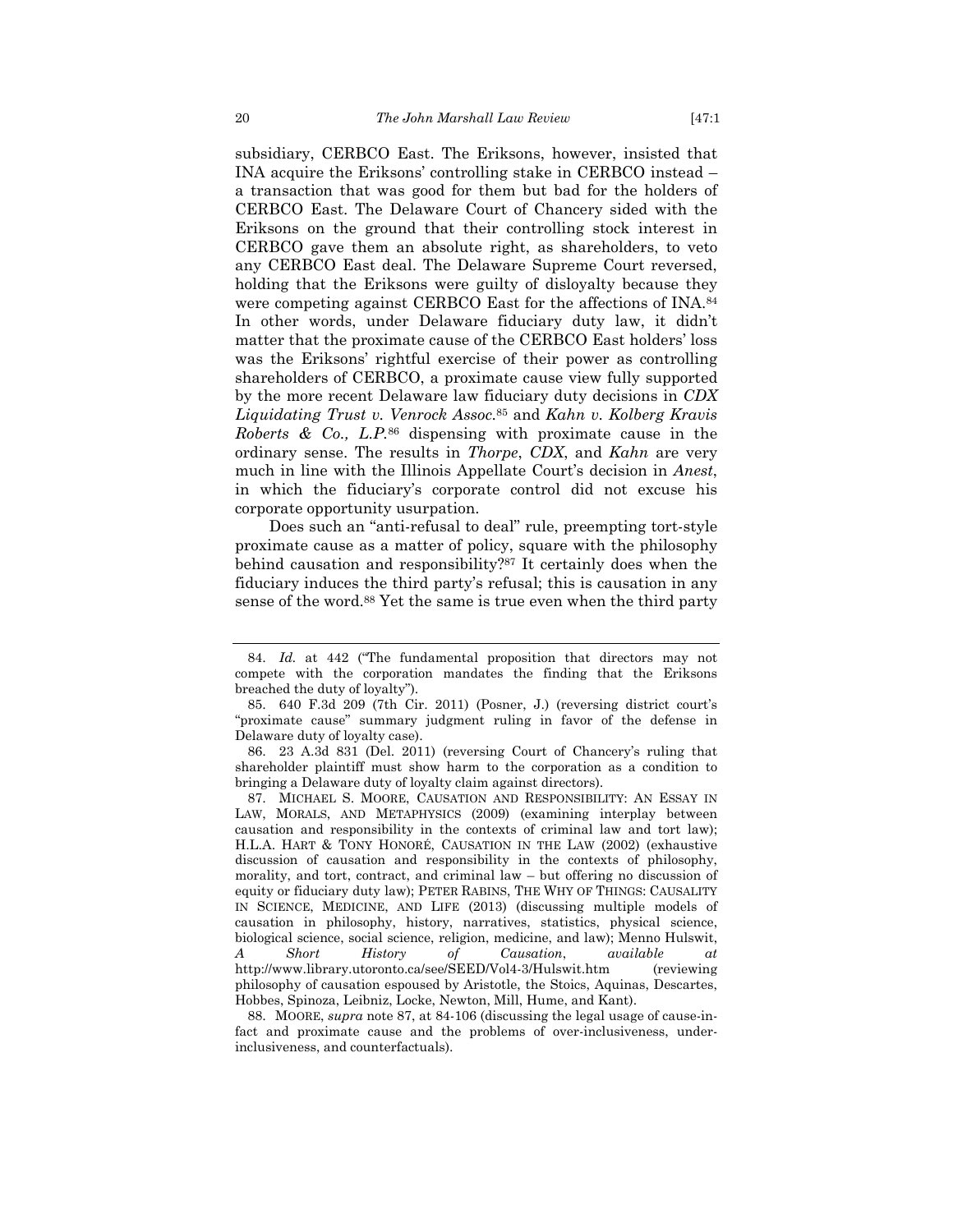approaches the fiduciary individually, whether before or after the third party asserts its refusal. In both cases, the third party is obviously interested in an asset of the principal, the fiduciary; thus, the fiduciary's attitude and actions plainly make a difference to the outcome.

In short, a third party's refusal to deal under the *Kerrigan* "line of business" paradigm does not present a tort proximate cause defense. Treating proximate cause as an essential element of a corporate opportunity claim, after the fashion of a standard tort, runs completely counter to the "prophylactic" *Kerrigan* disclosure and tender regime, which conclusively presumes the principal would have prevailed on the opportunity, at least as against the fiduciary, when an opportunity falls within the corporation's present or expected line of business. In addition, "proximate cause," in the tort sense of proving actual loss, undercuts the principal purpose of fiduciary duty law in general and the corporate opportunity law in particular: deterrence. Thus, there is a good reason no Illinois corporate opportunity decision had even mentioned "proximate cause" until *Prodromos*: tort conceptions of "proximate cause" fit poorly, if at all, within the deterrence-based fiduciary duty structure of Illinois corporate opportunity law.89

#### *5. Remedies*

A third party's refusal to deal also should not be a defense to any form of relief. The question is settled under *Mullaney* as to disgorgement and settled under *Vendo* as to damages and compensation forfeiture. The question should also be settled as to injunctive relief, given the total deterrence rationale of *Kerrigan*, but cases have yielded conflicting injunction results thus far. More difficult questions are posed under constructive trust principles, as it is unclear to what extent a court of equity can re-write a bargain between a fiduciary and a third party as part of a turnover order in favor of the principal.

#### a. Compensation Forfeiture

As noted, the deterrence rationale of fiduciary duty law gives rise to compensation forfeiture independent of any gain on the fiduciary's part or any loss on the principal's part. Competition for a corporate opportunity should automatically command compensation forfeiture, as it did in *Vendo*. Such conduct is inherently inimical to the principal's interests: the fiduciary is, in fact, seeking to affirmatively defeat the principal through his competition. This conduct is willful by any measure.

Competition is not a prerequisite to compensation forfeiture,

<sup>89.</sup> *See* Deborah A. DeMott, *Causation in the Fiduciary Realm*, 91 B.U. L. REV. 851, 854 (2011) ("The nature of a fiduciary's undertaking of loyal service should shape how the law assesses causation.").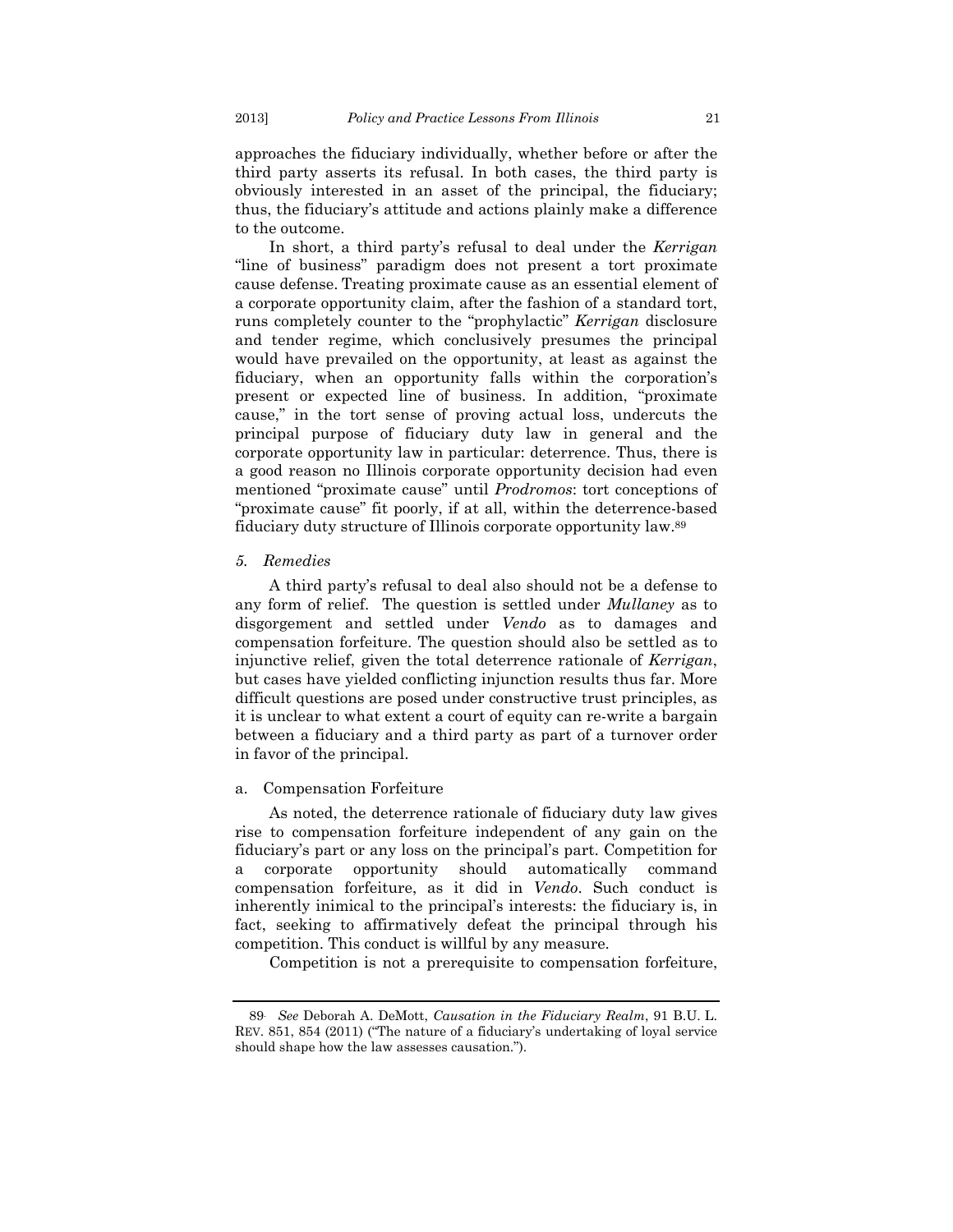however.90 In *Levy*, for example, Markal Sales was deprived of the opportunity to take on representation of Apple, but Markal Sales itself was not actually seeking the Apple opportunity at the time. Of course, Markal Sales' failure to pursue it was due to the fact that Gust and Bakal controlled Markal Sales and were diverting the opportunity to themselves through their new entity, G/B Sales. While one could think of this as competition in a sense, the court ordered compensation forfeiture because Gust and Bakal were up to much else besides just diverting the Apple opportunity, including paying G/B Sales salaries with Markal Sales' money and using Markal Sales' employee time for G/B Sales purposes. And all of this came on the heels of their termination of Levy as an employee of Markal Sales, a legitimate act as an abstract matter, but more likely a prelude to their gutting of Markal Sales (in which Levy still held an ownership interest) in favor of G/B Sales (in which Levy had no ownership interest).

Although every corporate competition case should give rise to compensation forfeiture, not every corporate opportunity case should do so. In those cases in which a fiduciary had a legitimate but erroneous reason for believing the opportunity was not within his principal's line of business, a court might impose line of business liability yet find sufficient good faith to deny compensation forfeiture.91 *Kerrigan* itself furnishes an example, to the extent the directors held a good faith but erroneous belief that Unity as a savings and loan could not engage in insurance agency work. This view also squares with *In re Marriage of Pagano*,92 a post-*Vendo* case in which the Illinois Supreme Court held that not every fiduciary breach triggers compensation forfeiture. This position makes sense when one remembers that Section 456 of the Restatement (Second) of Agency calls for compensation forfeiture only for "willful" misconduct on the agent's part.93 One should also remember that "compensation" for forfeiture purposes means compensation the principal paid the fiduciary during the period of disloyalty; compensation the fiduciary earns from the usurped opportunity itself – such as fees and profits – are subject to

 <sup>90.</sup> White Gates Skeet Club, Inc. v. Lightfine, 276 Ill. App. 3d 537, 541-42, 658 N.E.2d 864, 868 (2d Dist. 1995) (ordering compensation forfeiture for defendant's corporate opportunity usurpation).

 <sup>91.</sup> *Cf.* Adams v. Lockformer Co., 167 Ill. App. 3d 93, 520 N.E.2d 1177 (1st Dist. 1988) (rejecting claim that *Vendo* required compensation forfeiture where defendants attempted to buy a rival business without telling their employer, their employer discovered this arguable breach, but then their employer allowed the fiduciaries to remain as employees for eight months before firing them for their earlier nondisclosure).

 <sup>92. 154</sup> Ill. 2d 174, 607 N.E.2d 1242 (1992).

 <sup>93.</sup> *See LID Assoc*.. 324 Ill. App. 3d at 1071, 756 N.E.2d at 886-87 (willful and deliberate breach of fiduciary duty requires compensation forfeiture as a matter of public policy; non-willful conduct does not).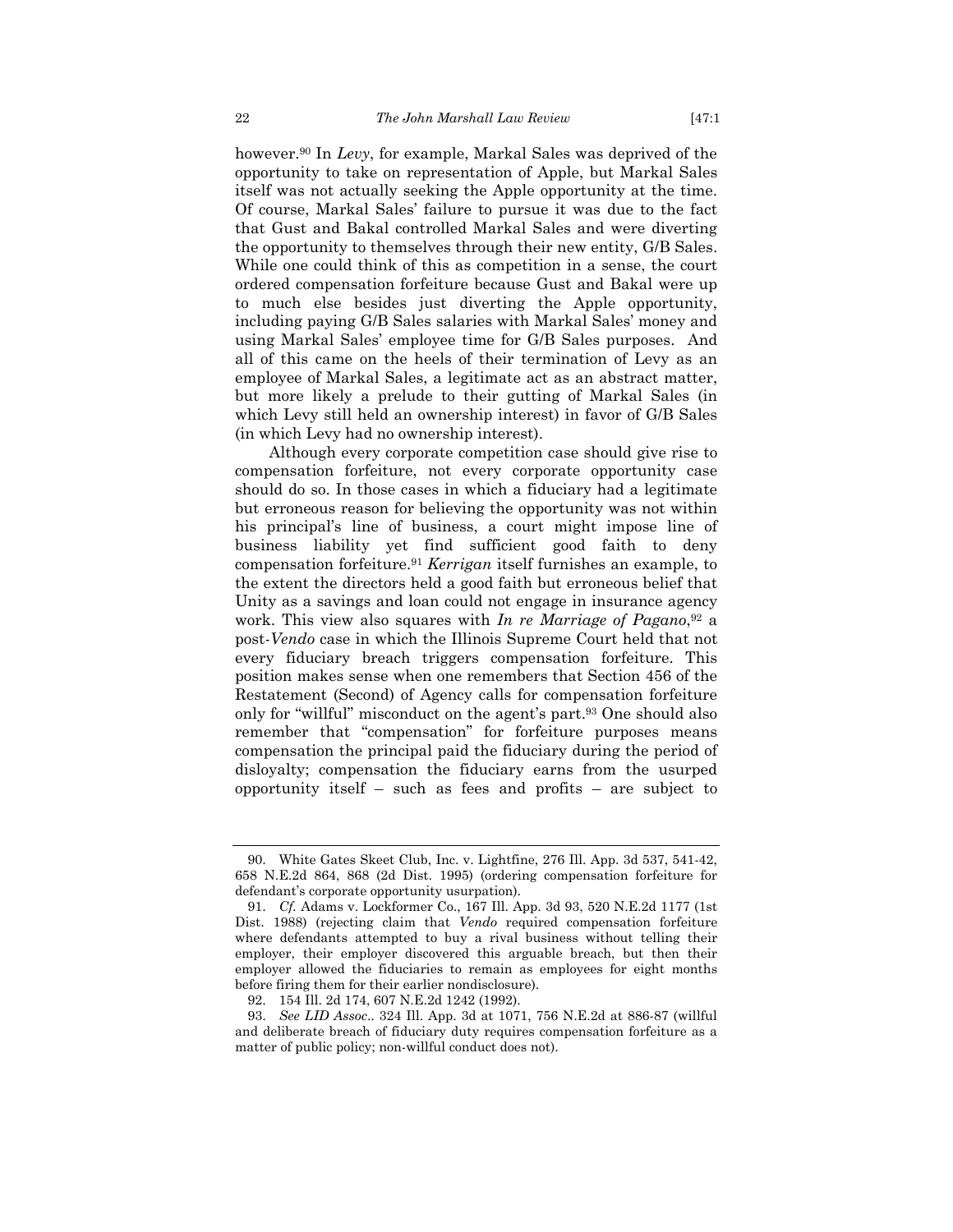disgorgement and constructive trust relief, as discussed below.94 There is no "willfulness" qualification as to these amounts for forfeiture purposes.

#### b. The Fiduciary's Gains

Illinois law has long given the victimized plaintiff-principal the choice of the higher of the fiduciary's gains or the principal's losses,95 a choice also recognized in Section 407 of the Restatement (Second) of Agency.96 The Illinois Supreme Court has routinely impressed a constructive trust on benefits a breach of fiduciary duty has conferred on a fiduciary under this unjust gains deterrence principle.97 The corporate opportunity context provides but one example of the application of this rule.

*Mullaney* directly addressed the "gains" component in connection with the profit disloyal agent Savage made on the diverted Blossman stock options. Somewhat simplified, Savage exercised the Blossman options on March 29, 1961, the day after he resigned from Mullaney, Wells & Co.<sup>98</sup> Mullaney, Wells & Co.

96. Section 407 provides:

(1) If an agent has received a benefit as a result of violating his duty of loyalty, the principal is entitled to recover from him what he has so received, its value, or its proceeds, and also the amount of damage thereby caused; except that, if the violation consists of the wrongful disposal of the principal's property, the principal cannot recover its value and also what the agent received in exchange therefore.

(2) A principal who has recovered damages from a third person because of an agent's violation of his duty of loyalty is entitled nevertheless to obtain from the agent any profit which the agent improperly received as a result of the transaction.

 97. *E.g.*, *Martin*, 163 Ill. 2d at 55-56, 643 N.E.2d at 745 (quoting RESTATEMENT OF RESTITUTION § 160 and comment c, and impressing a constructive trust on fraudulent "foreign service fees" fiduciary charged its principals).

 98. Savage's explanation for his sudden resignation and immediate exercise of the Blossman options was a wonderment: "Had Miller [Savage's boss] remained [after confronting Savage about Savage's apparent disloyalty],

 <sup>94.</sup> *E.g.*, *Lightfine*, 276 Ill. App. 3d at 541-42, 658 N.E.2d at 868 (impressing a constructive trust on management fees disloyal defendant earned from diverted property).

 <sup>95.</sup> Williams Electronics Games, Inc. v. Garrity, 366 F.3d 569, 577 (7th Cir. 2004) (Posner, J.) (extended discussion of gains and losses and the role of equitable relief in fiduciary wrongdoing cases, while noting that "fiduciary obligations were an invention of the English chancery court"); Raintree Homes, Inc. v. Vill. of Long Grove, 209 Ill. 2d 248, 257-58, 807 N.E.2d 439, 445 (2004) ("Damages [differ] from restitution in that damages [are] measured by the plaintiff's loss; restitution is measured by the defendant's unjust gains" (quoting DOBBS, *supra* note 30, § 3.1 at 278)); City of Chicago ex rel. Cohen v. Keane, 64 Ill. 2d 559, 567-69, 357 N.E.2d 452, 457 (1976) (holding that "monetary damage" to the principal is not a condition to recovery of an agent's wrongful gain) (citing Restatement (Second) of Agency §§ 388, 395, and 404A); Hill v. Names and Addresses, Inc., 212 Ill. App. 3d 1065, 1084-86, 571 N.E.2d 1085, 1096-98 (1st Dist. 1991) (calculating and then awarding alternative remedies of counter-defendant's gains or counter-plaintiff's losses).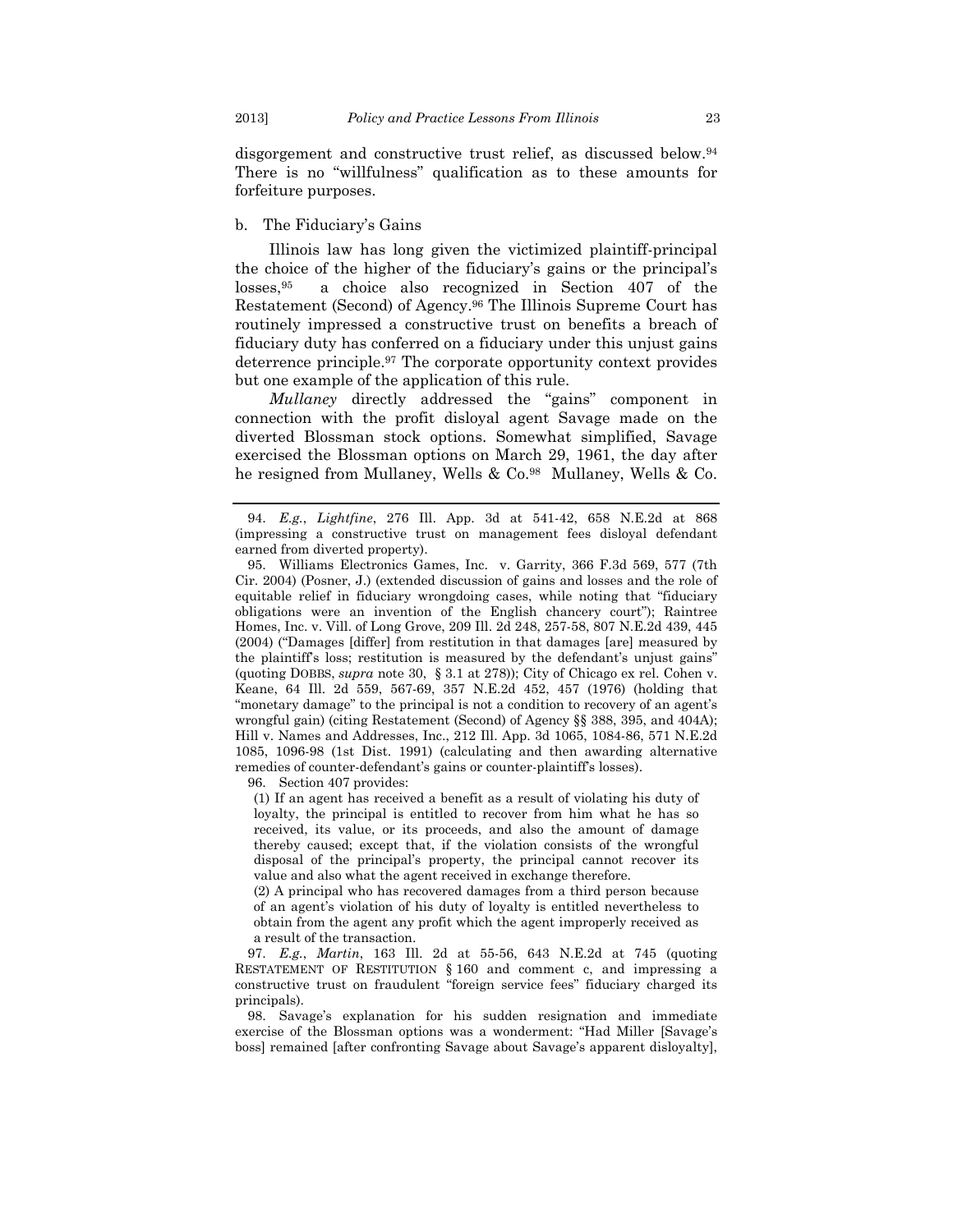did not realize until nearly two years later that the options had been exercised, and it promptly sued at that point. During this two year intervening period, Savage had transferred the option proceeds repeatedly through a series of complex transactions, and ultimately these option proceeds were forfeited as part of a loan transaction. The appellate court concluded that Mullaney, Wells & Co. could not trace the option proceeds as a result of these intervening transactions and therefore denied constructive relief.

The Illinois Supreme Court took a very different view. The supreme court began by commenting that the "Blossman stock is significant here because of its value to the plaintiff in 1961," not its subsequent value as of 1963.99 The court then held that when property has been acquired in violation of fiduciary duties, "a subsequent loss of the property, like a subsequent diminution in its value, does not reduce the amount to which the plaintiff had become entitled."100 The supreme court also rejected the appellate court's view that plaintiff's right to restitution required a tracing of the trust property into its product: "The plaintiff was entitled to recover a money judgment for the value of the Blossman stock, and it was not required to pursue the trust property."101 Obviously, third party Blossman's dislike of both Savage and Mullaney, Wells & Co. did not change this outcome.

This "gains" holding in *Mullaney* was consistent with the earlier decisions in *Kerrigan* and *Vendo*. Just as Savage kept and cashed out the Blossman stock options in *Mullaney*, it was undisputed in *Kerrigan* and *Vendo* that the guilty fiduciaries gained on account of their insufficient disclosure and tender: the directors ended up with the insurance business generated by Unity Savings' loans in *Kerrigan*, and Stoner ended up with the revolutionary Lektro-Vend machine in *Vendo*. On any view, these gains were on account of fiduciary wrongdoing, and therefore deterrence of fiduciary misconduct and prevention of unjust enrichment was necessary.102

The third party refusal to deal defense obviously has the least

he would have found out that Savage was terminating his contract for the reasons that (i) the Blossman option was about to be exercised, Blossman's resistance was expected, and Savage had no intention of involving Mullaney, Wells in a purely personal mater and (ii) Savage would henceforth have to devote his full attention to his new career adventure." Supreme Court Brief of Defendant-Appellee/Cross-Appellant Savage, at 84.

 <sup>99.</sup> *Mullaney, Wells & Co.*, 78 Ill. 2d at 552, 402 N.E.2d at 583.

 <sup>100.</sup> *Id.* (citing RESTATEMENT OF RESTITUTION § 161 (1937)).

<sup>101.</sup> *Id.* (citing GEORGE T. BOGERT, TRUSTS AND TRUSTEES § 867 (2d ed. 1962)). *Accord*, People ex rel. Daley v. Warren Motors, Inc., 114 Ill. 2d 305, 317, 500 N.E.2d 22, 27 (1986) (fiduciary must make restitution even if there is no identifiable *res*).

 <sup>102.</sup> *Cf.* Smithberg v. Illinois Mun. Ret. Fund, 192 Ill. 2d 291, 299, 735 N.E.2d 560, 565 (2000) (although some form of wrongdoing is generally required for the imposition of a constructive trust, wrongdoing is not always a necessary element, as in the case of a mistake).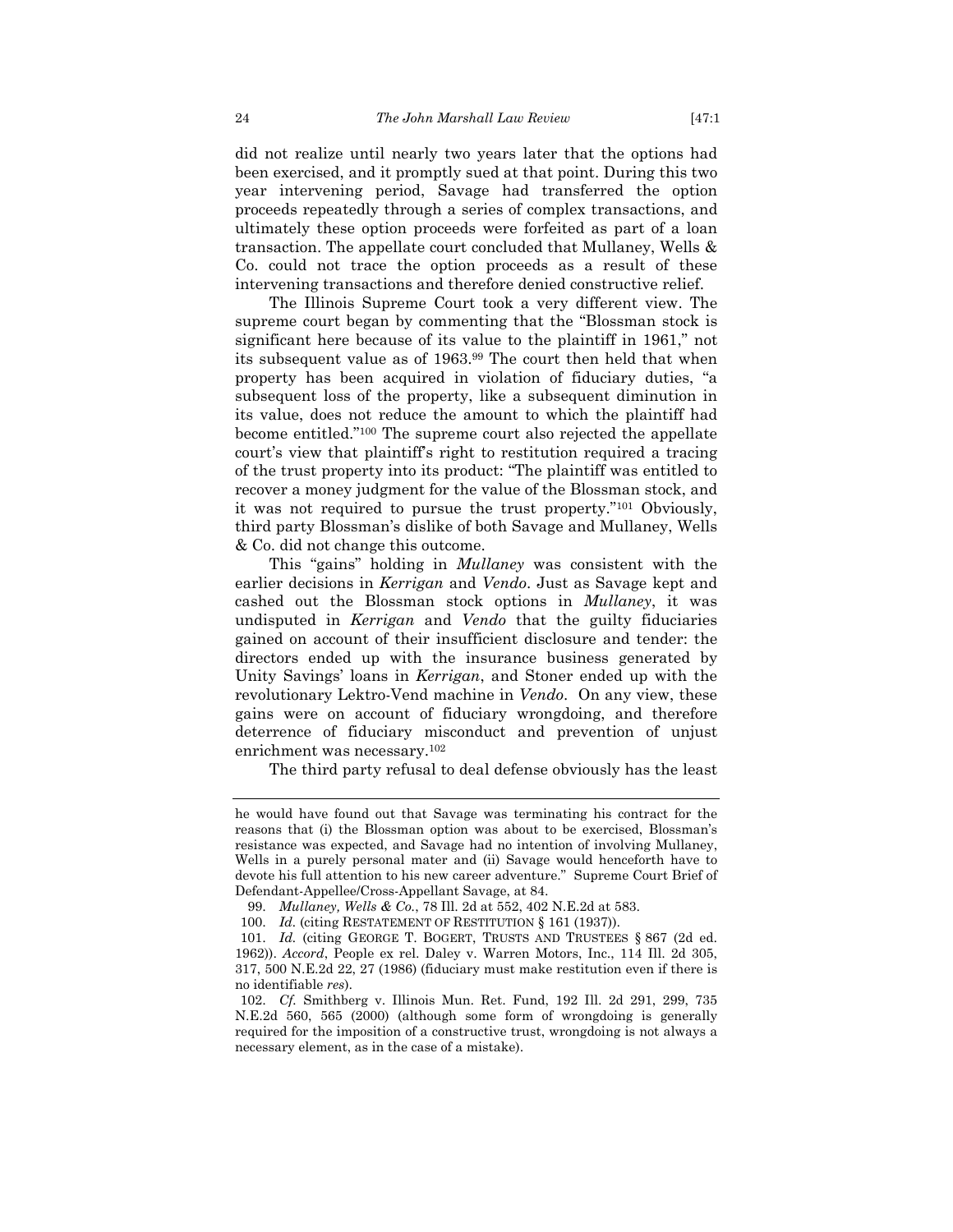force in the "gains" context.103 To pretend that the third party's refusal to deal with the plaintiff-principal somehow absolves the fiduciary and allows him to keep his wrongful gains would negate the "prophylactic" purpose of the corporate opportunity doctrine in Illinois. Such a result would also be directly contrary to the holdings in *Kerrigan*, *Vendo*, and *Mullaney*.

# c. The Principal's Losses

*Vendo* is the leading Illinois case on a principal's losses arising from corporate opportunity usurpation.104 As noted, Stoner served as the intermediary between Vendo and third party Phillips, and there was no evidence that Phillips was willing to sell the Lektro-Vend machine to Vendo at a price below \$1,500,000. Despite the absence of any proof of Phillips' willingness to deal with Vendo, the Illinois Supreme Court upheld the \$7.3 million judgment against Stoner for Vendo's loss of the Lektro-Vend, treating proof of Phillips' willingness to deal as irrelevant.

Faced with this usurpation liability, Stoner tried to argue that Vendo's damages for its losses were capped at the amount of Stoner's gains, which presumably were little or nothing since the Stoner/Phillips operation was a start-up. The supreme court roundly rejected this argument as a matter of policy:

PALMER, *supra* note 1, §2.11, at 141 (1978).

 <sup>103.</sup> As Professor Palmer has observed:

When a fiduciary profits through breach of fiduciary obligation, he will be held accountable to his principal without regard to whether or not the profit is at the expense of the principal. The principle is applied most frequently when the fiduciary violates his duty of loyalty to his principal, a duty based upon the avoidance of a conflict of interest. The retention of the benefit is clearly unjust, there is no one else who has a valid claim, and the only feasible means of preventing the unjust enrichment is to grant restitution in favor of the principal. The duties of a fiduciary are among the most important known to the law, it is indispensable that there be some sanction for their breach, and often the only effective sanction is restitution in favor of the principal of gains realized by the fiduciary. Sometimes a breach causes loss to the principal but frequently it does not, and in these circumstances there is no satisfactory remedy except restitution.

 <sup>104.</sup> Levy v. Markal Sales Corp., 268 Ill. App. 3d 355, 643 N.E.2d 1206 (1st Dist. 1994), in which plaintiff was awarded \$500,000 for the value of his stock in Markal Sales Corporation, is the only other post-*Kerrigan* Illinois corporate opportunity case in which damages for loss, rather than disgorgement of the fiduciary's monetary gains or some other equitable relief, was awarded. Henry's Drive-In, Inc. v. Anderson, 37 Ill. App. 2d 113, 185 N.E.2d 103 (1st Dist. 1962), also resulted in an award of lost profits, but it preceded *Kerrigan* and *Vendo* and relied upon a "good faith" corporate opportunity test. The damages award in Grace v. E.J. Kozin Co., 538 F.2d 170, 175 (7th Cir. 1976), a post-*Kerrigan* case, was reversed and replaced with the fiduciary's gains. Similarly, the "damages" award in Nordhem v. Harry's Café, Inc., 175 Ill. App. 3d 392, 529 N.E.2d 988 (1st Dist. 1988) was based on the *defendants'* actual net profits – meaning the fiduciaries' gains – rather than the principal's losses.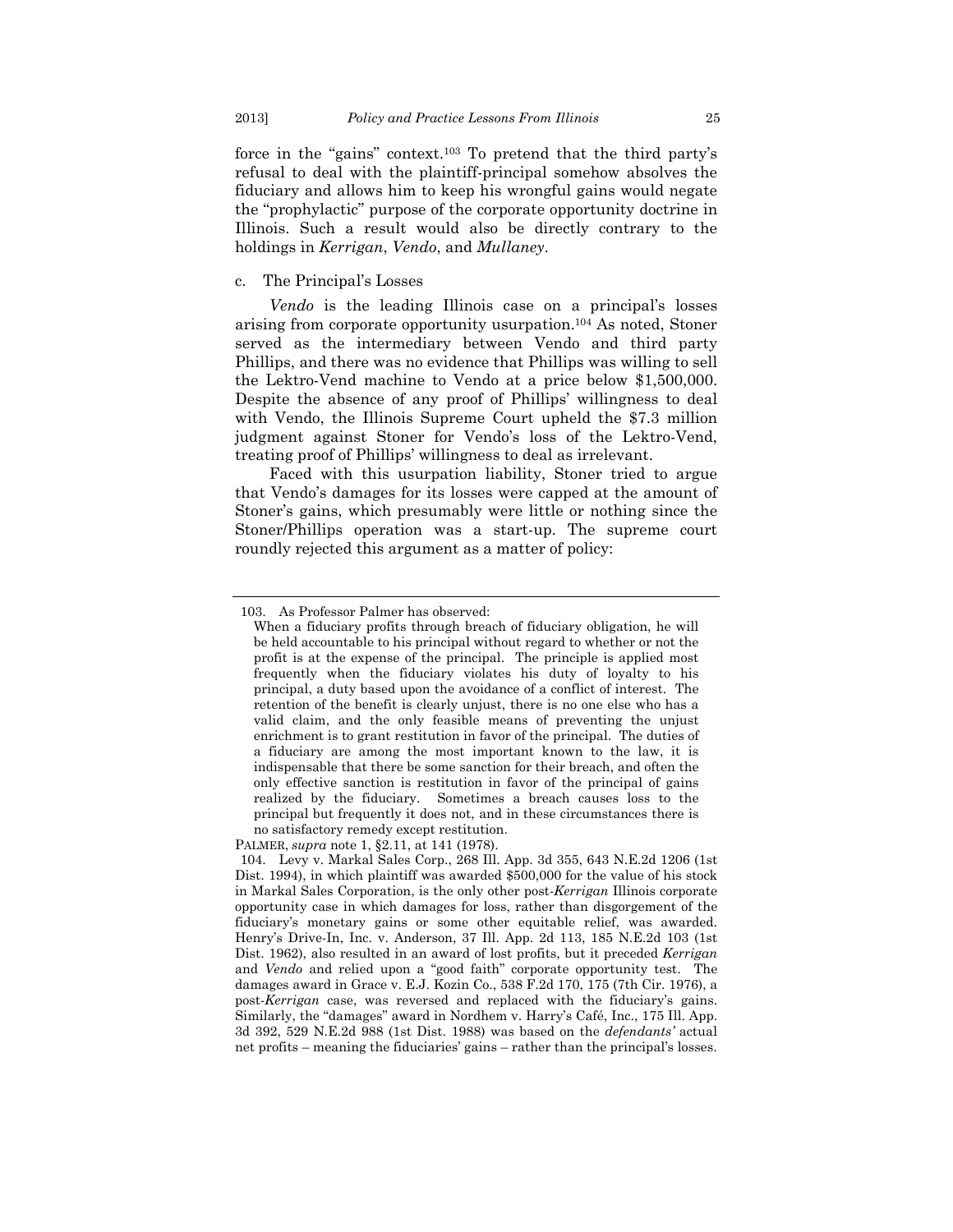Plaintiff was not, as defendants urge, limited to the recovery of the profits which accrued to Lektro-Vend. (See *Restatement (Second) of Agency* secs. 399, 401, 407 (1958).) The limitation on a plaintiff's recovery proposed by defendants would mean that a fiduciary could violate his duty without incurring any risk. For if his misconduct were discovered the most that he could lose would be the profit gained from his illegal venture; the law would have operated only to restore him to the same position he would have been in had he faithfully performed his duties.105

Under the *Vendo* vision of "losses," plaintiff is entitled to the amount plaintiff would have made had plaintiff had the benefit of the usurped opportunity. Thus, the \$7.3 million judgment was comprised of profits Vendo lost between 1962 and the trial in June 1969, during the period of Stoner's breach (\$2.1 million), and the diminution in value of Vendo's business as of June 1969, attributable to Stoner's activities (\$5.2 million).106

As with the fiduciary's gains, the third party refusal to deal defense has nothing to do with the principal's losses. The principal's losses are calculated by comparing its performance and value with and without the benefit of the opportunity, $107$  as the Illinois Supreme Court did in *Vendo*. This necessarily negates any role for the third party refusal to deal defense by assuming it away.108

# d. Preliminary and Permanent Injunctive Relief

The corporate opportunity injunction cases have been inconsistent, perhaps owing to the absence of an Illinois Supreme Court injunction opinion in the corporate opportunity context. Some, like *Comedy Cottage*, reached the right result but struggled with the third party's refusal to deal testimony. Others, like *Regal-Beloit* and *Durasys*, attached great weight to the third party's refusal to deal with the plaintiff principal, without recognizing that their limitations on or complete denials of injunctive relief were inconsistent with the total deterrence rationale of *Kerrigan*.

Only *LCOR* and *Foodcomm* gave this issue the straightforward treatment it deserves: the court in each case

 <sup>105.</sup> *Vendo*, 58 Ill. 2d at 305-06, 321 N.E.2d at 10.

 <sup>106.</sup> *Id.* at 311-12, 321 N.E.2d at 13.

 <sup>107.</sup> *See* Dowd & Dowd, Ltd. v. Gleason, 352 Ill. App. 3d 365, 381, 816 N.E.2d 754, 767-68 (1st Dist. 2004) (rejecting argument that third-party Allstate's right to terminate its relationship with plaintiff was a defense to damages: "[U]ntil terminated, the relationship created by an at-will contract will presumptively continue in effect so long as the parties are satisfied, and, therefore, such a relationship is sufficient to support an action for tortious interference.").

 <sup>108.</sup> *See also id.* at 382, 816 N.E.2d at 769 (holding that defendants' breach of fiduciary duty and tortious interference "precluded [third-party customer] Allstate from having a free and unfettered choice regarding keeping its business with [plaintiff] Dowd.").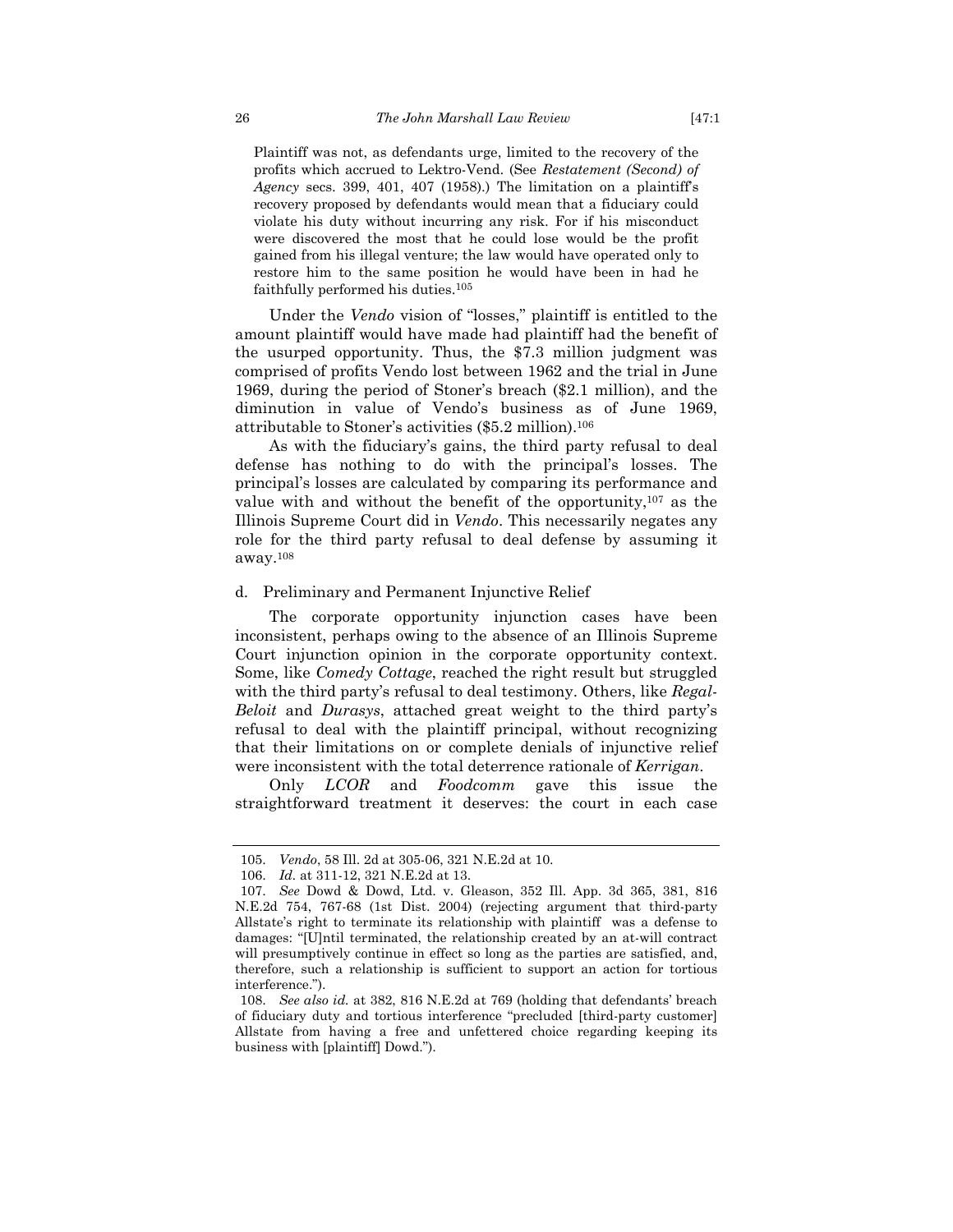enjoined the fiduciary outright and left the third party otherwise free to do as it wished. Indeed, *Foodcomm* took the principalprotection rule to its logical conclusion by granting injunctive relief in the face of a third party's undisputed refusal to deal – exactly the result that should routinely obtain in all Illinois corporate opportunity cases. The third party's interests are irrelevant in these injunction disputes.109 No one is seeking to compel the third party to do anything; they are seeking to stop the fiduciary from gaining by virtue of his wrong – the most basic public policy of all.110

If the third party's interests are irrelevant, it follows that permanent injunctive relief of unlimited duration should be the norm. A "head start" limitation merely invites the fiduciary and third party to wait out the injunction, thereby undercutting the deterrence rationale of Illinois fiduciary duty law.111 A "head start" restriction also fails to account for the mutually exclusive outcomes that define true corporate opportunities. If the principal lands the deal, such as purchasing a building from the third party, the fiduciary will not be able to make the same purchase a few months or years later. Finally, market disruption is irrelevant. In all but the rarest cases, there are plenty of fish in the sea; both the third party and the market as a whole are barely affected by the loss of a single participant, and shortages will be met by new entrants, as the Illinois Supreme Court has recognized in the analogous context of restrictive covenants.112

 <sup>109.</sup> Grede v. Bank of New York Mellon, 598 F.3d 899, 903 (7th Cir. 2010) ("It is a basic principle that litigants can't invoke the rights of third parties").

 <sup>110.</sup> Gunn v. Sobucki, 216 Ill. 2d 602, 618-19, 837 N.E.2d 865, 874 (2005) ("Few principles of equity are more basic than the doctrine that one seeking the aid of the courts is prohibited from taking advantage of his own wrongdoing").

 <sup>111.</sup> Indeed, courts have had no difficulty in crafting broad preliminary and permanent injunctions to prevent evasions by wrongdoers. *See*, *e.g.*, McComb v. Jacksonville Paper Co., 336 U.S. 187, 192 (1949) (a broad injunction is appropriate where "a proclivity for unlawful conduct has been shown"); Hartford-Empire Co. v. United States, 323 U.S. 386 (1944) (ordering dissolution of trade association and permanently enjoining corporate defendants from forming or joining any such trade association for five years to remedy antitrust violations); Russian Media Grp., LLC v. Cable Am., Inc., 598 F.3d 302, 307 (7th Cir. 2010) ("The district court may even enjoin certain otherwise lawful conduct when the defendant's conduct has demonstrated that prohibiting only unlawful conduct would not effectively protect the plaintiff's rights against future encroachment"); ILG Indus., Inc. v. Scott, 49 Ill. 2d 88, 273 N.E.2d 393 (1971) (prohibiting trade secret defendant from producing certain fans altogether, rather than just prohibiting use of plaintiff's fan component part drawings); Burt Dickens & Co. v. Bodi, 144 Ill. App. 3d 875, 494 N.E.2d 817 (1st Dist. 1986) (granting preliminary injunction preventing trade secret defendant from calling on plaintiff's customers altogether, rather than just prohibiting use of plaintiff's customer list).

 <sup>112.</sup> Canfield v. Spear, 44 Ill. 2d 49, 254 N.E.2d 433 (1969) (rejecting patient hardship as a ground for voiding restrictive covenant where patients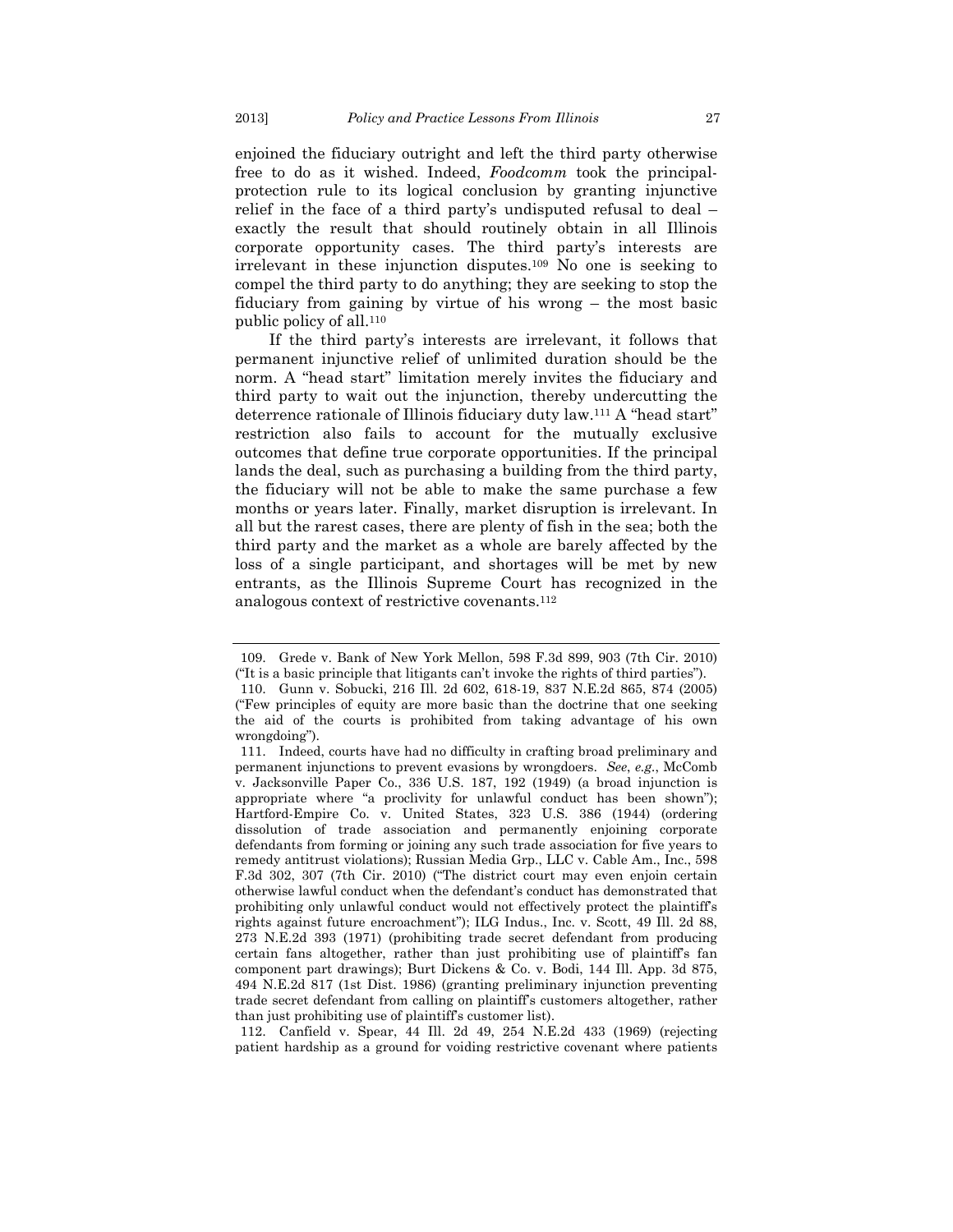e. Constructive Trust

The most complex questions surround the most common form of relief – constructive trusts. At one level, constructive trust awards are as straightforward as disgorgement of a fiduciary's gains or injunctive relief blocking a fiduciary from seizing an opportunity: all three rob the fiduciary of his ill-gotten gains and thereby discourage such misconduct. But difficulties arise when the victimized principal is unable or unwilling to stand in the fiduciary's shoes due to the deal terms between the fiduciary and the third party.

Constructive trusts with respect to diverted real estate interests offer a prime example of the problem in a form that is easy to rectify. About half of all Illinois corporate opportunity cases have involved real estate diversions, and in every case the plaintiff wanted the real estate rather than cash, no doubt because of the unique nature of the diverted property. To the extent the property was already sold, the simple solution was for the court to order the fiduciary to transfer the property to the victim in whole or in part, with the victim paying its fair share to reimburse the wrongdoer's out-of-pocket costs and the wrongdoer accounting to the victim for any profits. Examples previously covered in this and my earlier articles include the real estate sales in *Bakalis v. Bressler*,113 *Paulman v. Kritzer*,114 *White Gates Skeet Club v. Lightfine*,115 and *Mile-O-Mo Fishing Club v. Noble*.116 These were relatively easy cases because the victimized principals apparently did not complain about the terms struck between their fiduciaries and the third-party sellers. Presumably the principals found the sale terms satisfactory and the third-party sellers, having parted with their interests, lacked standing to complain about the courtordered transfers.

Potentially more complex constructive trusts questions could have emerged with respect to the lease diversions in *Consumers Co. v. Parker*,117 *Comedy Cottage*, and *Lindenhurst Drugs*, given that in each case the third party landlord by definition retained an ongoing interest in the property and thus faced the prospect of having a new tenant and new terms forced upon it by the court. In each case, however, plaintiff was apparently willing to accept the fiduciary's lease terms and the landlord apparently was willing to

had reasonable alternatives); Bauer v. Sawyer, 8 Ill. 2d 351, 134 N.E.2d 329 (1956) (same holding); Abbott-Interfast Corp. v. Harkabus, 250 Ill. App. 3d 13, 20, 619 N.E.2d 1337, 1343 (2d Dist. 1993) ("[A] non-compete [agreement] restriction can be reasonable when there are a large number of other competitors with which the general public is free to do business.").

 <sup>113. 1</sup> Ill. 2d 72, 115 N.E.2d 323 (1953).

 <sup>114. 38</sup> Ill. 2d 101, 230 N.E.2d 262 (1967).

 <sup>115. 276</sup> Ill. App. 3d 537, 658 N.E.2d 864 (2d Dist. 1995).

 <sup>116. 62</sup> Ill. App. 3d 50, 210 N.E.2d 12 (5th Dist. 1965).

 <sup>117. 227</sup> Ill. App. 552 (2d Dist. 1923).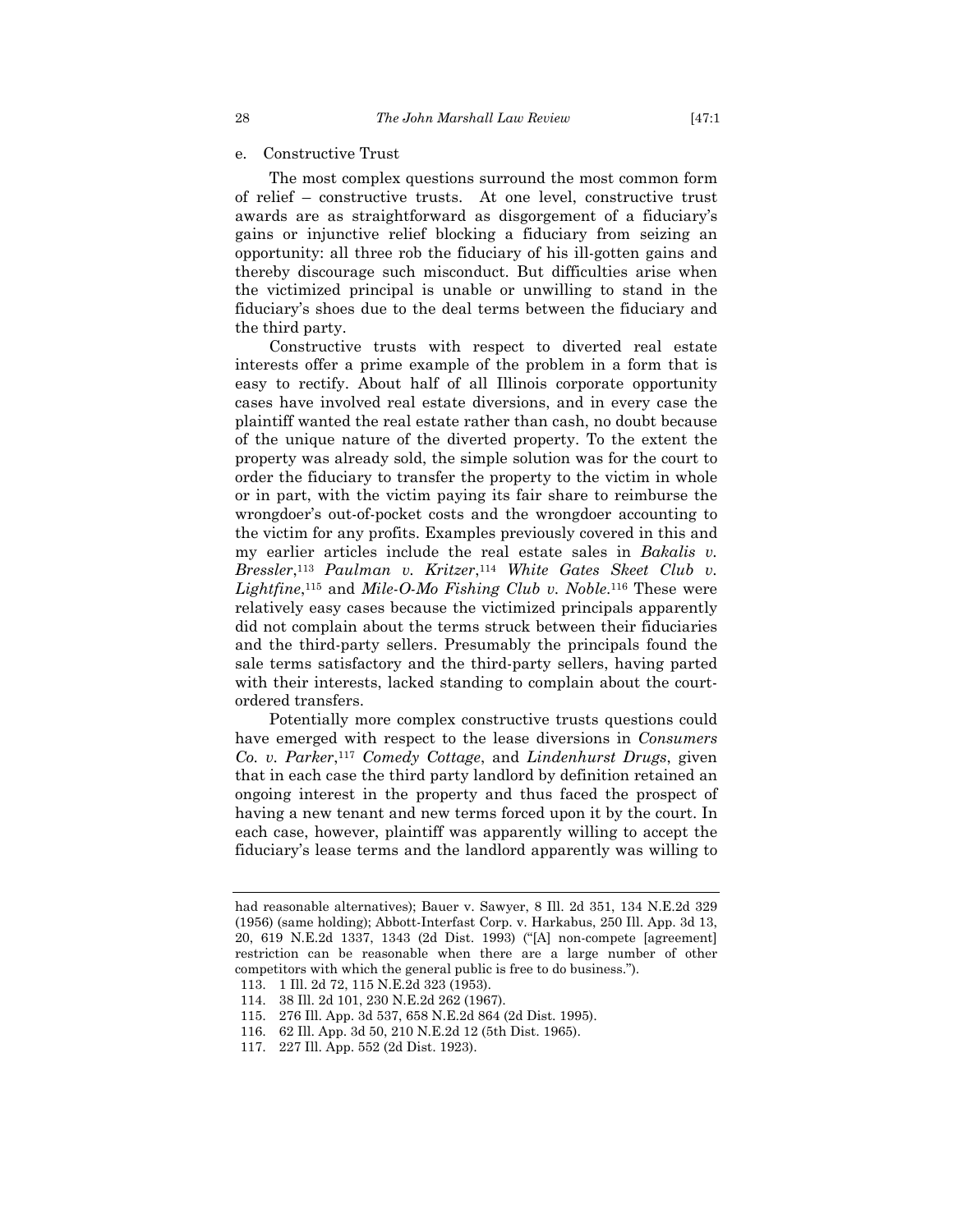accept plaintiff as a substitute tenant. For example, the issue was averted in *Comedy Cottage* by the third party landlord's agreement to be bound by the judgment in return for plaintiff dropping its civil conspiracy charge against the landlord.118 The issue was also averted in *Lindenhurst Drugs*, as the court awarded a constructive trust at plaintiff's request and the landlord was not a party to the appeal.119

*Consumers* came closest to wrestling with the question, but it too skirted the issue in the main. The appellate court reversed the trial court's dismissal of plaintiff's complaint and "remanded with instructions to enter a decree in accordance with the prayer of the bill in this cause,"120 which had requested that the trial court "direct the assignment and delivery" of the lease to plaintiff by the fiduciary Parker and his secret partner Mitchell.121 But the appellate court did not face a substantive conflict between plaintiff and the third party landlord. The landlord had no previous objection to plaintiff; only price had divided the landlord and plaintiff on the lease renewal; and there was no difference in terms (other than price) between plaintiff's proposed lease and the usurped lease of Parker and Mitchell.122 The appellate court evidently thought the landlord was offering pretexts when the landlord first professed concern over plaintiff's previous failure to use the premises and then asserted that plaintiff had let the premises "decay to a considerable extent."123

Assuming the principal is satisfied with the fiduciary's lease, but the landlord objects to the principal succeeding to it, constructive trust law should side with the principal in this context. The leading treatise on equity contends that, under constructive trust principles, it is "wholly immaterial" whether "the landlord would or would not have granted a new lease" to the principal.124 Constructive trust relief "does not in the slightest degree depend upon the terms and provisions of the original lease,

123. *Id.* at 560.

 <sup>118.</sup> *Comedy Cottage*, 145 Ill. App. 3d at 358, 495 N.E.2d at 1010.

 <sup>119.</sup> *Lindenhurst Drugs*, 154 Ill. App. 3d at 62, 67, 71, 506 N.E.2d at 646, 649, 652 (noting that "other defendants were not parties to this appeal" and affirming the trial court's constructive trust in favor of plaintiff upon the property and any profits the fiduciary derived from the property).

 <sup>120.</sup> *Consumers Co.*, 227 Ill. App. at 572.

 <sup>121.</sup> *Id.* at 557.

 <sup>122.</sup> *Id.* at 570 ("It must be kept in mind that the question here to be determined is to whom does the lease belong? At no time did the [landlord] make any complaint with reference to the use of the property made by [plaintiff]; nor did [the landlord] hesitate to offer [plaintiff] a new lease. This offer was not accompanied by any condition with reference to the future use of the property, the only difference between the parties throughout the negotiation being in reference to the amount of rent to be paid.").

 <sup>124.</sup> IV JOHN NORTON POMEROY, A TREATISE ON EQUITY JURISPRUDENCE AS ADMINISTERED IN THE UNITED STATES OF AMERICA § 1050, at 109 (5th Ed. 1941).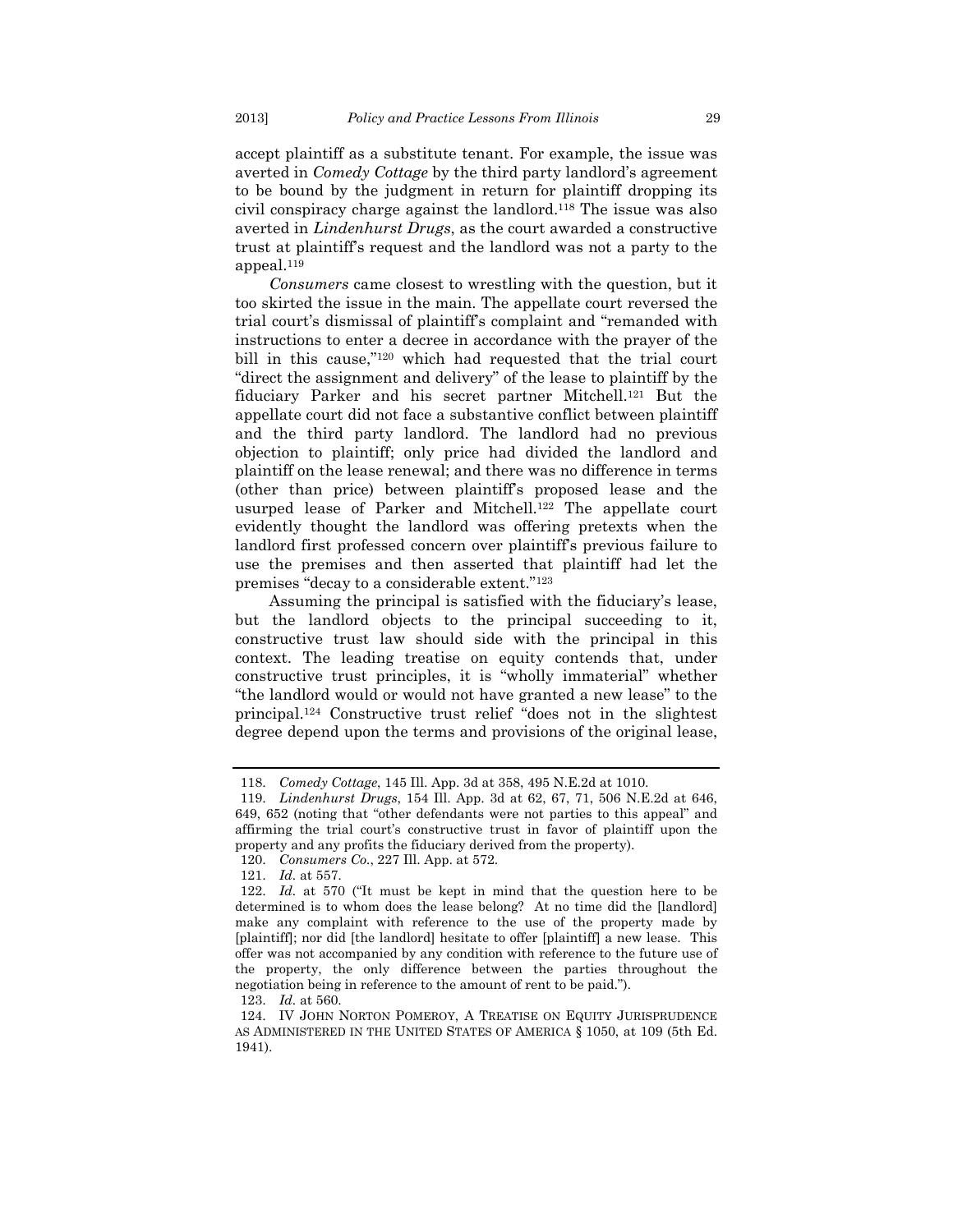nor upon the attitude of the landlord."125 Rather, a constructive trust operates against the fiduciary by treating him as holding legal title for the benefit of his principal. Thus, "if a condition inserted in such lease against assigning should prevent the relief of an actual assignment, it will not in the least prevent the court from enforcing the trust by compelling the partner to hold legal title for the benefit of all."126

But what about the situation in which the fiduciary and third party strike a bargain that is unattractive or unacceptable to the principal? Whose interests should trump for constructive trust purposes – the principal's, the fiduciary's or the third party's? For example, suppose the principal seeks to lease ten floors in a thirdparty's building, but its fiduciary sneaks in and rents those floors for himself plus two more. Should the principal be required to take all twelve floors, or can the court impose a constructive trust covering just the ten floors the principal was seeking, leaving the fiduciary stuck with two floors of his own? Or, as another and more complex example, suppose the principal offers to buy the third-party target's business via an asset purchase without assuming the liabilities, only to have its fiduciary surreptitiously buy the third-party target's business via a stock purchase (which, in practical effect, assumes the liabilities). Should the principal be stuck with taking the fiduciary's stock as its sole constructive trust remedy, or can the court order the assets held in trust for the principal with the fiduciary left holding the liabilities? In other words, does constructive trust law require the principal to take the fiduciary's deal, or can the court tailor the constructive trust remedy to approximate the deal the principal was seeking?

No Illinois corporate opportunity case to date has explored the limits of constructive trust relief along these lines. Professor Dobbs argues as a general matter that courts in fashioning equitable relief should balance the equities and hardships among the principal, the fiduciary, and the third party.127 In Professor Dobbs' view, good faith, ethics, fault, and motive should all play roles, as should hardship to the principal versus hardship to the fiduciary and third party.128

Assuming these are the proper criteria, the recurring fact pattern in Illinois has been one of fiduciary deception and bad faith happily abetted by third parties looking for a better deal than the victimized principals were offering. Indeed, only in *Glasser v. Essaness Theatre Corp.*129 and *Northwestern Terra Cotta v.* 

 <sup>125.</sup> *Id.*

 <sup>126.</sup> *Id.* at 108-09.

 <sup>127.</sup> DOBBS, *supra* note 30 § 2.4(5), at 108-23 ("Balancing Equities, Hardships and Public Interests").

 <sup>128.</sup> *Id.* at 111-12.

<sup>129. 414</sup> Ill. 180, 111 N.E.2d 124 (1953).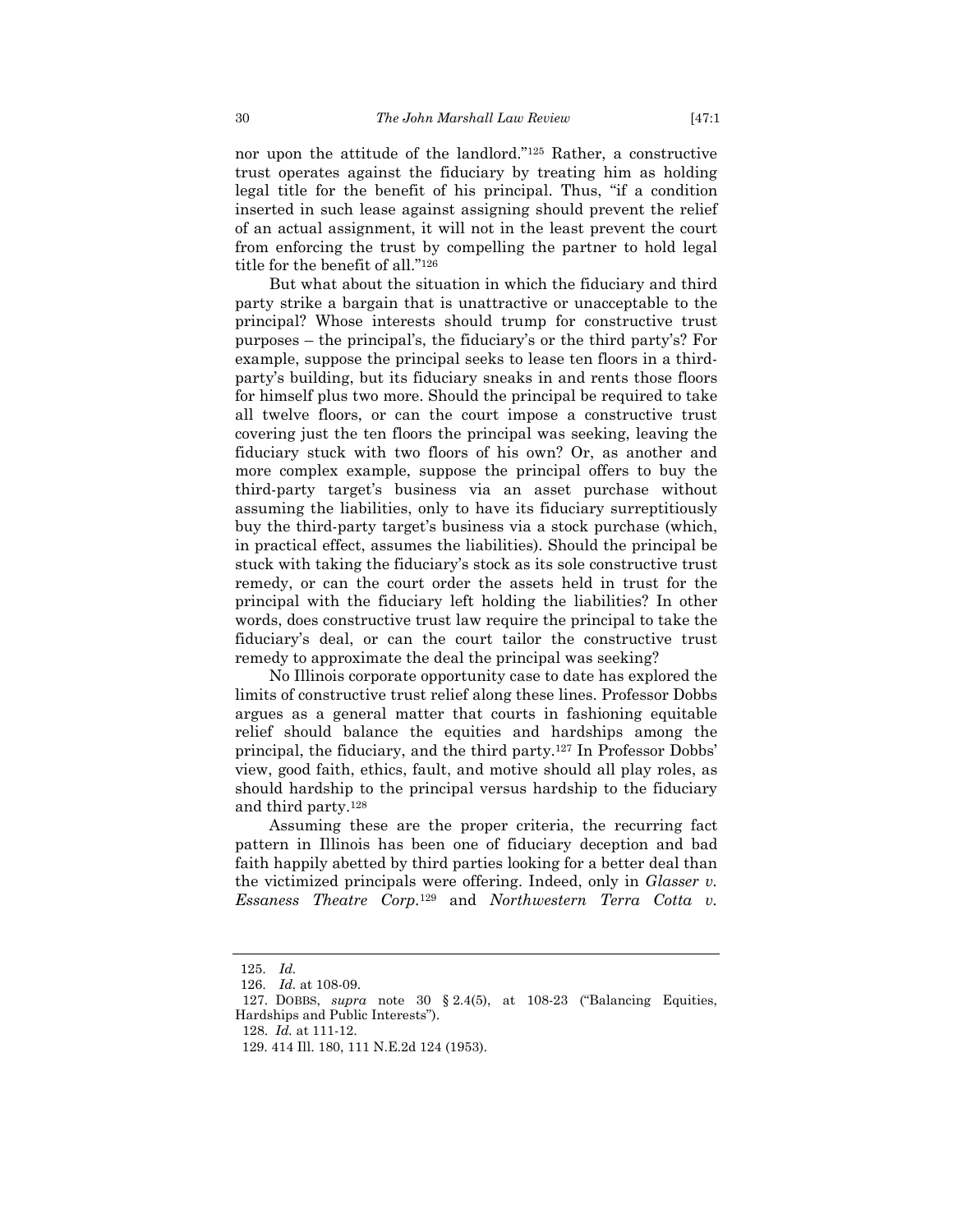*Wilson*130 did the fiduciaries seriously claim they acted in good faith, as shown by their "tender" of the opportunities to their principals, and only in *Mile-O-Mo Fishing Club v. Noble*131 did the third party seriously claim it acted in good faith, because the fiduciary told the third party that he was purchasing the property for the benefit of his principal.132 These exceptional circumstances aside, there are no equities to balance with respect to fiduciaries and third parties in these cases,133 and any "harm" a constructive trust may inflict upon them is entirely of their own making.134 Thus, the balance of equities and harms should tip decisively in favor of the plaintiff-principal in most Illinois corporate opportunity cases, unless the constructive trust would not be useful to plaintiff<sup>135</sup> – a nonstarter, to be sure, when the opportunity falls within the plaintiff's line of business.

Professor Bogert offers a more concrete discussion of these principles in the constructive trust context. He recognizes the court's authority to require the plaintiff-principal to reimburse the guilty fiduciary:

A wronged party seeking the aid of a court of equity in establishing a constructive trust must himself do equity. The court will exercise its discretion in deciding what acts are required of the plaintiff as conditions precedent to the securing of a decree. For example, if the defendant has obtained title to property of the plaintiff by means of fraud, the plaintiff will be required to return any consideration received from the defendant, just as he would if he proceeded on the theory of rescission. And if the defendant has, during his period of wrongful retention of the property, expended money for the preservation or protection of the property, for example, by paying taxes or the principal or interest on a mortgage, reimbursement may well be required of the plaintiff. If the defendant has made improvements or performed services in managing the property,

<sup>130. 74</sup> Ill. App. 2d 38, 219 N.E.2d 860 (1st Dist. 1966).

<sup>131. 62</sup> Ill. App. 3d 50, 210 N.E.2d 12 (5th Dist. 1965).

<sup>132.</sup> These cases are discussed in greater detail in my second article, *The Origin and Evolution of the Third Party "Refusal to Deal" Defense in Illinois Corporate Opportunity Cases*, 46 J. Marshall L. Rev. 937, 946-49, 971-75 (2013).

 <sup>133.</sup> *See* ABC Trans Nat'l Transp., Inc. v. Aeronautics Forwarders, Inc., 62 Ill. App. 3d 671, 682-83, 379 N.E.2d 1228, 1236 (1st Dist. 1978) (holding in preliminary injunction context that the balance of equities is inapplicable where the defendant's "actions were done with full knowledge of the plaintiff's rights and with an understanding of the consequences which might ensue") (quoting Wilson Concrete Co. v. Cnty. of Sarpy, 189 Neb. 312, 316, 202 N.W.2d 597, 599 (1972)).

 <sup>134.</sup> *Id.* at 687, 379 N.E.2d at 1239 ("It is hard to see how anyone can claim immunity for a tort on the ground that it was innocently done, when at the time of doing it he knew his right to do it was disputed by the person affected.") (quoting Welton v. 40 East Oak St. Bldg. Corp., 70 F.2d 377, 381 (7th Cir. 1934)).

 <sup>135.</sup> DOBBS, *supra* note 30, §2.4(5), at 110 (commenting that "courts should not impose costs on one party without securing benefits for the other").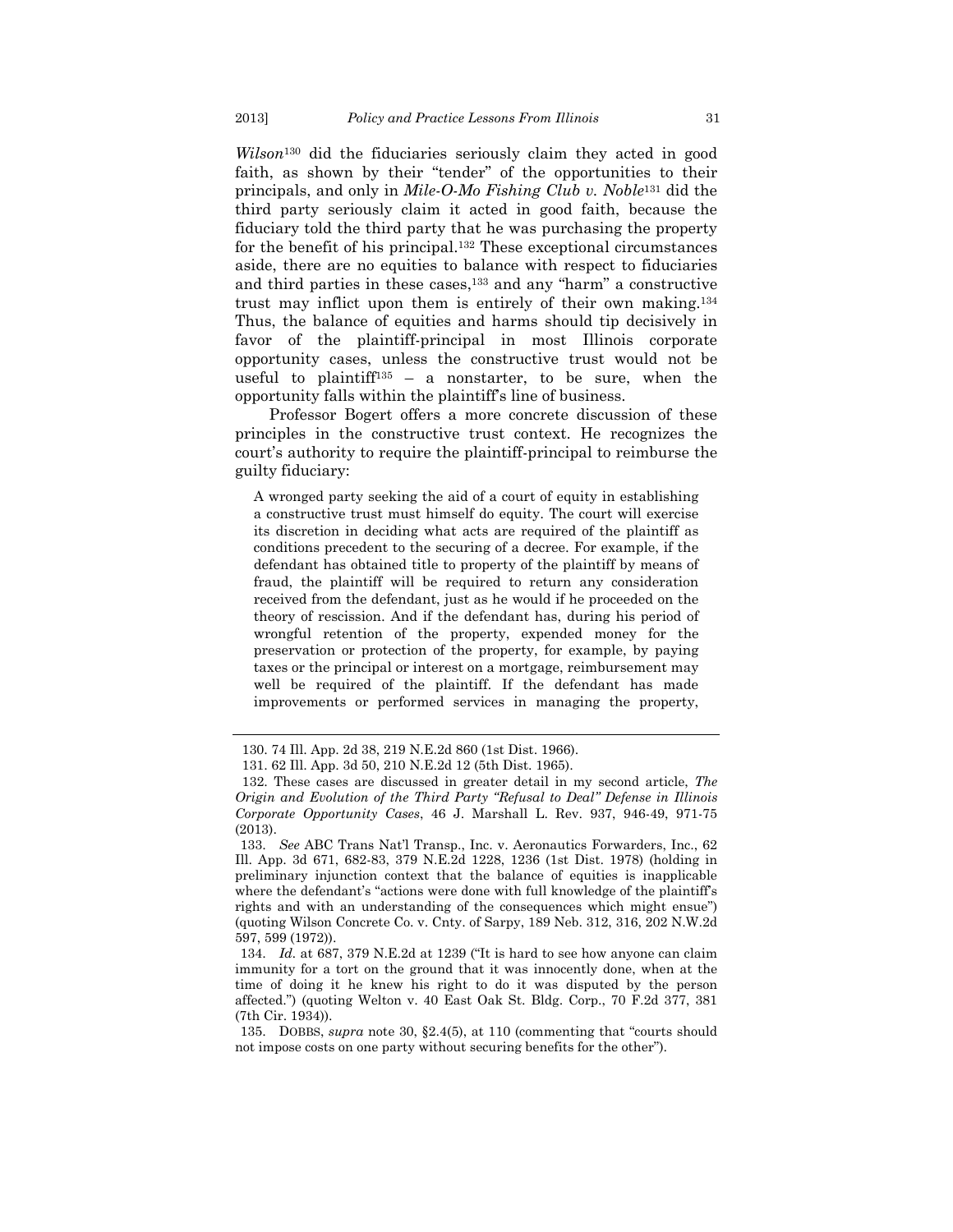some courts have been induced to require the plaintiff to compensate the defendant to the extent that the plaintiff will secure a benefit from these acts if he secures a constructive trust, especially in cases where the defendant was not an intentional wrongdoer but rather acted under mistake or ignorance.

\* \*\*

The decree establishing a constructive trust will require the defendant to deliver possession and convey title to the property and to pay to the plaintiff profits received or rental value during the period of wrongful holding, and otherwise to adjust the equities of the parties after taking an accounting.136

Support for Professor Bogert's views can be readily found in Illinois precedent. Illinois examples requiring the plaintiffprincipal to reimburse the defendant-fiduciary as to the purchase price of usurped property can be found in *Bakalis*, *Paulman*, *Lightfine,* and *Mile-O-Mo Fishing Club*, as noted above.137 *Lightfine* also serves as an example of a case in which reimbursement of the fiduciary's incidental expenses in maintaining the trust property was a condition to constructive trust relief, although the court on public policy grounds denied the fiduciary interest on the purchase price payment.138 *Graham*, in turn, mentioned in passing the possibility of equitable compensation in favor of the fiduciary,139 although the proposition

 <sup>136.</sup> GEORGE T. BOGERT, HORNBOOK ON THE LAW OF TRUSTS, § 77, at 288- 89 (6th ed. 1987) (internal footnotes omitted). *See also* Mattel, Inc. v. MGA Entertainment, Inc., 616 F.3d 904, 911 (9th Cir. 2010) (holding that constructive trust as to all subsequent improvements and profits of misappropriated Bratz Doll ideas swept too wide: "When the value of the property held in trust increases significantly because of a defendant's efforts, a constructive trust that passes on the profit of the defendant's labor to the plaintiff usually goes too far."); Leigh v. Engle, 858 F.2d 361, 363 (7th Cir. 1988) (trial court properly denied multi-million dollar ERISA claim and limited recovery to \$6,704 where profits were not the result of fiduciary's misuse of trust funds); Deborah A. DeMott, *Causation in the Fiduciary Realm*, 91 B.U. L. Rev. 851, 857-58 (2011) ("Over-determination can compound quantification problems when the fiduciary's own efforts legitimately contributed to the profit.").

 <sup>137.</sup> Other examples of courts ordering defendants to convey rights upon receiving reimbursement from plaintiffs are collected in PALMER, *supra* note 1, §2.8, at 109 ( 1978) (reviewing trade secret and unfair competition cases).

 <sup>138.</sup> *Lightfine*, 276 Ill. App. 3d at 540, 542, 658 N.E.2d at 867, 868 (noting that plaintiff conceded defendants were entitled to be reimbursed "for any expenses incurred for the maintenance and preservation of the property," and later reciting the rule that reimbursement is appropriate for "expenses incident to the preservation of [the] trust or for the benefit thereof") (quoting David v. Russo, 119 Ill. App. 3d 290, 297, 456 N.E.2d 342, 347 (1st Dist. 1983)).

 <sup>139.</sup> *Graham*, 111 Ill. App. 3d at 768, 444 N.E.2d at 560 ("Furthermore, plaintiffs agree that Mimms was entitled to reasonable compensation for his efforts in developing the usurped opportunities [see DOBBS, *supra* note 30, at 243] and the court also erred in imposing a constructive trust on *all* the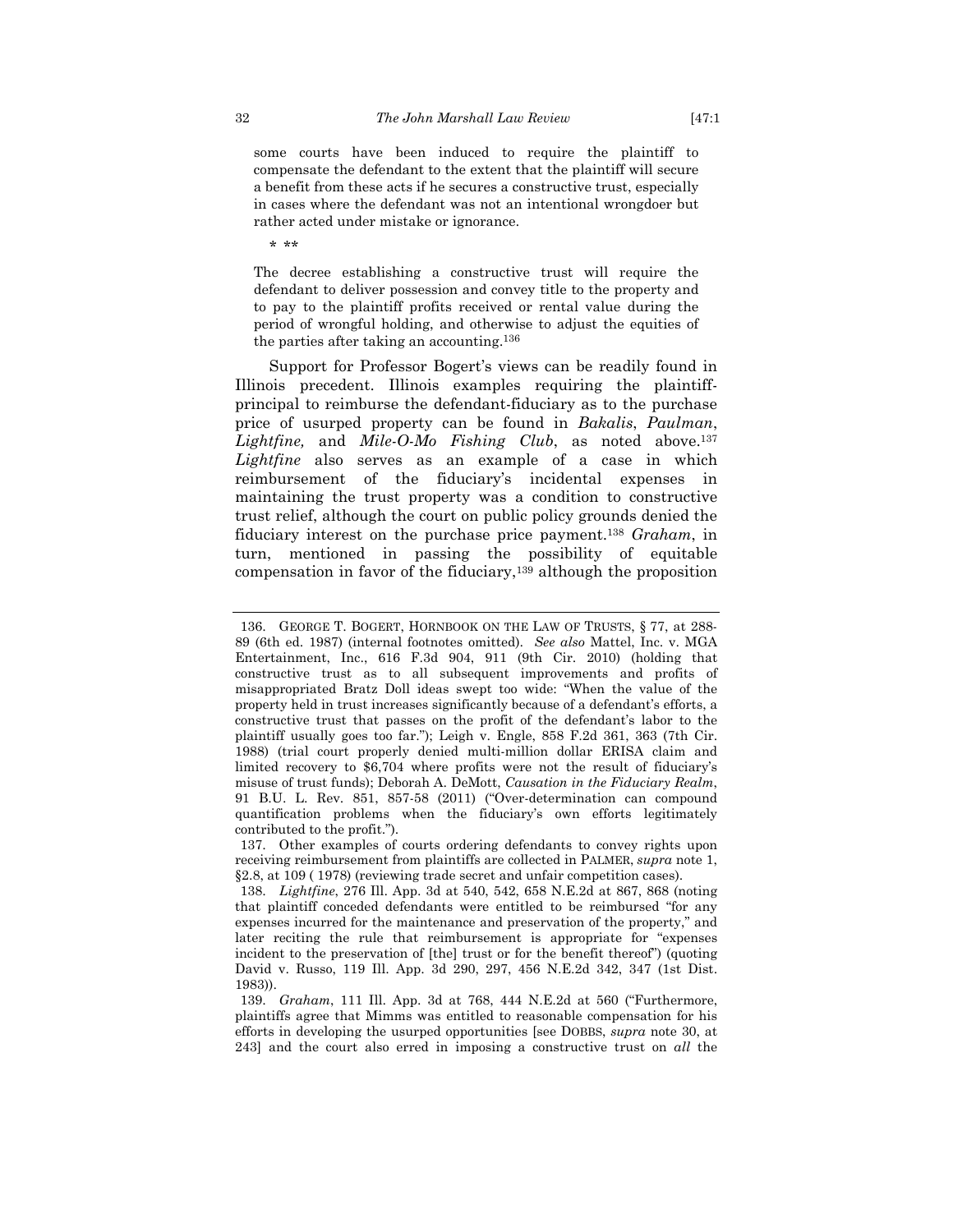seems seriously doubtful in light of the strong Illinois public policy requiring fiduciary compensation forfeiture for disloyalty as expressed in *Lightfine* and many other cases.<sup>140</sup> Again, however, none of these cases explicitly dealt with the problem of tailoring the constructive trust remedy to approximate the deal the principal was seeking, nor does Professor Bogert's hornbook.

Another, and I think better, way to look at the issue is simply to treat corporate opportunities as "property" belonging to the principal, at least as against the fiduciary. This was, in fact, the way the Illinois Appellate Court characterized the corporate opportunity doctrine in *Graham*.141 Under this "property" view, the constructive trust question is conceptually straightforward and indeed categorical: "[t]he rule has been established that property which has been appropriated by another, and upon which a trust has been fixed, may in equity be followed either in its original or its altered form, so long as it can be identified, and so long as superior rights of third parties have not intervened."<sup>142</sup> Under this theory, the court should have full authority to impress a constructive trust upon the "altered form" of the usurped property, subject to whatever adjustments, if any, the court deems equitable.143 In other words, as per the equitable maxim, "equity

compensation Mimms received from Wyclif") (emphasis in original).

 <sup>140.</sup> *Lightfine*, 276 Ill. App. 3d at 541-42, 658 N.E.2d at 868 (ordering forfeiture of property management fee defendant LaReno paid himself for managing the usurped property).

 <sup>141.</sup> *Graham*, 111 Ill. App. 3d at 762, 444 N.E.2d at 556 ("In addition to this proscription against misappropriating corporate property, the corporate opportunity doctrine prohibits a corporation's fiduciary from taking advantage of business opportunities which are considered as 'belonging' to the corporation (at least as far as the fiduciary is concerned).").

 <sup>142.</sup> Winger v. Chi. City Bank & Trust Co., 394 Ill. 94, 111, 67 N.E.2d 265, 276-77 (1946) (citing POMEROY, *supra* note 124, at 148). As Professor Pomeroy observed in his treatise passage cited in *Winger*:

<sup>§ 1058</sup>c. *Following Property into Its Product*.—No change in the form of the trust property, effected by the trustee, will impede the rights of the beneficial owner to reach it and to compel its transfer, provided it can be identified as a distinct fund, and is not so mingled up with other moneys or property that it can no longer be specifically separated. So long as the trust property can be traced and followed into other property into which it has been converted, it remains subject to the trust. The product or substitute has the nature of the original imparted to it. Thus one who has purchased or improved real property with funds of another, under circumstances which ordinarily would entitled such other person to enforce a constructive trust in, or equitable lien against, the property, cannot defeat the right to enforce the trust or lien on the ground that it is homestead property and exempt from the claims of creditors.

*Id.* at 148-49 (internal footnotes omitted) (citing, among other cases, Moore v. Taylor, 251 Ill. 468, 96 N.E. 229 (1911) (discussing trust tracing rules)).

 <sup>143.</sup> *Cf.* Triple Five of Minnesota, Inc. v. Simon*,* 404 F.3d 1088, 1099-00 (8th Cir. 2005) (holding that Mall of America general partner Simon usurped corporate opportunity by acquiring limited partner TIAA's interest in Mall of America instead of sharing the TIAA interest opportunity with Simon's co-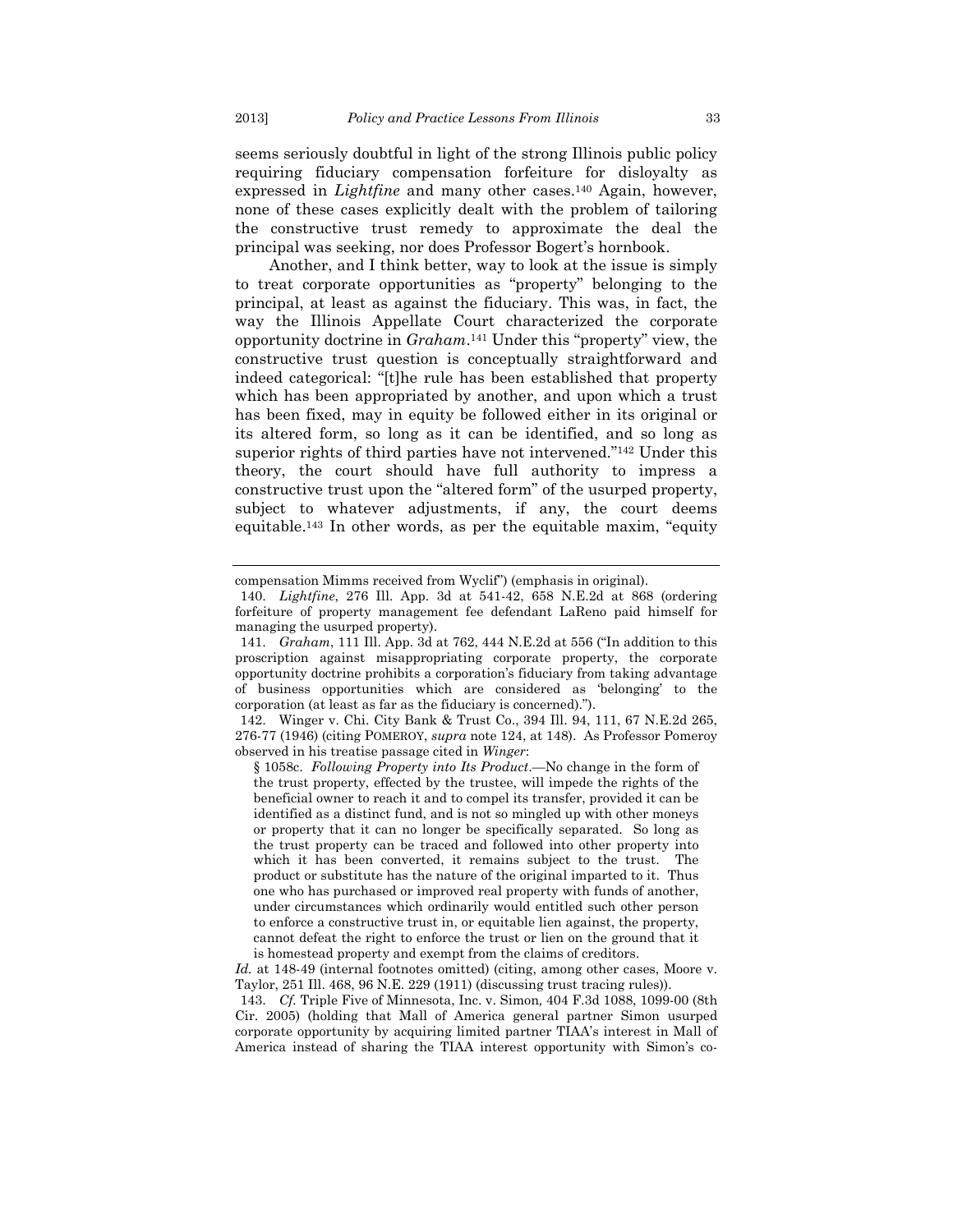regards as done that which ought to be done."144

The case for forcing the transfer on the principal's terms is particularly compelling when the fiduciary and the third party structure their deal precisely in order to defeat the principal's interests.145 This is always the scenario when fiduciaries compete for corporate opportunities: they make topping offers to induce the third party to go their way. If a court lacks authority to rearrange deal terms when faced with such intentional wrongdoing, then fiduciaries and third parties will escape with their prize in all but the rare case where an "apples to apples" comparison can be made between the principal's proposed deal and the fiduciary's final deal. Such an outcome runs directly contrary to the "prophylactic purpose" of the corporate opportunity doctrine in Illinois as laid down in *Kerrigan*. Such an outcome also ignores Judge Cardozo's famous observations that "constructive trust is the formula through which the conscience of equity finds expression"146 and

144. *Smithberg*, 192 Ill. 2d at 300, 735 N.E.2d at 566 (2000).

 145. *Cf.* DOBBS, *supra* note 30, §9.3(3), at 592-93 (discussing plaintiff's general duty of restoration). Specifically, Professor Dobbs has observed:

The plaintiff must also account for gains in the value of the property now being restored to the plaintiff and due to the defendant's payments or improvements. For example, if the defendant made mortgage payments on the property while it was in his name, the plaintiff is enriched by reason of those payments and the defendant is entitled to appropriate credits for them in adjusting his liability to the plaintiff. Similarly, if the plaintiff recovers a business sold to the defendant and is entitled to recover profits earned in the business while it was in the defendant's hands, he must credit the defendant with the value of the defendant's time and effort in the business.

However, the plaintiff must account to the defendant only for actual benefits received when the transaction is avoided. The plaintiff owes nothing for expenditures made by the defendant unless those expenditures result in an unearned benefit to the plaintiff. The plaintiff owes nothing for the defendant's expenditures that do not improve the property taken back by plaintiff; and he owes nothing for improvements on the property which he does not want.

*Id.* (internal footnotes omitted).

 146. Beatty v. Guggenheim Exploration Co., 225 N.Y. 380, 386, 122 N.E. 378, 380 (1918) (Cardozo, J.).

general partner Triple Five; ordering Simon removed and replaced by Triple Five as managing general partner of Mall of America; and rejecting third party TIAA's objections on the ground "that TIAA's hands were not exactly unsullied with regard to the 1999 [Simon/TIAA sale] transaction, especially when [TIAA] failed to notify Triple Five of its negotiations with [Simon] as demanded by Herbert Simon in 1988. In this equitable action, we take this into account."); McGovern v. General Holding, Inc., 2006 Del. Ch. LEXIS 93, \*78-\*84 (Del. Ch. May 18, 2006) (holding that general partner usurped corporate opportunity by keeping title to new technologies; ordering removal of general partner, dissolution of limited partnership, and appointment of a receiver to sell the new technologies; and further ordering general partner not to bid on the new technologies or to compete for three years, in order to avoid chilling the bidding on the new technologies during the sale process).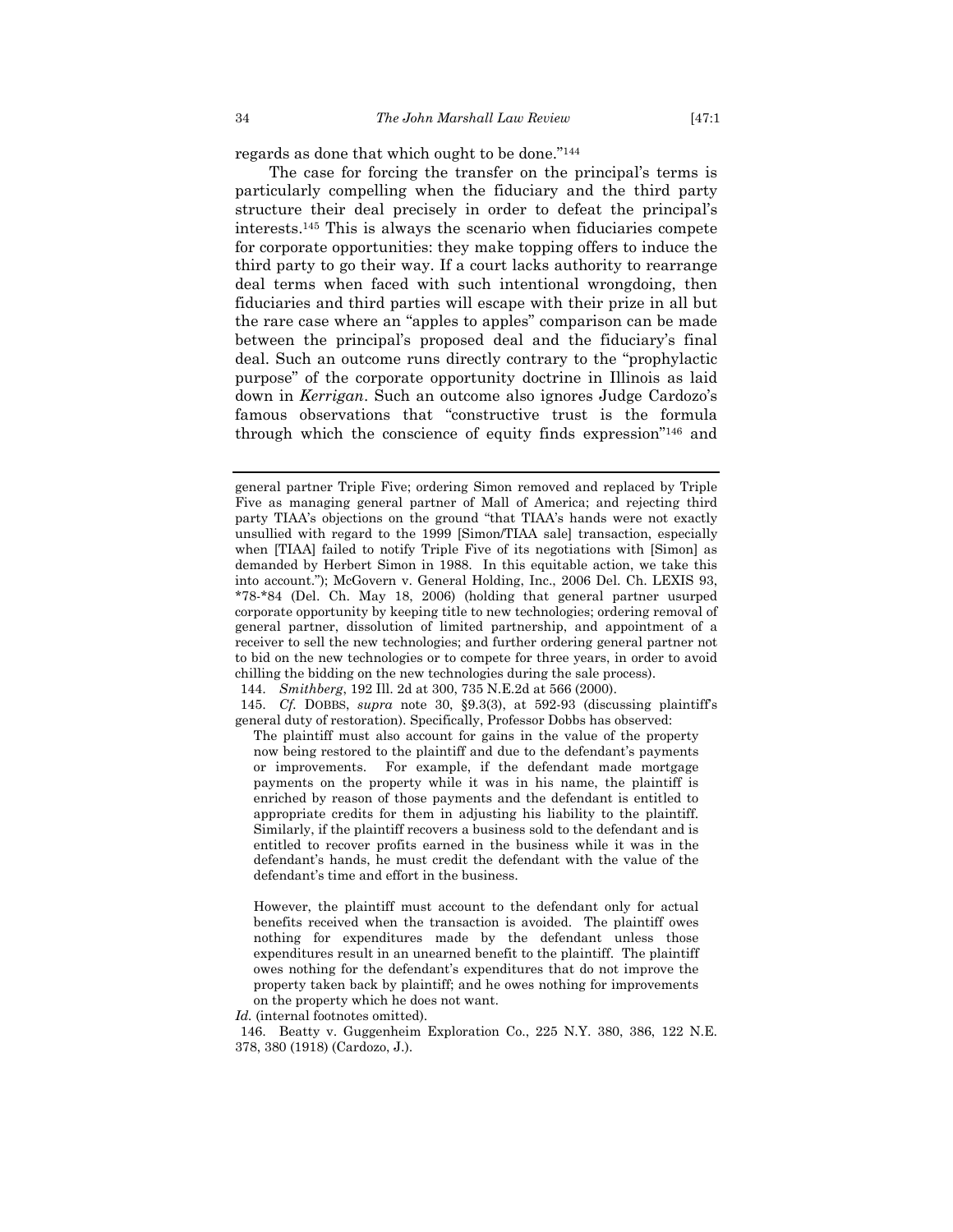that "the equity of the transaction must shape the measure of relief."147

# *6. "Adequate Remedy at Law"*

Apart from its bearing on proximate cause, the tort-equity distinction in favor of the *Kinzer*/*Armstrong* "agency-contractequity" view has important implications from a remedies standpoint as well. Given its historical treatment as an equitable rather than legal claim, a breach of fiduciary duty cause of action should not be subject to an "adequate remedy at law" defense, particularly when constructive trust relief is sought, as is generally true in corporate opportunity cases. As Professor Dobbs has explained:

Certain claims in equity were traditionally dismissed if the chancellor thought the plaintiff would have an adequate remedy at law. Claims subject to the adequacy rule were claims based on rights the law courts recognized or created in the first place. The plaintiff in such cases resorted to equity only in the hopes of a more effective remedy for a legal right. The constructive trust claim is different. It is not a claim based on a legal right. On the contrary, constructive trusts are needed because legal title is in the defendant. The plaintiff seeking a constructive trust does not assert a legal right but an equitable interest. In this setting, the adequacy of legal remedy seems irrelevant. Professor Palmer concludes that the adequacy rule has no effect when the claim is against a fiduciary, so that the case may proceed in equity even if there is an adequate remedy at law; but when the defendant is not a fiduciary, he believes the results are unpredictable.148

 <sup>147.</sup> *Id.* at 389, 122 N.E. at 381.

 <sup>148.</sup> DOBBS, *supra* note 30, § 4.3(2), at 595. Professor Dobbs goes on to note the historical basis for the tension between chancery and common law courts, illustrated by the famous Coke-Ellesmere dispute over the King's Bench judgment for Richard Glanvill in a jewel sale case, followed by the judgment against and jailing of Glanvill by Chancery in the same contest, followed by Glanvill's habeas corpus release by King's Bench, followed by Glanvill's further imprisonment by Chancery. *Id.* § 2.5(1), at 124 n.3 (discussing the dispute, which Chancery won, as detailed in John P. Dawson, *Coke and Ellesmere Disinterred: The Attack on the Chancery in 1616*, 36 ILL. L. REV. 127 (1941)). *See also* People v. Lawton, 212 Ill. 2d 285, 306-08, 818 N.E.2d 326, 339-40 (2004) (Fitzgerald, J., dissenting) (describing various writs – all descended from the Coke-Ellesmere dispute – used to overturn Illinois judgments prior to the adoption of § 2-1401 of the Illinois Code of Civil Procedure and its statutory predecessors); PAUL D. HALLIDAY, HABEAS CORPUS: FROM ENGLAND TO EMPIRE, at 88-93 (2010) (discussing the Coke-Ellesmere dispute, and the distinct jurisdictions of common law and equity, in the course of examining the history of the writ of habeas corpus as an avenue for escaping final judgments in criminal cases); Sir John Baker, *The Common Lawyers and the Chancery: 1616*, *reprinted in* ALLEN BOYER, LAW, LIBERTY AND PARLIAMENT: SELECTED ESSAYS ON THE WRITINGS OF SIR EDWARD COKE, at 254-81 (2004) (discussing the Glanvill case in detail and Coke's attempt to use *res judicata* to block Ellesmere's subsequent chancery encroachment on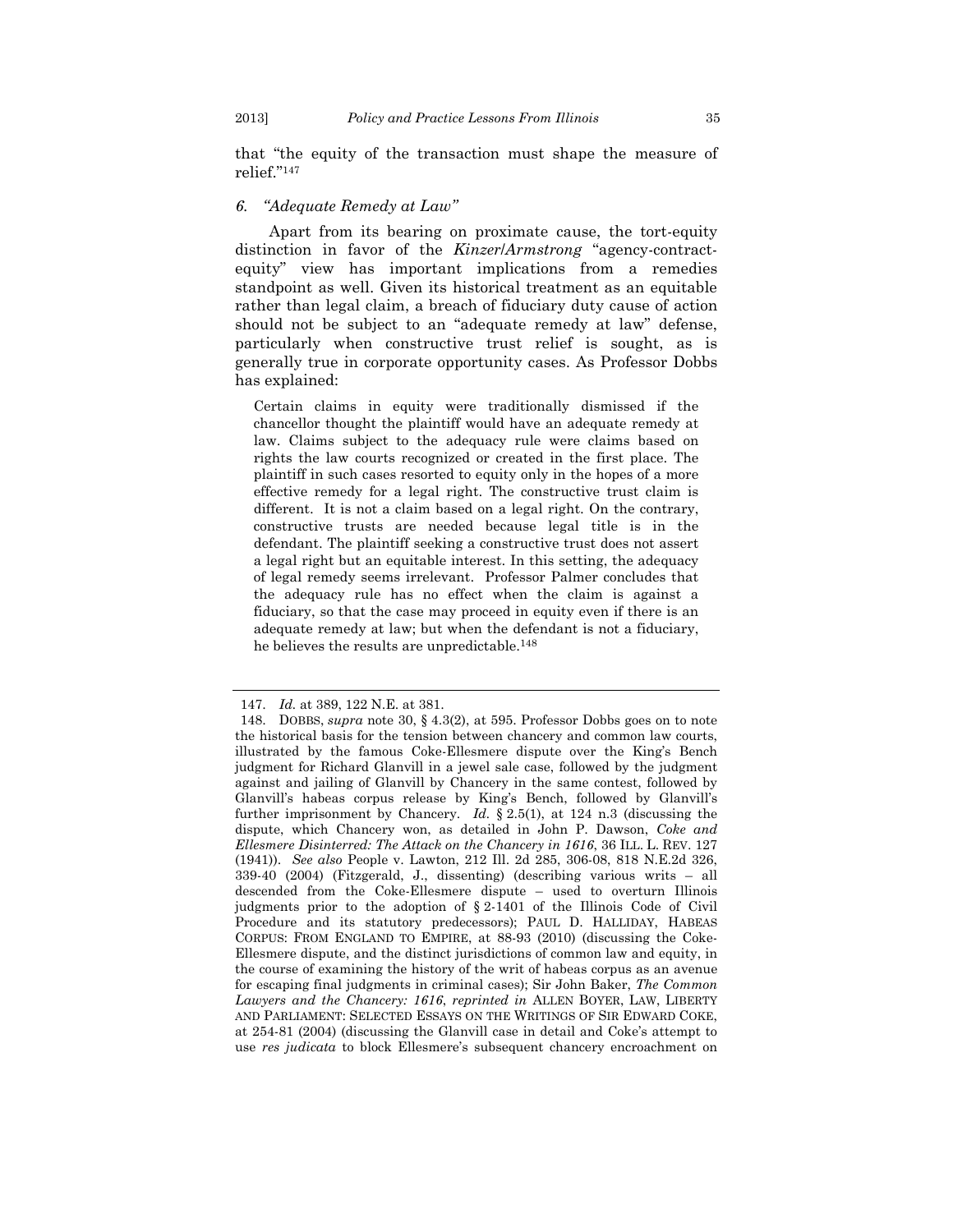Professor Dobbs' insights find strong support in *Martin*, where the Illinois Supreme Court explicitly rejected an "adequate remedy at law" defense to the fake foreign service fee / fiduciary duty constructive trust claim.149 Thus, the corporate opportunity decisions in *Allstate Amusement Co. of Illinois, Inc. v. Pasinato*<sup>150</sup> and *Graham v. Mimms*151 and the business breakup decision in *Hagshenas v. Gaylord*<sup>152</sup> were simply wrong in holding that the fiduciary duty / equitable relief claims therein were subject to an "adequate remedy at law" defense.153 Not surprisingly, none of these cases cited Illinois Supreme Court fiduciary duty precedent in support of its erroneous holdings; all three preceded *Martin*, and hence all three are not good law for their oxymoronic "adequate remedy at law" assertions.154 *Pasinato, Graham*, and *Hagshenas* obviously turn fiduciary duty law on its head from a

- 150. 96 Ill. App. 3d 306, 308, 421 N.E.2d 374, 375-76 (1st Dist. 1981).
- 151. 111 Ill. App. 3d 751, 444 N.E.2d 549 (1st Dist. 1982).
- 152. 199 Ill. App. 3d 60, 78, 557 N.E.2d 316, 328 (2d Dist. 1990).

 153. *Cf.* Jared Goldstein, *Equitable Balancing in the Age of Balancing*, 96 VA. L. REV. 485, 491-505 (2010) (rejecting the common assumption that equitable balancing in injunction cases is an ancient doctrine and arguing that such balancing began in the early 1800s in England and then first appeared in America in an 1868 Pennsylvania nuisance case).

 154. For example, in reversing the trial court's award of constructive trust relief for corporate opportunity usurpation, the Illinois Appellate Court in *Graham* cited as its sole "adequate remedy at law" authority Sta-Ru Corp. v. Mahin, 64 Ill. 2d 330, 356 N.E.2d 67 (1976), a taxpayer case that did not involve fiduciaries. *Hagshenas*, too, reversed constructive trust relief on "adequate remedy at law" grounds in a fiduciary duty case, citing *Graham* as its sole authority and thereby perpetuating *Graham*'s monumental error. *Pasinato* preceded *Graham* but committed the same sin: in denying injunctive relief as to the usurped lease at issue it cited no fiduciary duty decision as authority for its "adequate remedy at law" holding. The "adequate remedy at law" cases it did cite, G.H. Sternberg & Co. v. Cellini, 16 Ill. App. 3d 1, 305 N.E.2d 317 (5th Dist. 1973) and Hall v. Orlikowski, 24 Ill. App. 3d 60, 321 N.E.2d 23 (2d Dist. 1974), were plainly not on point: *Cellini* involved a contractor's breach of contract claim against a government agency, and *Hall* involved a homeowner's breach of contract claim against a contractor over home repairs.

the initial common law judgment in favor of Glanvill); HAROLD J. BERMAN, LAW AND REVOLUTION II: THE IMPACT OF THE PROTESTANT REFORMATIONS ON THE WESTERN LEGAL TRADITION 309-15 (2003) (discussing the expansion of royal prerogative courts, including the Court of Chancery, during the Tudor-Stuart periods, and then the ultimate triumph of the common law courts following the English Revolution and the abolition of prerogative courts in 1640); PHILIP HAMBURGER, LAW AND JUDICIAL DUTY 124-25 (2008) (noting the "conflict between equitable and legal visions of judicial duty reached its depths during the chancellorship of the irascible Lord Ellesmere" and quoting Ellesmere's declaration that he had "an absolute and uncontrollable Power" in contrast to the limited power of common law judges).

 <sup>149.</sup> *Martin*, 163 Ill. 2d at 78-79, 643 N.E.2d at 756 (constructive trust for breach of fiduciary is not an action at law subject to trial by jury; in addition, an action for an accounting for breach of fiduciary duty is not subject to an adequate remedy at law defense, since breach of fiduciary duty has traditionally been an action in equity).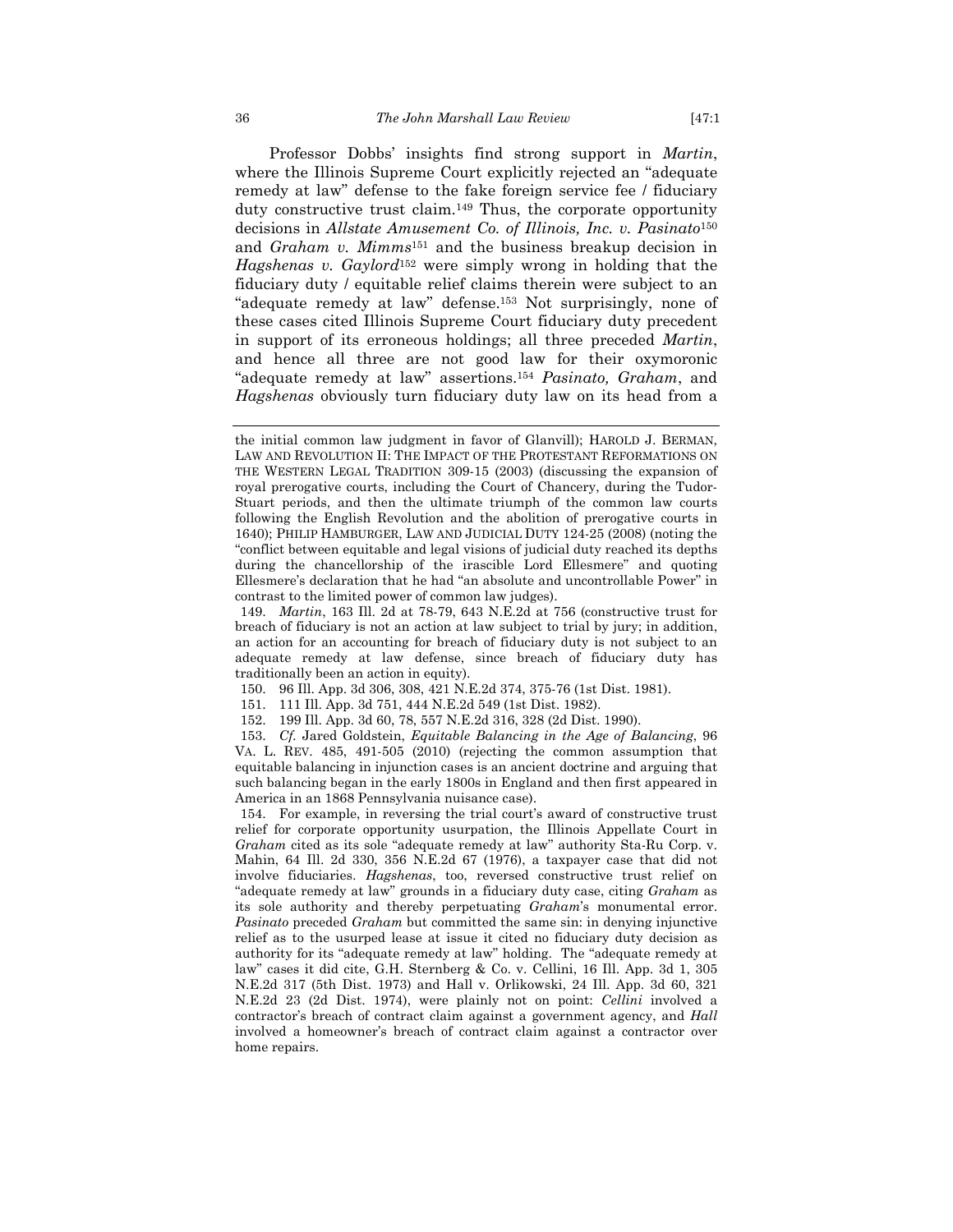remedial standpoint.

Understanding the inapplicability of the "adequate remedy at law" defense is important in corporate opportunity cases for several reasons. First, absent undue delay, the victimized principal should always have the choice of pursuing equitable or legal relief under Section 407 of the Restatement (Second) of Agency.155 Having this choice matters: proving plaintiff's damages is usually more difficult than proving the fiduciary's gains, as one can easily see in cases like *Nordhem v. Harry's Café, Inc.*,156 *Hill v. Names and Addresses, Inc.*,157 or the agonizing trilogy in *Zokoych v. Spalding*.158 Second, forcing plaintiff to pursue its "adequate remedy at law" in the form of damages invites enormous litigation cost and delay in larger courts. For example, in the Circuit Court of Cook County, a case may start in the Chancery Division for preliminary injunction purposes and then be transferred to the Law Division for a jury trial many years later on damages, as illustrated by the 15 year corporate opportunity ordeal in *Lozman v. Putnam*.159 Third, compelling plaintiff to pursue its "adequate remedy at law" allows the fiduciary to use diverted deal profits to fund his defense of the corporate opportunity charges against him, in effect using plaintiff's money to defeat plaintiff instead of preserving that money under injunction. Fourth and most important, depriving plaintiff of its right to recover the defendant's gains under the "adequate remedy at law" excuse negates the deterrence rationale of fiduciary duty law. Without first knowing the fiduciary's gain, the court cannot determine whether the

 <sup>155.</sup> *See supra* note 96 and accompanying text.

 <sup>156. 175</sup> Ill. App. 3d 392, 529 N.E.2d 988 (1st Dist. 1988) (rejecting plaintiff's lost profits claim under *Vendo*, but awarding defendants' profits).

 <sup>157. 212</sup> Ill. App. 3d 1065, 571 N.E.2d 1085 (1st Dist. 1991) (calculating and then awarding alternative remedies of counter-defendant's gains or counterplaintiff's losses).

 <sup>158. 36</sup> Ill. App. 3d 654, 344 N.E.2d 805 (1st Dist. 1976) (reversing Judge Cohen's ruling, after first trial, that plaintiff's stock in Ample Tool & Mfg., Inc. was worthless after corporate opportunity usurpation and corporate competition removed all company assets), *appeal after remand*, 84 Ill. App. 3d 661, 405 N.E.2d 1220 (1st Dist. 1980) (reversing Judge Berg's ruling, after second trial, that plaintiff's stock in Ample was only worth \$19,000), *appeal after further remand*, 123 Ill. App. 3d 921, 463 N.E.2d 943 (1st Dist. 1984) (affirming Judge Curry's ruling, after third trial, that plaintiff's stock in Ample was worth \$240,000, but reversing prejudgment interest award of \$127,000).

 <sup>159.</sup> The *Lozman* case began in the Chancery Division in 1999, traveled to the Illinois Appellate Court in 2002, returned for a jury trial in the Law Division in late 2005, and then ended in a second trip to the Illinois Appellate Court in 2008. *See* Lozman v. Putnam, 328 Ill. App. 3d 761, 767 N.E.2d 805 (1st Dist. 2002), *later appeal*, 379 Ill. App. 3d 807, 884 N.E.2d 756 (1st Dist. 2008). At the time this article went to press in 2014, the *Lozman* case was still being litigated before the Illinois Appellate Court on a §2-1401 petition to vacate the defense judgment that was affirmed in 2008. *See* Lozman v. Putnam, No. 1-13-0104 (1st Dist. 2014).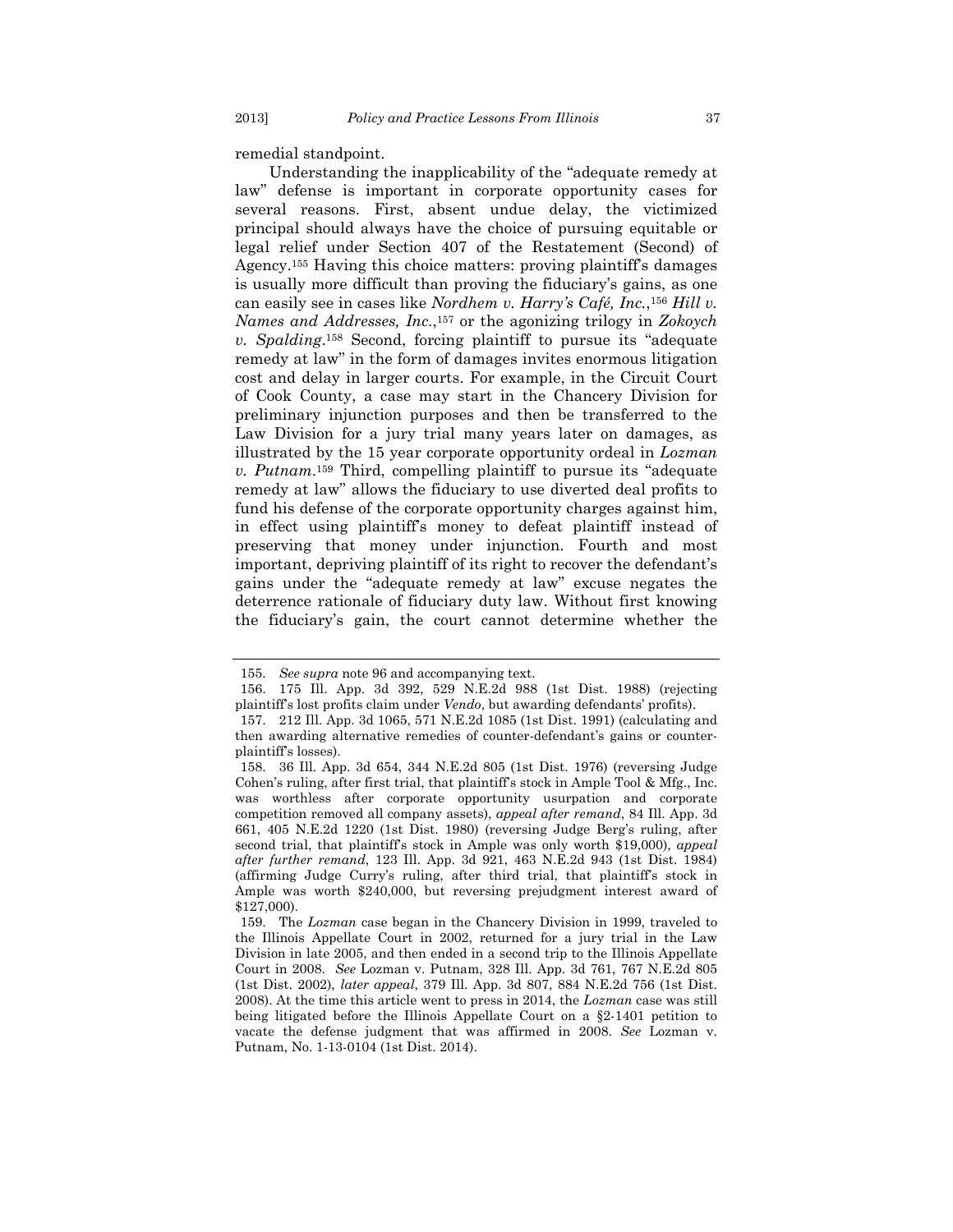defendant's gain exceeds plaintiff's loss, leaving the fiduciary free to profit from his wrong even after paying a damages award.

Every trapped fiduciary and third party attempts this "onetwo punch," first arguing that damages is the sole remedy and then bitterly contesting every damages assumption and projection through years of jury trial damages litigation, with the third party taking every opportunity to highlight its "refusal" as a damages defense. The third party refusal to deal defense should not be allowed to dictate the place and pace of corporate opportunity cases; as noted, it should play no role at all.

#### *7. Jury Instructions*

Two interrelated points arise with respect to the third-party refusal to deal defense in jury cases. First, because corporate opportunity cases are "equitable" in nature, they should not be subject to jury trials, at least in Illinois state courts. Second, to the extent a jury trial is sought without contest in Illinois state court or is pursued as a matter of right in Illinois federal court, the trial court should be asked to give a preemptory jury instruction telling the jury, in effect, that the third party's willingness or unwillingness to deal with plaintiff is irrelevant.

Illinois state and federal courts reach opposite results on the jury trial right question because the state and federal constitutional tests differ. Illinois Appellate Court decisions have held that fiduciary duty claims were unknown at common law and therefore are not subject to jury trial rights under the Illinois Constitution.160 The Illinois Supreme Court left this question unanswered in *Martin v. Heinold Commodities, Inc.*,161 holding that the relief awarded in that case was equitable in nature and therefore did not warrant a jury trial in any event.162 Federal courts, conversely, follow a two-part test focusing predominantly on the type of relief sought, with money damages requests generally triggering Seventh Amendment jury trial rights.163

Assuming jury trials are available, the question becomes how to instruct the jury on the irrelevance of the third party's refusal to deal. The plaintiff-principal should be permitted to seek a preemptory instruction so that jurors do not assume a third party's

 <sup>160.</sup> *Prodromos*, 389 Ill. App. 3d at 169, 906 N.E.2d at 609 (collecting Illinois state court decisions).

 <sup>161. 163</sup> Ill. 2d 33, 77-78, 643 N.E.2d 734, 755 (1994).

<sup>162.</sup> *See also* People ex rel. Daley v. Warren Motors, Inc., 114 Ill. 2d at 317, 500 N.E.2d at 27 (defendants had no jury trial rights since the fiduciary duty claim therein sounded in equity).

 <sup>163.</sup> Great-West Life & Annuity Ins. Co. v. Knudson, 534 U.S. 204, 214 (2002) ("for restitution to lie in equity, the action generally must seek not to impose personal liability on the defendant, but to restore to the plaintiff particular funds or property in the defendant's possession"); Pereira v. Farace, 413 F.3d 330 (2d Cir. 2006) (holding that jury trial rights in fiduciary duty cases depend primarily upon the relief requested).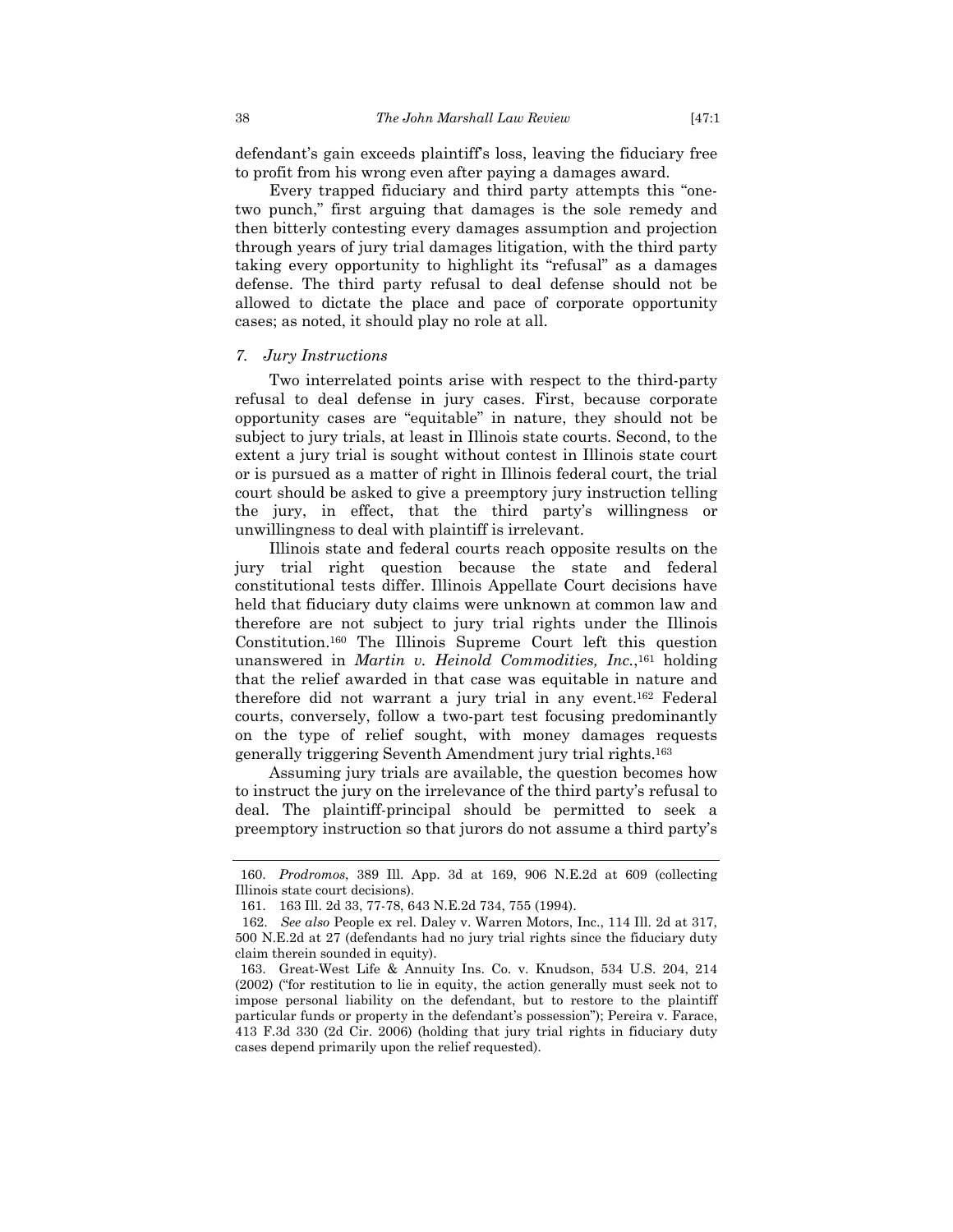willingness or unwillingness to deal with plaintiff somehow negates or limits plaintiff's damages recovery. In practice, this problem would present itself almost as a matter of course in retelling the events that led to the lawsuit: (1) in most cases, the third party at some point turned its back on plaintiff's bid and gave the deal to the fiduciary, and thus the evidence suggests the third party was unwilling to deal with plaintiff; or (2) in the rare case, the principal never bid because it never learned of the opportunity, and thus no evidence is offered to show the third party was willing to deal with the plaintiff. A proper preemptory instruction solves this problem by telling the jury that the court has determined the third party's willingness or unwillingness to deal with plaintiff is irrelevant to the case. This may be a fiction in a given case, but at least it is a fiction with a policy purpose.164

Preemptory instructions are governed by a discreet set of rules. In general, the instruction must "contain all the facts and be complete within itself."165 If any substantial facts are omitted or misstated, the preemptory instruction will mislead the jury and will give rise to reversible error.<sup>166</sup> Of course, as a necessary corollary, instructions that accurately convey the law and facts to the jury are perfectly appropriate.

No Illinois case has dealt with a third party "refusal to deal" jury instruction, which is hardly surprising since to date all reported Illinois corporate opportunity decisions other than *Vendo* have involved bench trials. One corporate competition case, *H. Vincent Allen & Associates, Inc. v. Weis*,<sup>167</sup> concerning a fiduciary who diverted customers, did involve a preemptory instruction, but it was given for the defense and it did not address a "refusal to deal" argument. Another Illinois corporate competition case, *Pros v. Mid-America Computer Corp.*,168 concerned a mass walk-out organized (or at least permitted) by an executive who was unhappy with his compensation scheme, but the instructional

 <sup>164.</sup> In re Walter J. Schmidt & Co., 298 F. 314, 316 (S.D.N.Y. 1923) (Learned Hand, J.) ("when the law adopts a fiction, it is, or at least it should be, for some purpose of justice").

 <sup>165.</sup> H. Vincent Allen & Assoc's, Inc. v. Weis, 63 Ill. App. 3d 285, 295, 379 N.E.2d 765, 772 (1st Dist. 1978) (quoting Duffy v. Cortesi, 2 Ill. 2d 511, 516, 119 N.E.2d 241, 244 (1954)).

 <sup>166.</sup> Kelly v. C. Iber & Sons, Inc., 17 Ill. App. 2d 388, 150 N.E.2d 372 (2d Dist. 1958) (peremptory instruction was improper because it failed to recite proximate cause requirement).

 <sup>167. 63</sup> Ill. App. 3d 285, 296, 379 N.E.2d 765, 772 (1st Dist. 1978) (disapproving defense's proposed peremptory jury instruction because it "limited liability to one area and omitted reference to [defendant's] fiduciary responsibilities and interference with the [plaintiff's] studio business").

 <sup>168. 142</sup> Ill. App. 3d 453, 463, 491 N.E.2d 851, 858 (2d Dist. 1986) ("However, the mandatory direction the jury must find there has been a breach of fiduciary duty absent evidence that a corporate officer did not affirmatively discourage an employee walkout finds no semblance of support from any source").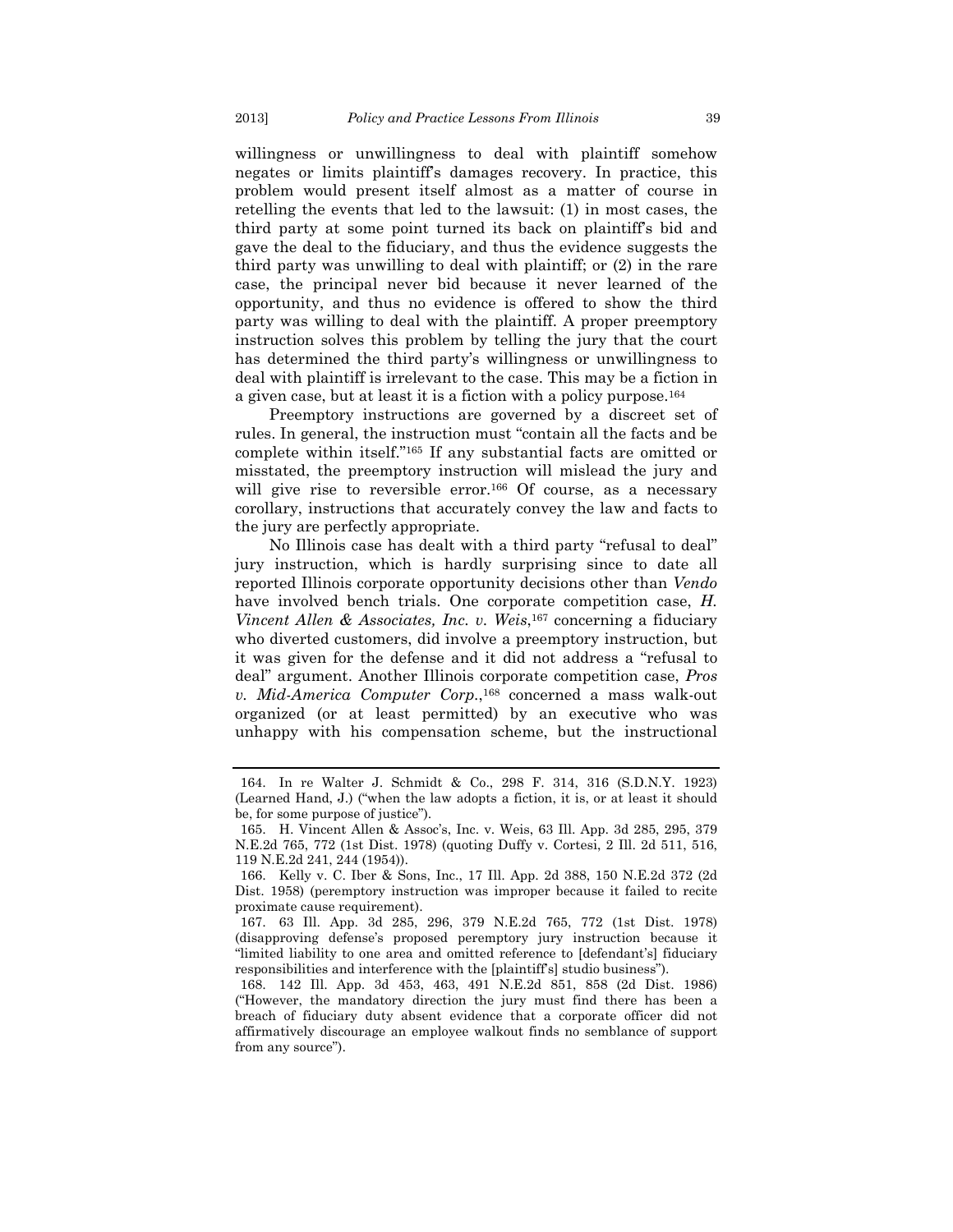error there involved a misstatement of the executive's fiduciary duties under Delaware law, not a refusal to deal defense.

If one assumes a third party's unwillingness to deal with the plaintiff is not a defense in an Illinois corporate opportunity case, an appropriate preemptory instruction might be as follows:

In this case, the plaintiff-principal [Jones Company] contends it would have profited by having the benefit of the corporate opportunity [to buy XYZ Company], had the defendant-fiduciary [Smith] disclosed and tendered the opportunity to the plaintiffprincipal [Jones Company]. I instruct you here that a third party's willingness or unwillingness to deal with the plaintiff-principal is irrelevant under the law. I therefore instruct you that you must accept as a fact that the third party here [XYZ Company] would have agreed to sell itself to the plaintiff-principal [Jones Company] but for the failure of the defendant-fiduciary [Smith] to disclose and tender the opportunity to the plaintiff-principal.

Although jury instructions are usually given at the end of the case, plaintiff should consider asking the trial court to give an instruction like this one at the outset of the case.169 Establishing this fact early in the proceedings will clarify the jury's understanding of how to interpret the remaining evidence that will almost certainly revolve around the third party's testimony.170

#### *8. Summary*

As a matter of Illinois precedent, then, corporate opportunity claims should not be subject to the same standards as ordinary tort claims; in fact, they should not be subject to tort standards at all. Treating corporate opportunity claims as part of the *Kinzer*/*Armstrong* fiduciary duty regime governed by the "agencycontract-equity" inquiry is the better approach, and it carries with

 <sup>169.</sup> *E.g.*, AMERICAN BAR ASSOCIATION PRINCIPLES FOR JURIES AND JURY TRIALS, Principle 6(C)(1) (recommending preliminary jury instructions); Katherine A. Wittenberg, *Seventh Circuit Jury Project Confirms Innovations*, ABA LITIGATION NEWS (Nov. 25, 2008) (reporting positive results of pilot project's use of preliminary jury instructions, which involved providing jurors with substantive instructions—including an explicit description of the claims, the requisite elements of proof, and the other essential law governing the case – before any evidence was presented at trial), *available at* http://www.abanet.org/litigation/litigationnews/top\_stories/article-juryproject.html.

 <sup>170.</sup> For example, under Illinois Supreme Court Rule 431(b), a criminal defendant's right to a fair trial is protected by the trial court asking prospective jurors if they understand and accept that (1) the defendant is presumed innocent, (2) the state must prove the defendant is guilty beyond a reasonable doubt, (3) the defendant is not required to present evidence on his behalf, and (4) the defendant's failure to testify cannot be held against him. *See* People v. Zehr, 103 Ill. 2d 472, 469 N.E.2d 1062 (1984) (establishing the basis for Rule 431(b)); People v. Calabrese, 398 Ill. App. 3d 98, 924 N.E.2d 6 (2d Dist. 2010) (rejecting defense argument that each of the *Zehr* questions must be asked and answered individually).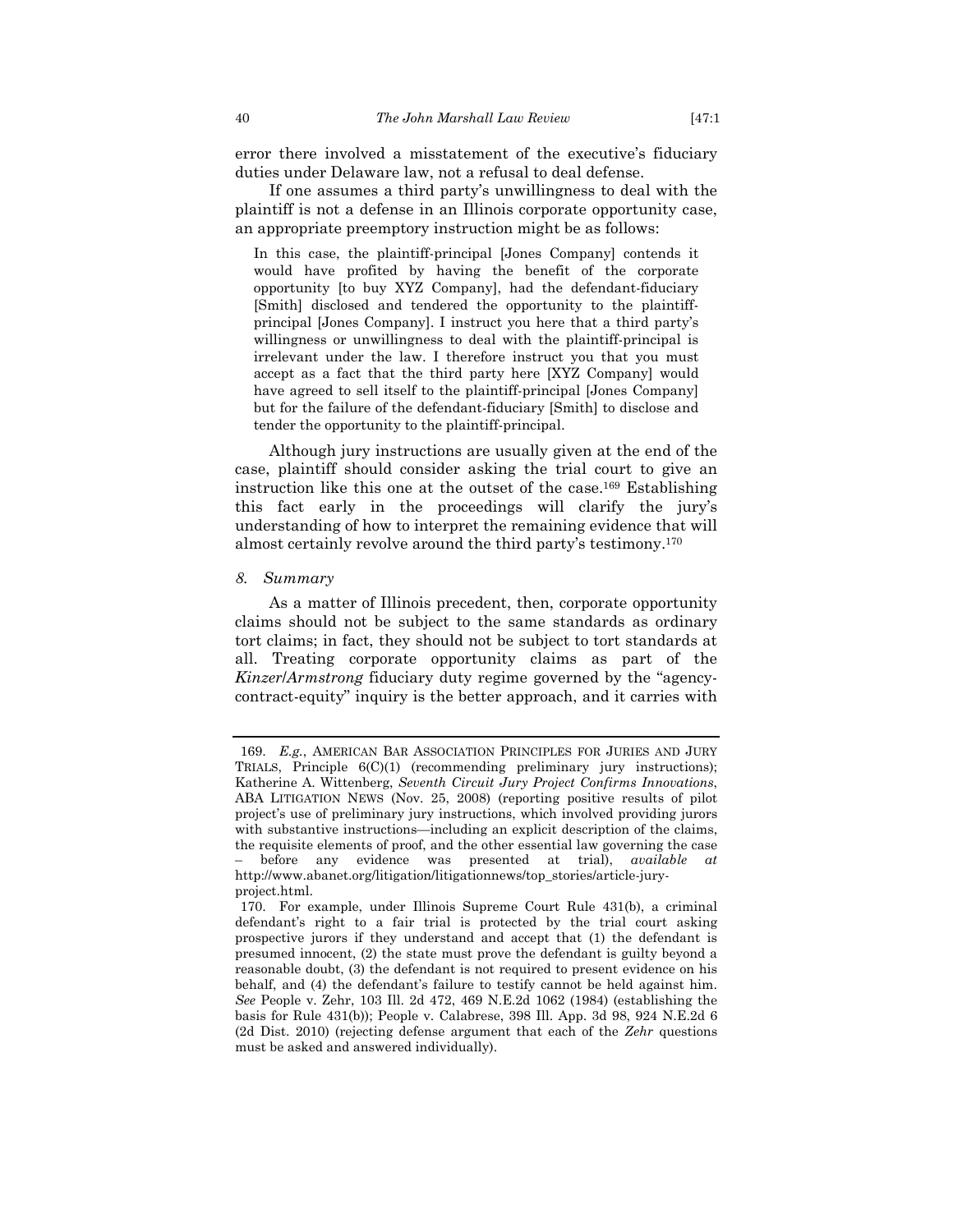it important implications for the third party refusal to deal defense. Eliminating jury trials ends the opportunity for sympathy and confusion arising out of the third party's pro-defense testimony. Eliminating the adequate remedy at law defense underscores plaintiff's right to choose its remedy and leads to expedited and comprehensive recoveries via constructive trust and injunctive relief, both of which are directed to the defendant, not the third party. Eliminating the tort conception of proximate cause, of course, makes it clear that plaintiff is entitled to at least some relief once a breach of duty has been established, regardless of the third party's willingness to deal with plaintiff. And focusing on the fiduciary's duties reminds the court that the third party's interests and expectations are irrelevant. Streamlining the inquiries in this manner is the best way to deter fiduciary misconduct.

#### *B. Third Parties*

By my count, at least 29 Illinois state and federal court corporate opportunity decisions have been influenced directly or indirectly by third parties, with the most egregious turning on "refusal to deal" defenses. Yet surprisingly enough, despite this profusion of cases, few involved third parties named as defendants, and none analyzed claims against such third parties asserting a refusal to deal,171 with the exception of *Foodcomm International v. Barry*.172 The practical reason for this paucity of authority, I assume, is the understandable reluctance of all firms to sue their customers and other trading partners, especially with a deal hanging in the balance. But some corporate opportunity cases warrant action against third parties, and a few may even

 <sup>171.</sup> *Regal-Beloit Corp.*, 955 F. Supp. at 867, n.13 ("Thus, while it is unclear whether [nominal defendant] Brad Foote is subject to any legal liability for its conduct, Brad Foote was not truly an innocent third-party – it knew or should have known of the impropriety of the Individual Defendants' [fiduciary] conduct and did nothing"); *Lightfine,* 276 Ill. App. 3d at 539, 658 N.E.2d at 866 (noting question of whether plaintiff failed to meet its burden of proof by failing to name the legal owner of the diverted property, but then resolving the issue in the unpublished, non-precedential portion of its opinion); *Lindenhurst Drugs, Inc.*, 154 Ill. App. 3d at 62, 506 N.E.2d at 646 (noting plaintiff had sued Becker "and other defendants not parties to this appeal," presumably referring to the third party landlord and the third party franchisor); *Comedy Cottage, Inc.*, 145 Ill. App. 3d at 358, 495 N.E.2d at 1010 (noting Comedy Cottage sued third-party landlord Swanson for civil conspiracy with Berk, but Swanson settled by agreeing to take a "neutral position" in the litigation and to be bound by the court's decision regarding the right to lease and possess the premises); *Patient Care Services, Inc.*, 32 Ill. App. 3d at 1023, 337 N.E.2d at 474 (noting that Patient Care Services had named third-party Little Company of Mary Hospital as a defendant earlier in the litigation, but offering no legal analysis of Little Company's actions and failing to identify the cause of action against it).

<sup>172. 463</sup> F. Supp. 2d 818 (N.D. Ill. 2006).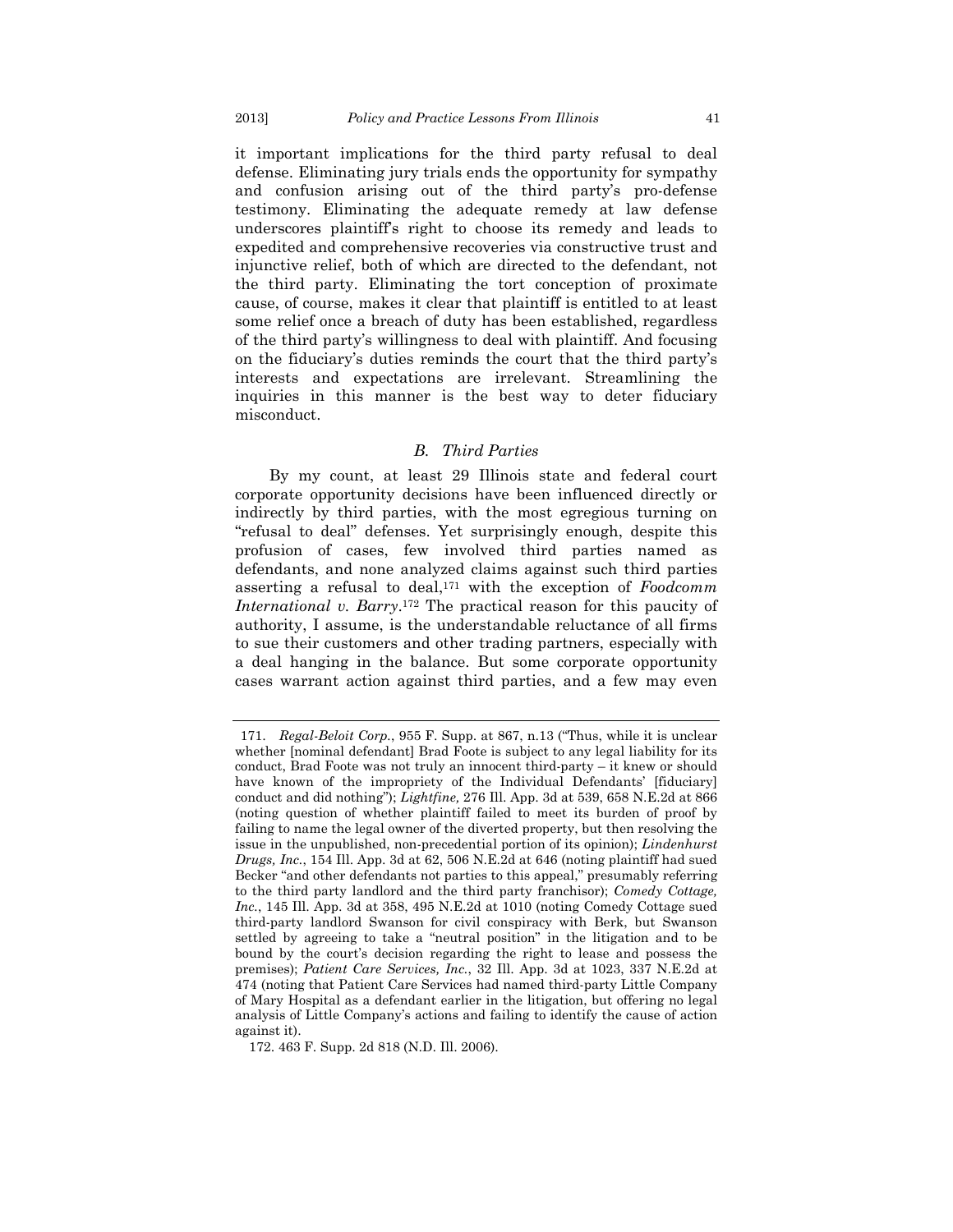require it.

Examining potential claims against third parties is important to dispel what I believe is an unspoken but powerful myth that quietly sways the outcome in many corporate opportunity cases: "the customer is always right." Actually, in my view, "the customer is always wrong" is closer to the truth, at least when the customer or other third party knows the fiduciary is betraying his principal. Customers and other third parties enjoy no special immunity from secondary liability when knowingly participating in or benefiting from fiduciary wrongdoing. Understanding this simple point goes a long way toward eliminating the misguided third party "refusal to deal" defense and establishing the third party's proper role as a codefendant.

# *1. Secondary Liability*

Illinois law gives an injured principal a variety of secondary liability theories it can claim against third parties caught assisting fiduciary wrongdoers. These include tortious interference with employment, civil conspiracy, aiding and abetting, and collusion. The effect of these theories is to make third parties jointly or vicariously liable for others' fiduciary sins when third parties know or have reason to know wrongdoing is afoot.<sup>173</sup>

*Mullaney* is the only modern Illinois Supreme Court corporate opportunity decision to analyze secondary liability for a fiduciary's opportunity usurpation, although *Dowd & Dowd v. Gleason* approved such secondary claims in principle.174 To revisit *Mullaney* for a moment, Savage diverted the Blossman stock option opportunity from his employer, Mullaney, Wells & Co., to his secret partner, Williams, and then they later transferred the option sale proceeds to Glen Ellyn Corporation, an entity Savage and Williams controlled. The supreme court thought the operative secondary liability principles so self-evident that it felt no need to

 <sup>173.</sup> *E.g.*, *LCOR Inc.*, 1997 U.S. Dist. LEXIS at \*27 ("Under Illinois law, any third party that has 'colluded with a fiduciary in committing a breach of duty, and who obtained a benefit therefrom,' is liable to that fiduciary's principal") (quoting *Kenroy*, 78 Ill. 2d at 565, 402 N.E.2d at 186); Adcock v. Brakegate, Ltd., 164 Ill. 2d 54, 62, 645 N.E.2d 888, 894 (1994) ("The function of a conspiracy claim is to extend liability in tort beyond the active wrongdoer to those who have merely planned, assisted or encouraged the wrongdoer's act"); Paul H. Schwendener, Inc. v. Jupiter Elec. Co., 358 Ill. App. 3d 65, 829 N.E.2d 818 (1st Dist. 2005) (director of insolvent company owed fiduciary duty to creditors; banks induced director's breach of fiduciary duty by participating in transaction that drained the corporation of assets); Thornwood, Inc. v. Jenner & Block, 344 Ill. App. 3d 15, 799 N.E.2d 756 (1st Dist. 2003) (recognizing action against law firm for aiding and abetting client's breach of fiduciary duty).

 <sup>174.</sup> Dowd & Dowd v. Gleason, 181 Ill. 2d 460, 485-86, 693 N.E.2d 358, 371- 72 (1998) (holding that civil conspiracy claim against start-up law firm, to impose vicarious liability upon it for past fiduciary wrongdoing by its founders, was a valid claim that had been prematurely dismissed).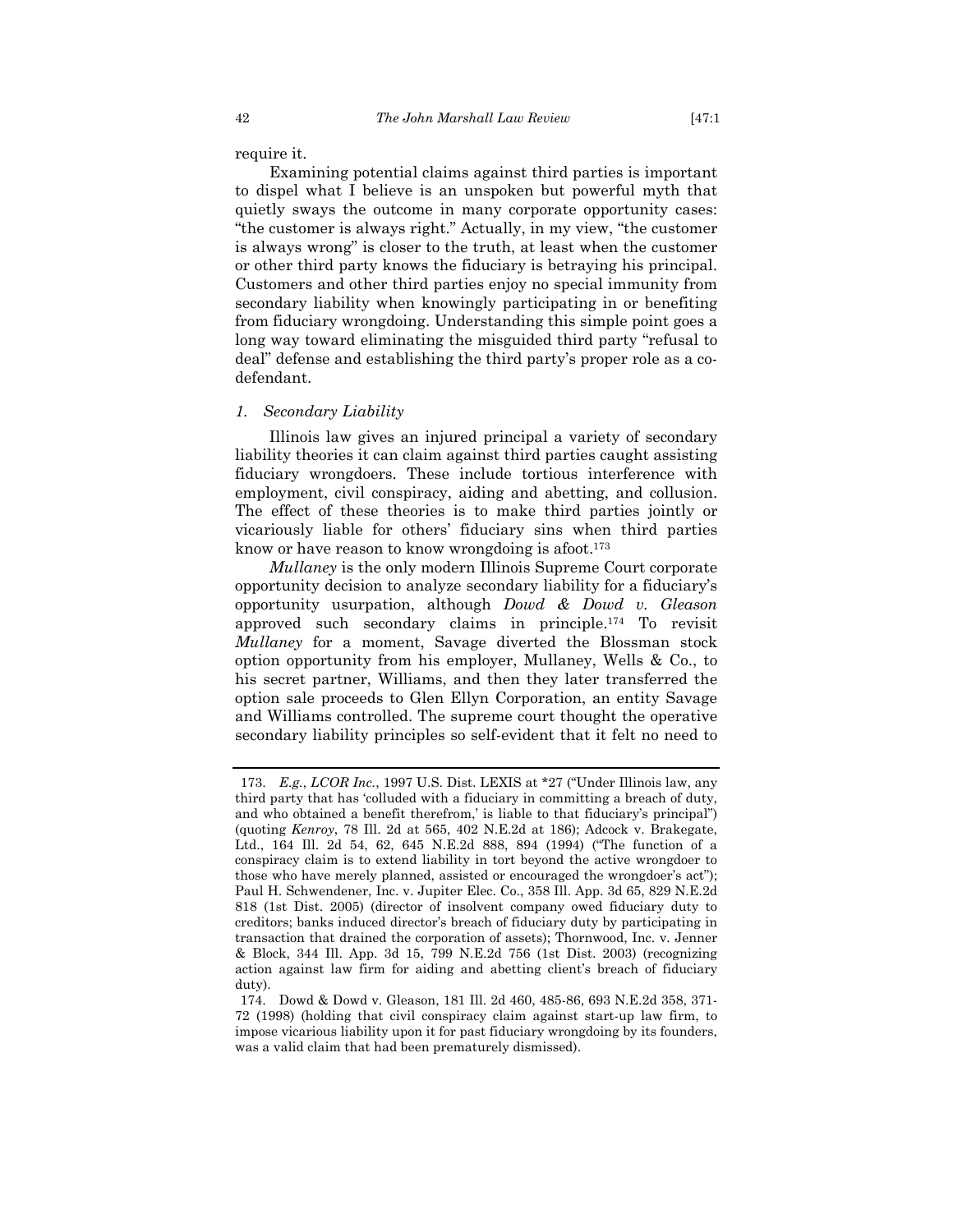cite authority for its holdings:

We turn next to the question whether the defendants Williams and Glen Ellyn were also liable for the actions of Savage, a point the appellate court did not reach. The master found that Williams and Savage were partners in the Blossman transaction, and that Williams thus became jointly and severally liable for the acts of Savage. Although Savage and Williams did not have a formal partnership agreement, each of them testified that they had an oral understanding that there would be a 50-50 sharing of profits; each of their names appeared on the stock options; and Williams actively participated in the negotiations from an early stage.

Williams was necessarily aware that the plaintiff would not be a participant in the Blossman transaction. The master also found that Williams' prior contact with Savage in a transaction handled through the plaintiff put Williams on notice of Savage's relationship to the plaintiff, and that he should have inquired of the plaintiff as to whether it had any interest in the Blossman transaction. The master accordingly concluded that Williams was liable to the plaintiff for Savage's breach of fiduciary obligations.

As for Glen Ellyn, since Savage and Williams were its president and vice-president, respectively, and also two of its three directors, the third being their attorney, and since the benefits to it from the Blossman transaction were not received as a bona fide purchaser without notice, the master found Glen Ellyn liable as well.

We agree with the conclusions reached by the master with regard to both Williams and Glen Ellyn.175

*Mullaney* was matter-of-fact about the secondary liability issues, and rightly so. The third party liability facts in *Mullaney* were relatively easy, in as much as Williams was Savage's partner and Glen Ellyn was their joint creation. Williams obviously knew what was going on and was only too happy to participate in the profits. But it is important to note that the Illinois Supreme Court's holdings concerning Williams' "awareness" and "notice" did not depend upon Williams' *legal* knowledge. Rather, it was his knowledge of Savage's *agency* relationship with Mullaney, Wells & Co. and his knowledge of Savage's *betrayal* of his principal's interests that doomed Williams.

The same result can be found in another disloyal agent case, *Beaton & Associates, Ltd. v. Joslyn Manufacturing & Supply Co.*<sup>176</sup> Fearing a strike at its plant, Joslyn Manufacturing in early 1979 turned to Washburn, its vice president and director of industrial relations, to make arrangements for appropriate plant security. A few weeks later, Washburn resigned his positions with Joslyn but remained employed by Joslyn as an advisor and consultant to its president. In his written consulting agreement, Washburn

 <sup>175.</sup> *Mullaney, Wells & Co.*, 78 Ill. 2d at 550, 402 N.E.2d at 582.

 <sup>176. 159</sup> Ill. App. 3d 834, 512 N.E.2d 1286 (1st Dist. 1987).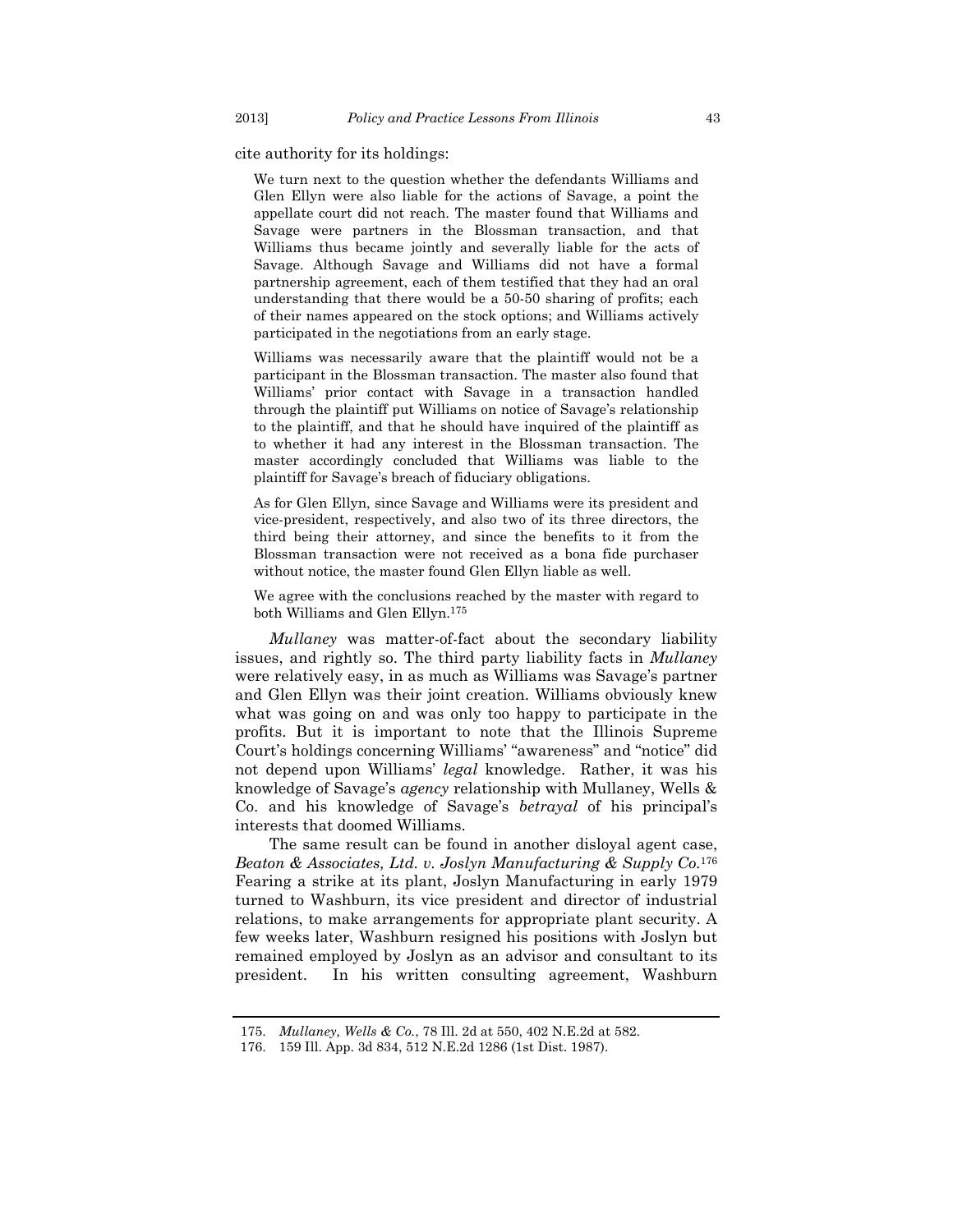promised to do nothing detrimental to Joslyn, and Washburn thereafter formed his own labor consulting firm, J.W. Associates, with Joslyn's knowledge. One of Washburn's responsibilities continued to be planning security in case of a strike, and to this end he considered three security firms before choosing one, Beaton & Associates, to guard Joslyn's plant on an hourly-rate basis.

The problem in this otherwise routine relationship was that Beaton, filled with gratitude over its Joslyn contract, decided to pay Washburn "referral fees" tied to the hours Washburn assigned Beaton and its supervisor, McGinley. This incentive arrangement – called a kickback in less polite company – was entered into on the same day as the Joslyn-Beaton contract, but it was not disclosed to Joslyn. When Joslyn discovered this secret side deal, it refused to pay Beaton's bill on fraud grounds. The appellate court sided with Joslyn, offering the following analysis:

The record in the instant case shows that Washburn was an agent for Joslyn, planning security services for Joslyn's plant on Joslyn's behalf. The trial court, therefore, correctly found that Washburn committed a fraud on Joslyn by accepting plaintiff's referral fee without informing Joslyn.

Plaintiff and McGinley do not escape liability. If a third party "accepts the fruits of fraud knowing of the means by which they were obtained he is liable even though he did not personally participate in the fraud." [Citation omitted.] Plaintiff and McGinley accepted the fruits of Washburn's fraud; they received the Joslyn plant security project from Washburn. \* \* \* Plaintiff and McGinley additionally argue that they did not know, and that a court should not have expected them to know, that Washburn was Joslyn's agent, owing fiduciary duties to Joslyn. Thus, plaintiff and McGinley argue, they did not receive the Joslyn project based on Washburn's fraud.

The record shows, however, that plaintiff and McGinley knew that Washburn acted on behalf of Joslyn. Washburn contacted plaintiff and negotiated with it[.] The trial court's finding that plaintiff received the Joslyn security project as a result of its referral fee to Washburn, whom plaintiff and McGinley knew to be Joslyn's agent, was not against the manifest weight of the evidence.<sup>177</sup>

The holding in *Beaton* was certainly congruent with *Mullaney*; both decisions looked to the third party's knowledge of the fiduciary's agency status and betrayal, rather than knowledge of the legality of the agent's conduct, as their touchstones. *Beaton* was also closer to the third party facts of most of the corporate opportunity cases surveyed here, in the sense that Beaton was a third party which otherwise had a legitimate right to act primarily for its own interests in dealing with plaintiff, absent its participation in Washburn's fiduciary wrongdoing. But factually,

 <sup>177.</sup> *Id.* at 843, 512 N.E.2d at 1291.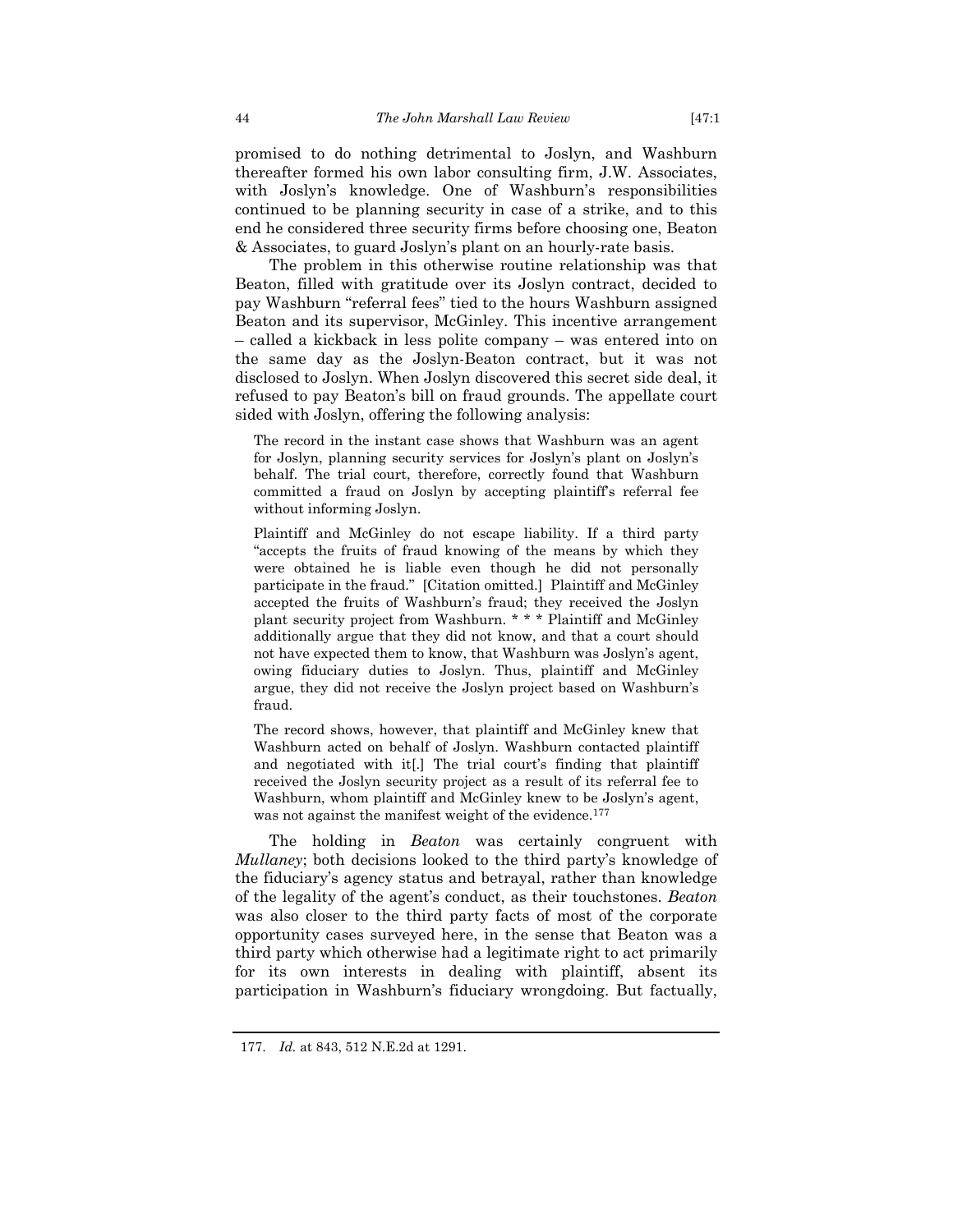*Beaton* was not quite on point for purposes of our inquiry, because Beaton was not claiming a right to choose between Joslyn and Washburn as bidders competing for Beaton's favor.

Still closer to the mark is *Stathis v. Geldermann, Inc.*178 In that case, Gus Stathis funded and owned an options clearing firm, Star Clearing, run by his son, James. Geldermann sought to purchase Star Clearing, and James handled the sale. The net effect of the transaction was the transfer of all personnel, customers, and other assets from Star Clearing to a new Geldermann subsidiary, with James remaining at the helm of the new entity. Gus then emerged claiming James lacked authority to sell Star Clearing to Geldermann, and Gus charged Geldermann with conspiring with James to divert a corporate opportunity. Specifically, Gus alleged "that it was Geldermann which presented the corporate opportunity, found a way to acquire it without paying for it, and did so by conspiring and acting in concert with the manager [James] who owed a fiduciary duty to plaintiff, which was allegedly well known to Geldermann."179 On any reading, *Stathis* stands for the proposition that the third party whose deal is at issue can be secondarily liable to the victimized principal, so long as the disloyal agent is acting without authorization.<sup>180</sup>

I also pressed this issue directly on behalf of Foodcomm in *Foodcomm* following the Seventh Circuit's injunction opinion.181 My argument was that third party Empire Beef was a coconspirator of Foodcomm fiduciaries Leacy and Barry and as such was vicariously liable for their disloyalty in diverting the Empire Beef redistribution opportunity away from Foodcomm. More precisely, my argument was that Empire Beef was indirectly liable to Foodcomm in tort even though it could not be directly liable to Foodcomm in contract. The district court found that sufficient evidence showed Empire Beef was aware of the fiduciary misconduct of Leacy and Barry at the time Empire Beef joined in their actions and therefore denied Empire Beef's summary judgment motion. The district specifically held that Empire Beef did not have to form a legal conclusion that Leacy and Barry were breaching their fiduciary duties in order for Empire Beef to be liable.182 Rather, the court observed, under Illinois civil conspiracy

 <sup>178. 258</sup> Ill. App. 3d 690, 630 N.E.2d 926 (1st Dist. 1994).

 <sup>179.</sup> *Id.* at 701, 630 N.E.2d at 934.

 <sup>180.</sup> At trial, it emerged that Gus had written a letter fully authorizing James to do the sale, and James had given the letter to Geldermann – prompting the jury to side with Geldermann on the claims. *See Stathis*, 295 Ill. App. 3d at 856, 692 N.E.2d at 807 ("A jury reasonably could conclude from the language of the letter [from Gus to James] that James had actual, express authority to enter into the 1986 [sale] agreement with Geldermann, by which Gus agreed to be bound.").

 <sup>181.</sup> Schaller, *supra* note 15, at 1022.

 <sup>182.</sup> Foodcomm Int'l v. Barry, 463 F. Supp.2d 818 (N.D. Ill. 2006). *Cf.* Hexion Specialty Chemicals, Inc. v. Huntsman Corp., 965 A.2d 715, 747 and n.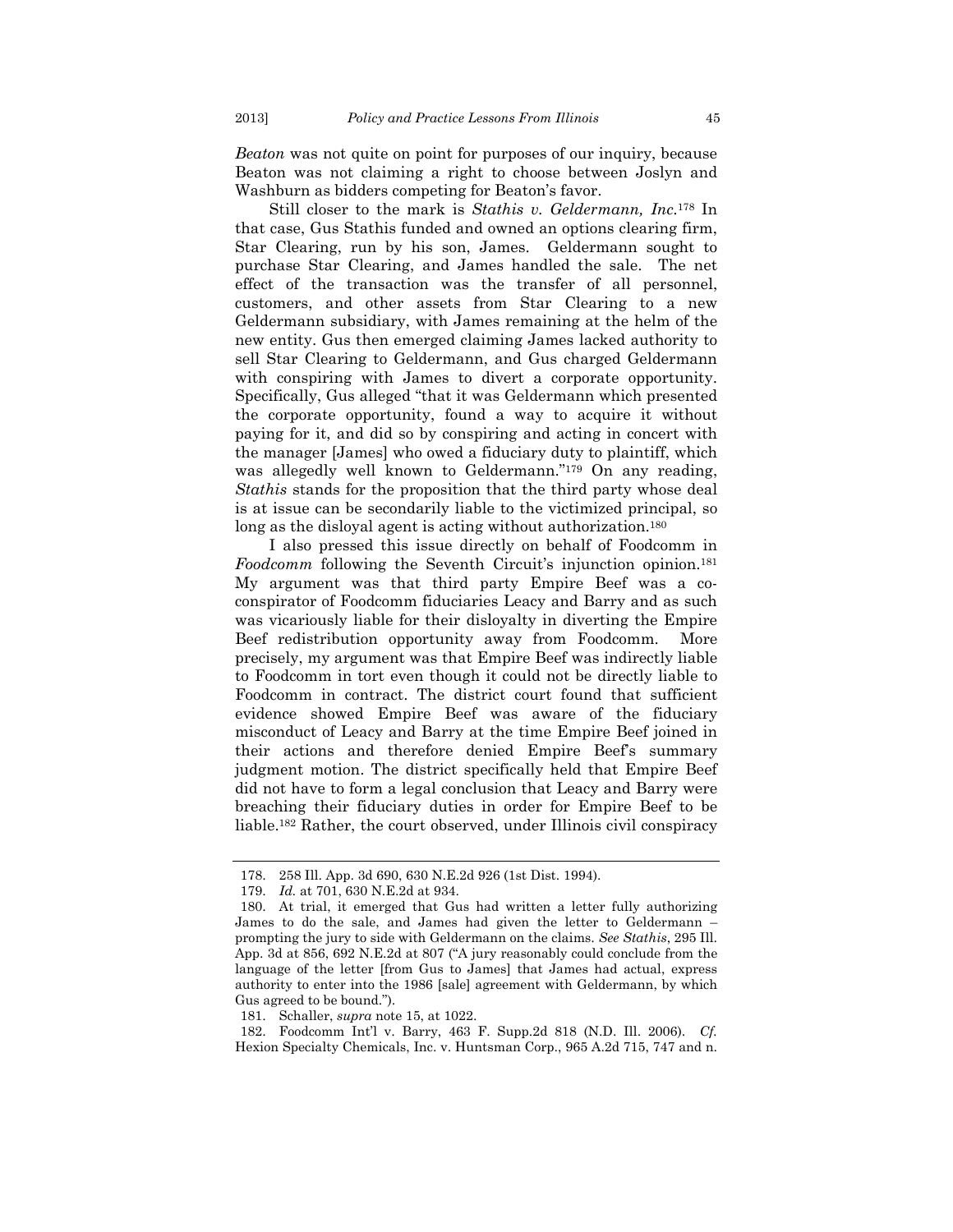law, "[a] defendant who understands the general objectives of the conspiratorial scheme, accepts them, and agrees, either explicitly or implicitly to do its part to further those objectives[,] is liable as a conspirator."183 The district court then offered the following pertinent analysis:

Empire and Outback must have simply understood "the general objectives" of the civil conspiracy scheme to breach the alleged fiduciary duties, accept those objectives, and agree with the objectives, either explicitly or implicitly, to further the objectives of breaching the alleged fiduciary duties. Simply because Empire and Outback did not understand the legal terminology or the details of the law, they are not shielded from liability.

Empire and Outback also argue that the individuals responsible for hiring Barry and Leacy "had no idea that Barry and Leacy allegedly owed fiduciary duties to Foodcomm." (Mem. DSJ 6). Additionally, Empire and Outback contend that the individuals responsible for hiring Barry and Leacy "did not have any occasion to explore the duties of Barry and Leacy to Foodcomm because, as Levine testified, he was 'hiring two good salesmen to sell meat to [Empire's] existing account base.'" (Mem. DSJ 6). However, knowledge by Empire that: Barry and Leacy were Foodcomm's employees; Leacy was in charge of the Empire account; and Leacy was involved in business negotiations between Foodcomm and Empire could lead a trier of fact to conclude that the actions of Empire and Outback were an implicit agreement to further Barry's and Leacy's breach of their alleged fiduciary duties. Additionally, a trier of fact could conclude that receiving the business plan from Barry and Leacy, seeking legal advice from Empire's attorney about Leacy's confidentiality agreement with Foodcomm, financing Outback, and distributing shareholder agreements to Barry and Leacy could constitute agreement to further the alleged breaches of fiduciary duties by Barry and Leacy.184

Thus, there is no substantive reason why a third party cannot be liable for conspiring to divert its own deal away from the plaintiff-principal. The reason this odd-sounding formulation makes sense is that the third party's liability arises from the illegal activities of others, in this case fiduciaries. Anyone who knows a fiduciary is misbehaving should be on his guard about joining in the fun. And it is safe to say that in almost every case reviewed here, the third parties were well aware (1) that they were dealing with someone else's fiduciary and (2) that the

184. *Id.*

<sup>87 (</sup>Del. Ch. 2008) (offering extended discussion of the meaning of the phrase "knowing and intentional breach" in the contract context and holding that "mistake of law virtually never excuses a violation of law," but then noting that the rule is different for third party liability: "[k]nowing participation in a board's fiduciary breach requires the third party act with the knowledge that the conduct advocated or assisted constitutes such a breach").

 <sup>183.</sup> *Id.* at 831 (quoting *Adcock*, 164 Ill. 2d at 64, 645 N.E.2d at 894).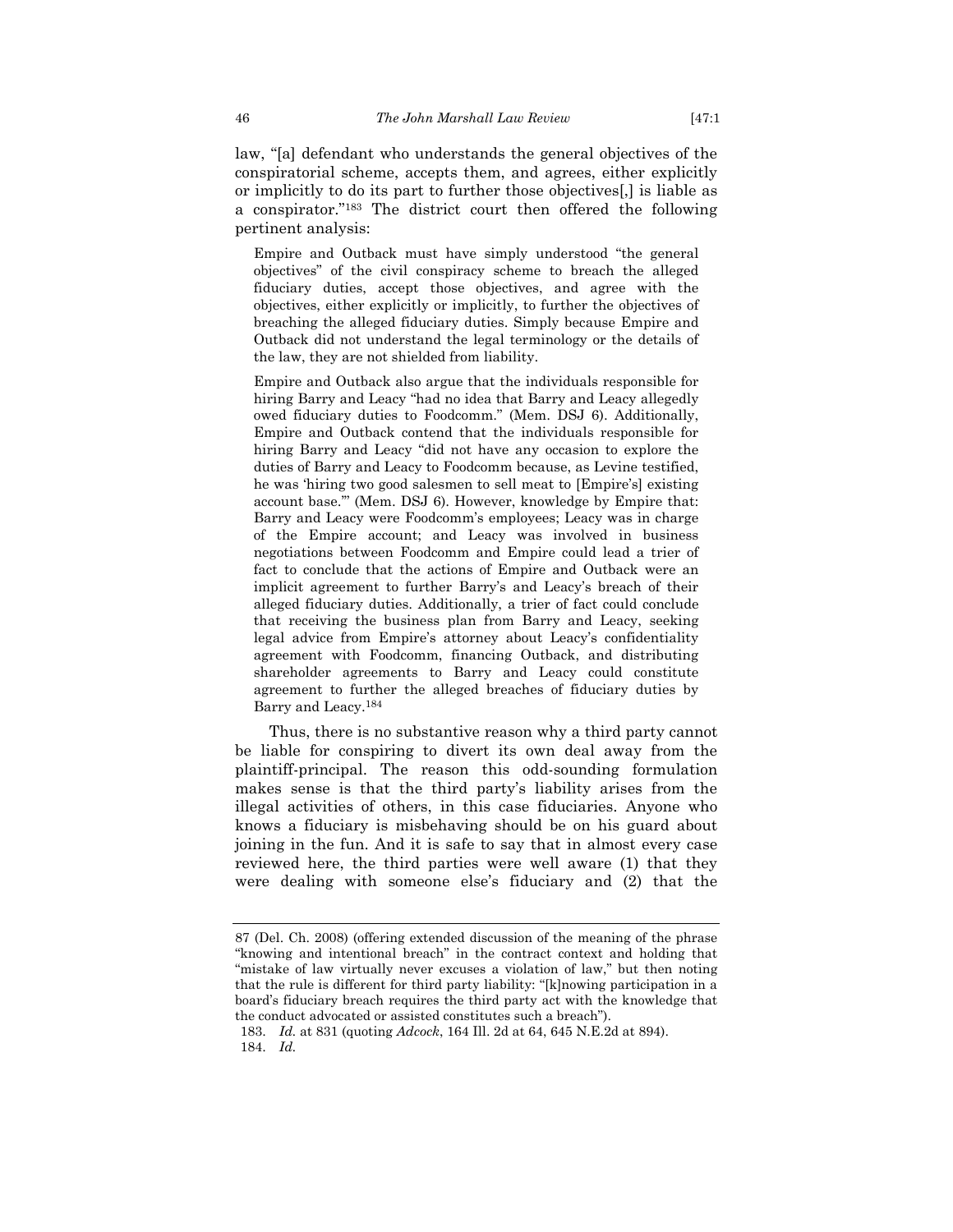fiduciary was bidding against or in lieu of his principal. Only in *Mile-O-Mo Fishing Club* did the fiduciary affirmatively tell the third party he was still acting on behalf of his principal in acquiring the property in his own name. In virtually all the rest, the third party knew or had reason to know something was amiss, but kept quiet to see who would offer the best deal. Indeed, in *Patient Care Services* and *LCOR*, the third parties actually had the temerity to try to take advantage of fiduciary disloyalty, openly pitting the principals in those cases against their own fiduciaries in bidding wars until courts intervened.

#### *2. Remedies against Third Parties*

Equitable relief against the fiduciary is the traditional and primary relief usually sought in Illinois corporate opportunity cases, and the same relief extends with full force to third parties who knowingly participate in or benefit from fiduciary misconduct. For example, unless the third party holds a position akin to a *bona fide* purchaser for value without notice, a court of equity always has the authority to impress a constructive trust on wrongfully obtained property a fiduciary transfers to complicit third parties.185 This was the situation in the property usurpation decision in *Bakalis*. When Bressler obtained the property leased by the partnership, he gave it to his wife as a "gift."186 Despite this "gift," the court ordered Bressler and his wife to convey half of the property ownership to Bakalis. The court did so, of course, because Bressler's wife, having paid nothing for the property herself, could not qualify as a *bona fide* purchaser.

Unjust enrichment is another equitable theory commonly asserted against third parties in corporate opportunity cases. Williams' liability for Savage's wrongful gain in *Mullaney* furnishes one example of a third party's liability for unjust enrichment in this context. Another, involving a slightly different fiduciary duty claim for bribery, can be found in *Chicago Park District v. Kenroy*.187 That case arose at the dawn of "honest services" federal prosecutions of state and local officials for corruption,188 with Chicago Alderman Paul Wigoda as one of the

 <sup>185.</sup> *E.g.*, *Kenroy*, 78 Ill. 2d 555, 402 N.E.2d 181 (third party property owners who bribed public official to breach his fiduciary duties in connection with condemnation proceeding could be ordered to make restitution on the \$10 million condemnation award they received); *Winger*, 394 Ill. at 117, 67 N.E.2d at 279-80 (holding that third party Stice was not a *bona fide* purchaser in a breach of fiduciary duty case); Village of Wheeling v. Stavros*,* 89 Ill. App. 3d 450, 411 N.E.2d 1067 (1st Dist. 1980) (constructive trust may be imposed upon benefits obtained by a third person through his knowledge of or involvement in a public official's breach of fiduciary duty).

 <sup>186.</sup> *Bakalis,* 1 Ill. 2d 72, 75, 115 N.E.2d 323, 325 (1953).

 <sup>187.</sup> *Kenroy*, 78 Ill. 2d 555, 402 N.E.2d 181.

 <sup>188.</sup> WILLIAM E. BARNHART & EUGENE F. SCHLICKMAN, KERNER: THE CONFLICT OF INTANGIBLE RIGHTS 287-319 (1999) (examining the origin and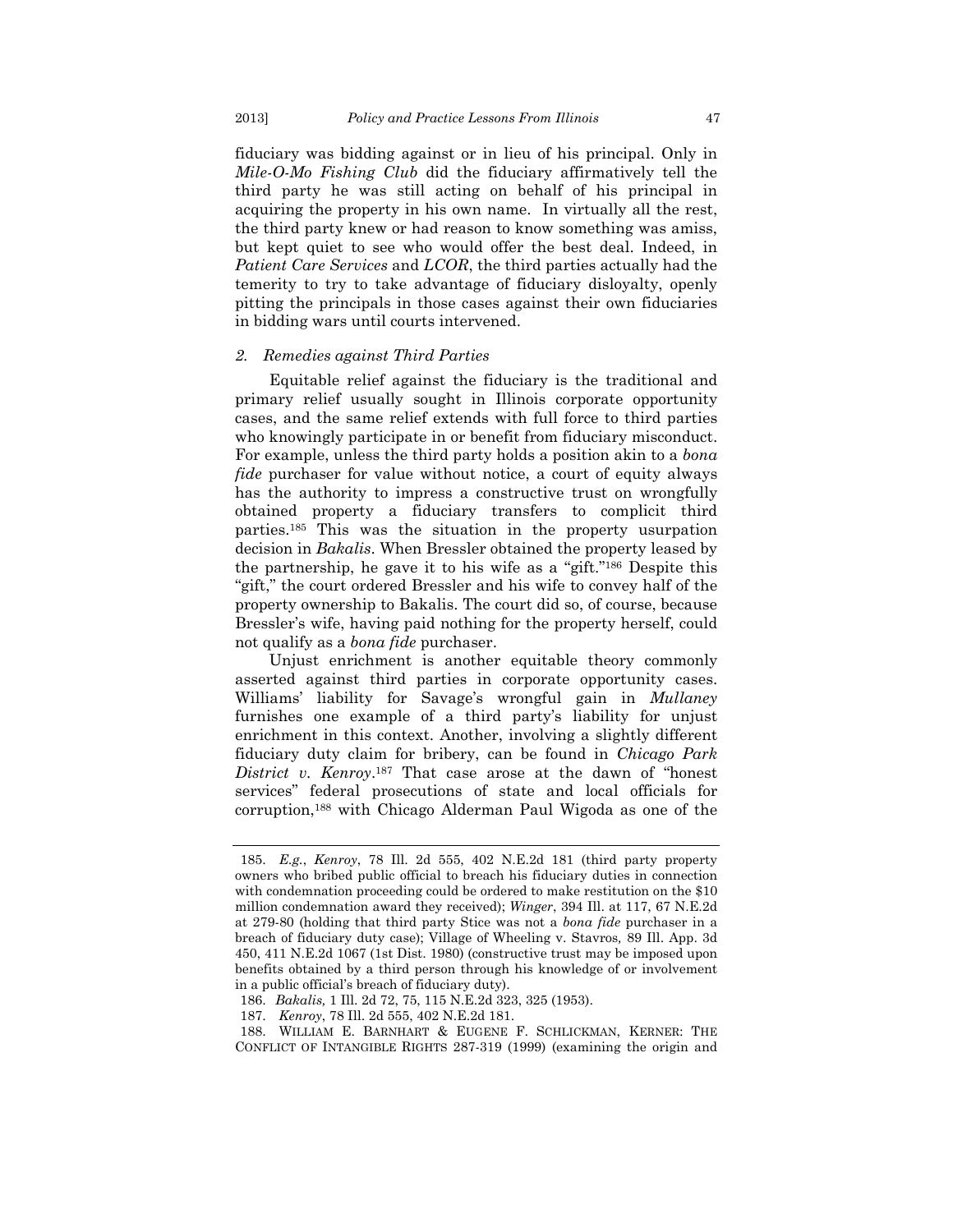early prizes. Federal prosecutors pursued and convicted Wigoda for pocketing \$50,000 in bribes in return for rezoning property the Chicago Park District wanted to purchase for use as a golf course.189 The net effect of Wigoda's bribe was to vastly increase the value of the property from \$5 million to \$10 million for condemnation purposes, leaving the bribe payers (the property owners) very happy on their investment returns. When the Chicago Park District discovered this fiduciary misconduct by Wigoda, it brought an action against the third party property owners to recover their unjust enrichment in the form of the excessive condemnation award. The Illinois Supreme Court found that this was a valid unjust enrichment cause of action against the property owners.190

Just as the third-parties were subject to equitable relief in *Bakalis*, *Mullaney*, and *Kenroy*, a third party can also be liable for damages for another's breach of fiduciary duty. *Zokoych v. Spalding*191 offers an excellent example. In that case, greatly simplified, Zokoych and Spalding agreed to be equal owners of Ample Tool & Manufacturing, Inc. Spalding later transferred all of Ample Tool's assets to a new company, Spalding Manufacturing, leaving Zokoych with nothing but debts that he had guaranteed for Ample Tool. In order to accomplish this transfer, Spalding enlisted the help of Ample's bank, West Suburban Bank, which held a security interest in Ample Tool's assets. West Suburban Bank went along with Spalding's fraudulent transfer, later arguing that Ample Tool was in "default" under its loan agreement and that it was just protecting its security interest. The trial court found Spalding guilty of corporate opportunity usurpation and asset theft and rejected West Suburban Bank's argument that it was merely acting as a creditor, as the court determined no "default" had occurred on Ample Tool's part. Multiple trials and appeals then ensued, with each ending in an increased damages

history of the "honest services" / "intangible rights" doctrine in federal prosecutions of Illinois politicians, starting with former Governor Otto Kerner).

 <sup>189.</sup> *United States v. Wigoda*, 521 F.2d 1221 (7th Cir. 1975) (affirming Wigoda's conviction).

 <sup>190.</sup> The Illinois Supreme Court's imposition of fiduciary liability on public officials in *Kenroy* and City of Chicago ex rel. Cohen v. Keane, 64 Ill. 2d 559, 357 N.E.2d 452 (1976), anticipated by decades the current academic debate over the fiduciary foundations of public authority. *See*, *e.g.*, D. Theodore Rave, *Politicians as Fiduciaries*, 126 HARV. L. REV. 671 (2013) (analogizing political incumbents' self-dealing in gerrymandering to corporate self-dealing problems); Heather K. Gerkin & Michael S. Karg, *Déjà Vu All Over Again: Courts, Corporate Law, and Election Law*, 126 HARV. L. REV. 86 (2013) (elaborating on Rave's agency cost parallel between corporate law and election law); Ethan J. Leib, David L. Ponet & Michael Serota, *Translating Fiduciary Principles Into Public Law*, 126 HARV. L. REV. 91 (2013) (questioning Rave's private law model for public actors).

 <sup>191. 36</sup> Ill. App. 3d 654, 344 N.E.2d 805 (1st Dist. 1976).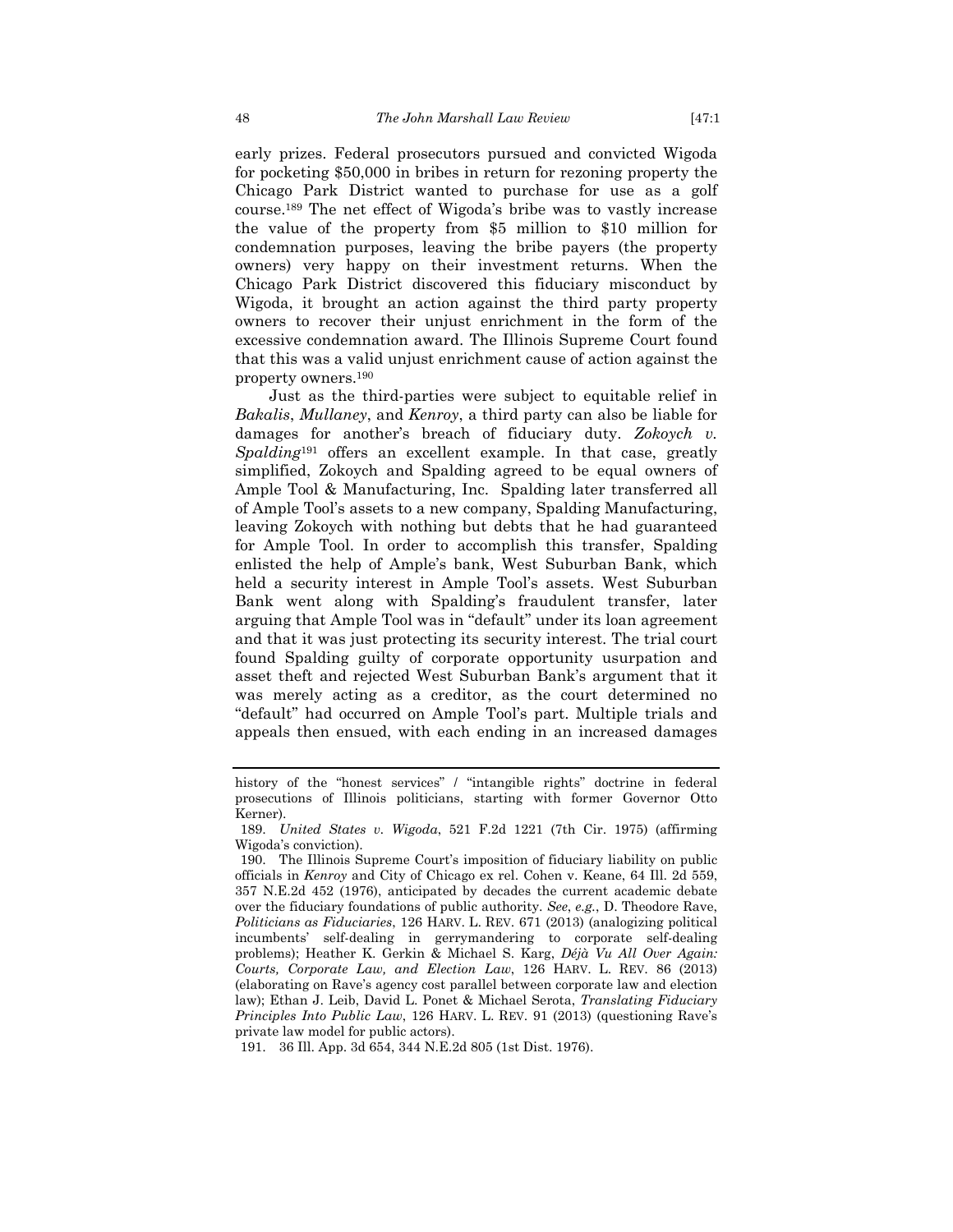award in favor of Zokoych and against Spaulding and West Suburban Bank.192

## *3. No Contract Defenses for Third Parties*

Perhaps the most counterintuitive aspect of the third party "refusal to deal" problem is that remedies against the third party are derived from the claims against the fiduciary. In other words, even though the third party never entered into a contract with the plaintiff-principal and therefore cannot be directly liable to the principal, the third party can still be indirectly liable to the principal based upon the fiduciary's actions. This means, in practice, that the third party will not be able to raise its contract defenses to the plaintiff's opportunity diversion / vicarious liability claim against the third party.

No Illinois corporate opportunity case has directly addressed this "no contract defense" issue relating to third parties, but it was taken up by the Second Circuit Court of Appeals in *S & K Sales Co. v. Nike, Inc.*193 Somewhat simplified, S & K Sales was a supplier looking to maintain its relationship with Nike. S & K's key employee in charge of the Nike account, Johnson, approached Nike about jumping ship to Nike and cutting out the middle man – his employer S & K. Nike went along, Johnson switched sides, and then S & K sued both. After being found vicariously liable itself for Johnson's \$1.1 million fiduciary duty liability, Nike appealed and argued that its contractual right to terminate its contract with S & K precluded the award against it. The Second Circuit disagreed:

Nike launches several attacks on the district court's award of damages. It argues first that it could not be liable in damages for breaking the 1982 Agreement because that agreement was terminable on thirty days' notice. As Judge Ward rightly noted, though, the fact that the agreement was terminable without cause is irrelevant when "the conduct alleged breaches a legal duty which exists 'independent of contractual relations between the parties.'" *Hargrave v. Oki Nursery, Inc.*, 636 F.2d 897, 899 (2d Cir. 1980) (quoting *Channel Master Corp. v. Aluminum Limited Sales, Inc.*, 4 N.Y.2d 403, 408, 151 N.E.2d 833, 836, 176 N.Y.S.2d 259, 263 (1958))*.* Here, the duty breached by Johnson and participated in by Nike was clearly different from and independent of any duties under the 1982 Agreement. Thus, once it is established that the agreement was terminated as a result of Nike's participation in Johnson's breach, S & K was entitled to recover for its loss. *See Whitney*, 782 F.2d at 1115 (plaintiff is entitled to recover for "any damage" caused); *see also* Restatement (Second) of Torts § 874 & comment c.

This result is consistent with Illinois cases in other areas of

 <sup>192.</sup> *See supra* note 158 (setting forth the subsequent history of the *Zokoych* case).

 <sup>193. 816</sup> F.2d 843 (2d Cir. 1987).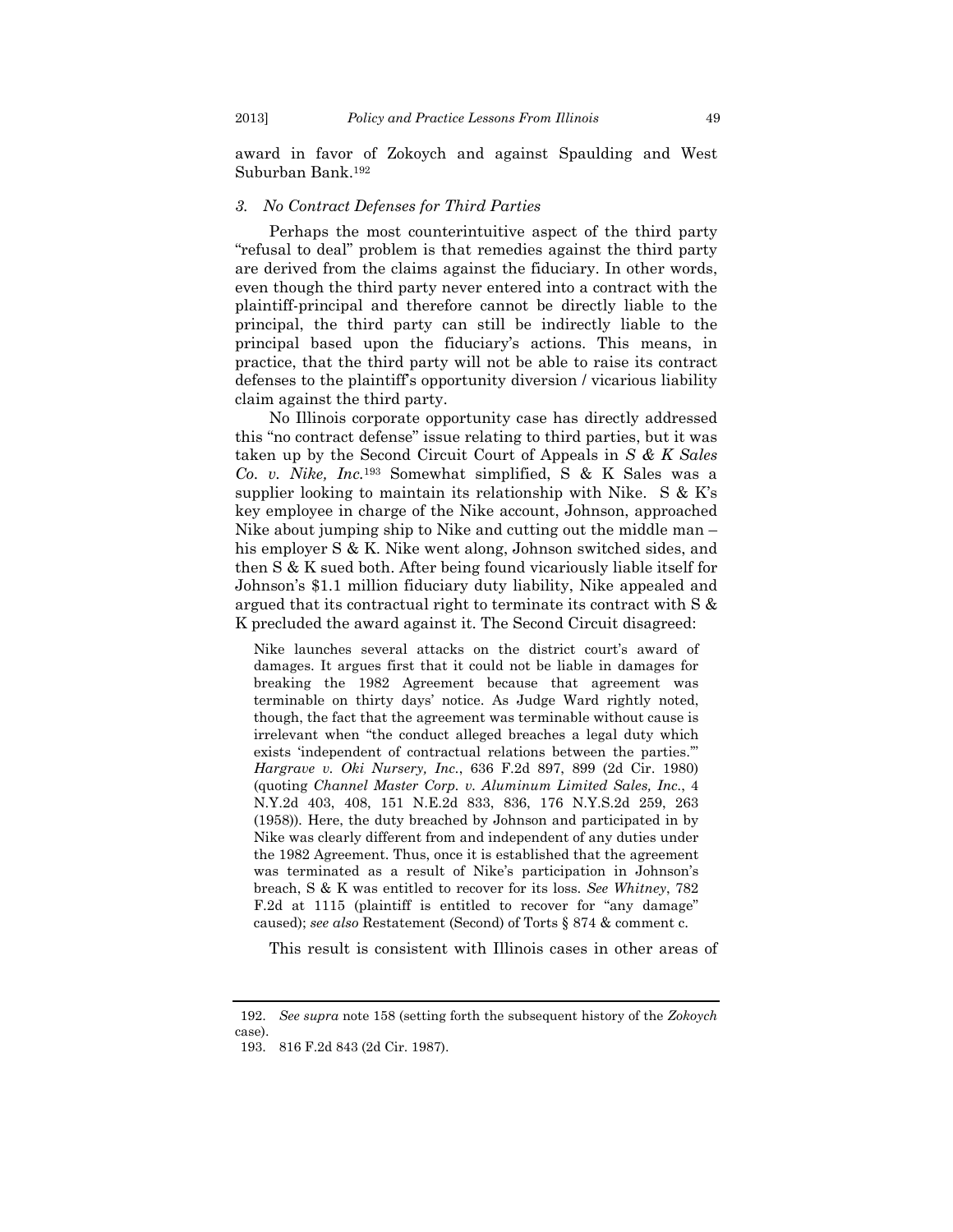the law. For example, in *Kelsay v. Motorola, Inc.*,194 plaintiff was an at will employee of Motorola. She claimed she was fired for asserting her workers' compensation rights following a workplace injury and brought a wrongful discharge action. Even though plaintiff was terminable at will as a contractual matter, the court held plaintiff could proceed with her retaliatory discharge "tort" claim. In other words, Motorola's contractual right to terminate Kelsay at will, meaning without cause and without notice – ordinarily a complete defense to a wrongful dismissal claim – was no defense to Kelsay's independent "tort" claim.

If a direct tort claim by one contract party against another is not subject to contract defenses, as in *Kelsay*, an indirect tort claim against a third party – whether cast as aiding and abetting or civil conspiracy – also should not be subject to contract defenses. The same is even truer when the plaintiff and the third party never had a contract with one another, and this is the typical scenario in corporate opportunity cases in which the fiduciary successfully seizes the opportunity before his principal and the third party have a chance to develop a relationship. Thus, the third party "defense" that it had an absolute right to terminate its contract with plaintiff, or that it had an absolute right not to renew its contract with plaintiff, or that it had an absolute right not to enter into a contract with plaintiff in the first place, is no defense at all to the third party's vicarious liability in tort arising from another's breach of fiduciary duty. The same should be at least as true when the third party's liability arises in equity, as in *Mullaney*.

# III. POLICY AND PRECEDENT: BANNING THE THIRD PARTY REFUSAL TO DEAL DEFENSE

As this detailed review has shown, third parties always play some role in corporate opportunity cases. This has to be true in every case, since corporate opportunities by definition present three-cornered disputes: the plaintiff-principal and the defendantfiduciary are vying for the third party's affections with respect to a deal. This configuration might seem to invite a balancing of the equities as among the three interested parties, but that is decidedly not the case in Illinois. As a matter of policy and precedent, the Illinois Supreme Court from *Kerrigan* forward has taken the view that the corporate opportunity doctrine is a "prophylactic" rule intended for the protection of trusting principals. If the defendant was in a fiduciary relationship with respect to the opportunity, and if the opportunity falls within the corporation's "line of business," fiduciary deterrence becomes the controlling policy consideration. Absent full disclosure, timely tender, and clear consent, the inquiry is at an end.

This is sound policy. It is not asking too much to require

 <sup>194. 74</sup> Ill. 2d 172, 384 N.E.2d 353 (1978).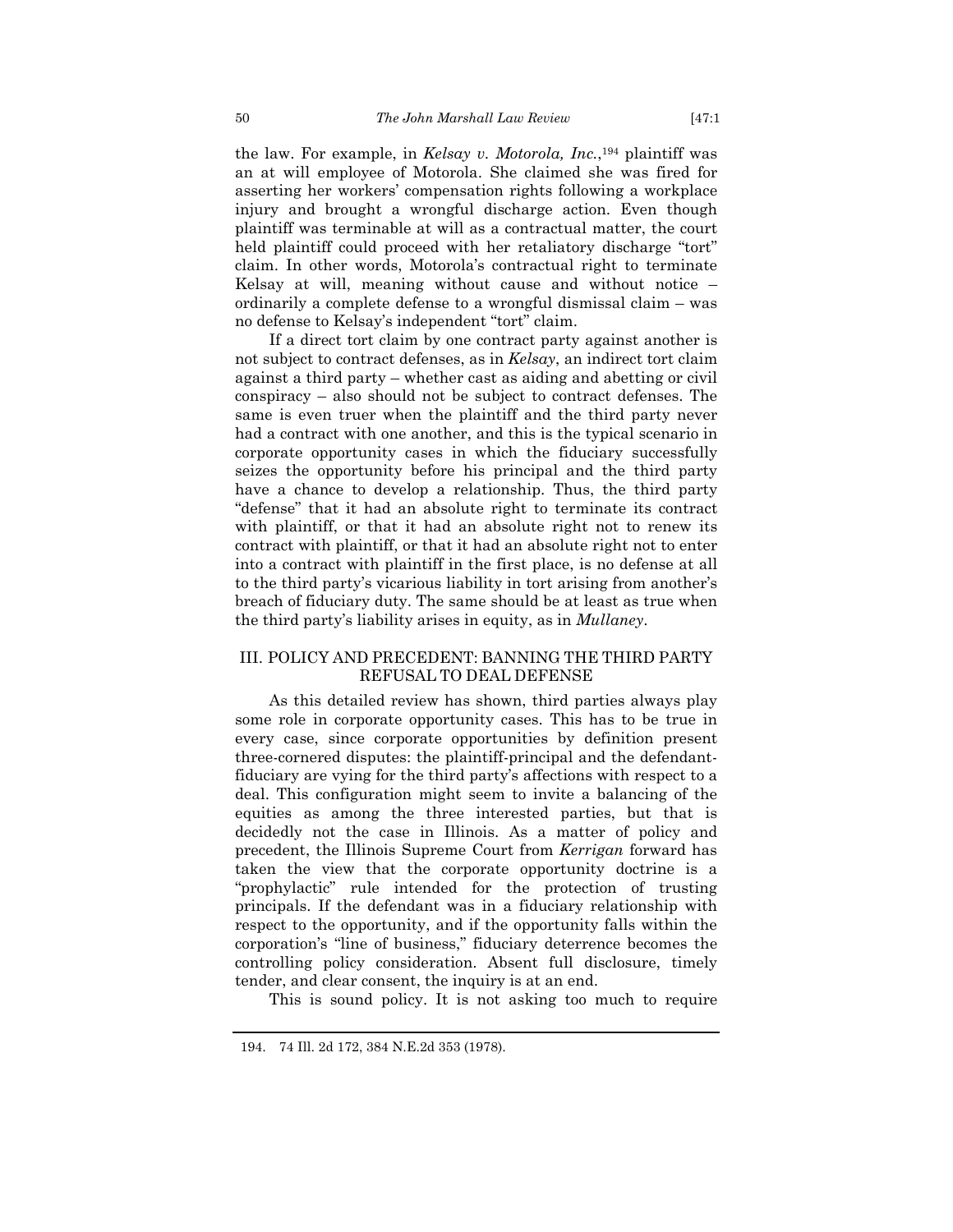fiduciaries to disclose and tender opportunities and to secure their principal's consent. This avoids all the uncertainty associated with after-the-fact inquiries to discern third party intent. It also avoids the time, effort, and cost expended in pursuing these third party intent inquiries. Avoiding unnecessary discovery and trial proceedings over irrelevant and fictional facts is all to the good. It also makes sense: nothing about the Illinois Supreme Court's categorical *Kerrigan* rule invites consideration of the interests of fiduciaries or third parties.195

In the abstract, one could create a regime in which the motives of third parties could be examined *ad nauseum*, and in some instances – like the Franciscan Fathers in *Glasser v. Essaness Theatres Corp.*196 – a court might even be able to declare with some confidence what the third party would or would not have done in the absence of the fiduciary's wrongdoing.<sup>197</sup> But as my review of Illinois cases in my second article shows, *Glasser*  stands alone in this respect. In almost every other case, the third party happily took advantage of the situation, playing the fiduciary off against his principal to get what the third party undoubtedly believed was the best deal for the third party.198 In the handful of cases in which the third party appeared adamantly opposed to the principal, the outcome can be explained on the grounds that the fiduciary either induced the third party's refusal, fueled it by angering the third party, or at least failed to quell it by making the best case for his principal – always as a prelude to the fiduciary's own proposal, of course.

Apart from wanting to get and keep the best deal, third parties have an entirely separate and arguably deeper motive to side with fiduciaries once they are caught in bed with them. In virtually every case, the third party faces potential liability for civil conspiracy, aiding and abetting, or collusion by virtue of its knowledge that the defendant-fiduciary was plaintiff's agent acting against the interests of his principal. In fact, of all the cases reviewed here, just one presented a factual scenario in which this was not true: only in *Mile-O-Mo* was a third party led to believe that the agent was acting *on behalf of* his principal in doing the

 <sup>195.</sup> *Cf. Dowd & Dowd, Ltd.*, 181 Ill. 2d at 484, 693 N.E.2d at 371 ("The focus here is not on the conduct of the client in terminating the relationship, but on the conduct of the party inducing the breach or interfering with the expectancy").

 <sup>196.</sup> Glasser v. Essaness Theatres Corp.*,* 414 Ill. 180, 111 N.E.2d 124 (1953).

<sup>197.</sup> *Cf.* United States v. Vrdolyak, 593 F.3d 576 (7th Cir. 2010) (Posner, J.) (discussing possible actions prospective buyers might have taken in the absence of Vrdolyak's bribery / kickback scheme with fiduciary pretending to act on behalf of seller).

 <sup>198.</sup> *Cf.* Epstein, *supra* note 4, at 959 ("Each partner may divert firm business to his own private account, all at a sporting discount, if only the customer remains quiet about the special arrangement").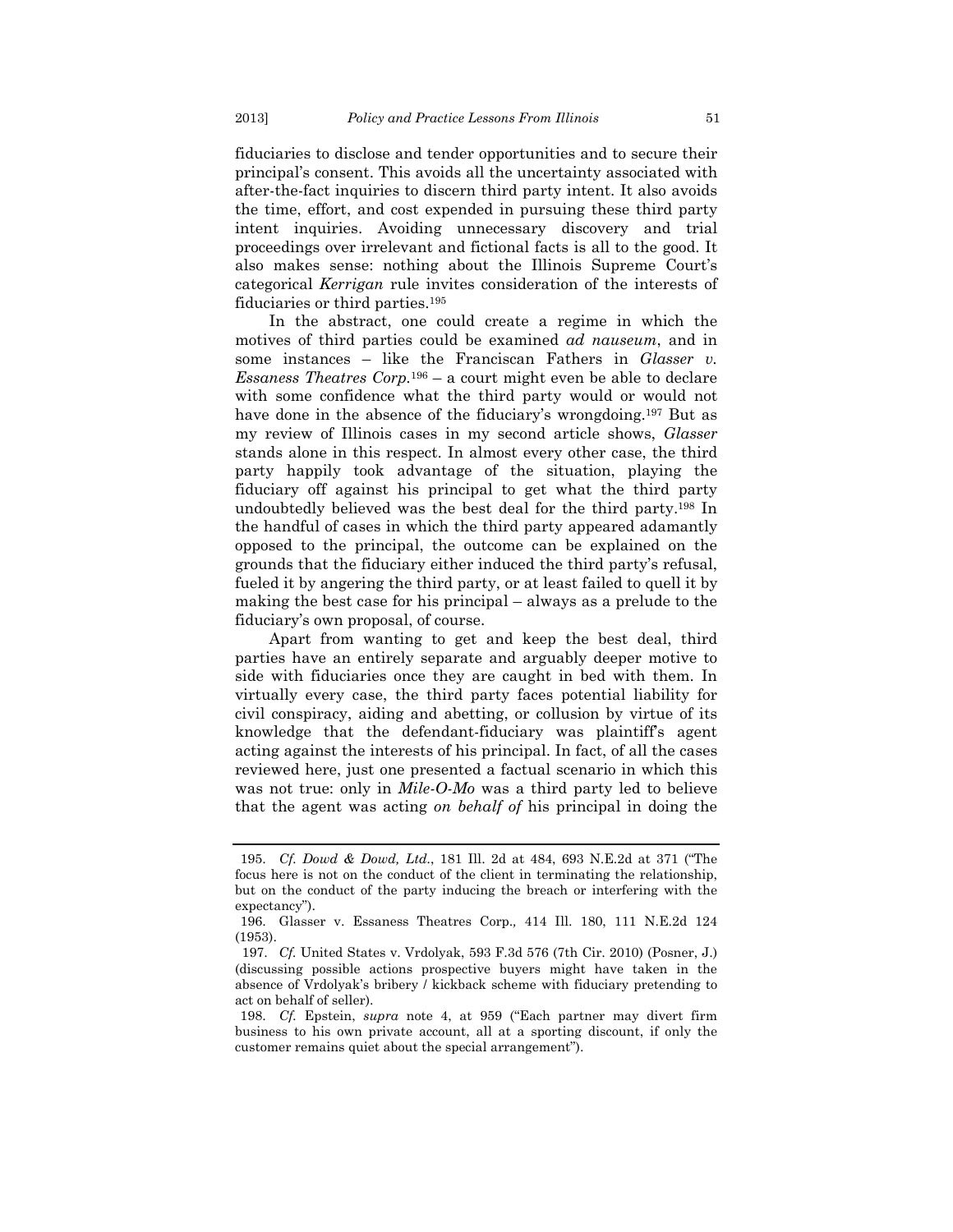deal in his own name. Thus, unless a case presents the rare facts of *Mile-O-Mo*, or unless the third party had no reason to know the fiduciary was the agent for the principal in the first place, third parties should face secondary liability as a matter of course in Illinois corporate opportunity cases. One need only think of "receiving stolen goods" prosecutions to grasp this obvious point.199

The third party refusal to deal defense clearly has no role in defining duty under *Kerrigan*, and it would be poor policy to invite the third party refusal to deal in through the back door of proximate cause. If this paper demonstrates nothing else, surely it shows that third parties are eager in every case to cut the best deal for themselves by pitting the principal against the agent. In most cases, this occurred without the principal's knowledge, but in some – like *Patient Care Services* and *LCOR* – it took place openly. *Kerrigan*, however, is not an auction protection rule for the benefit of third parties; it is a loyalty enforcement rule for the benefit of principals.

In the end, the third party refusal to deal defense should be rejected for the most basic reason of all: it invites temptation. As Lord Chancellor King said nearly three-hundred years ago in *Keech v. Sandford*, "if a trustee, on refusal to renew, might have a lease to himself, few trust-estates would be renewed to the *cestui que use*."200 That the third party landlord had refused to renew the lease in favor of the trust in *Keech* was no excuse for the trustee to seize it for himself. "It is sufficient that if he were permitted to keep the benefit, this would create the temptation to fiduciaries to act in that manner."201 Such conflicts of interest should be prohibited regardless of injury, as Justice Jackson elegantly explained in *Mosser v. Darrow*, "not because such interests are

 <sup>199.</sup> People v. Garmon*,* 394 Ill. App. 3d 997, 916 N.E.2d 1191 (1st Dist. 2009) (evidence was sufficient to show that defendant knew the cell phones he purchased were stolen based on an explicit representation of a law enforcement officer).

 <sup>200.</sup> Sel. Cas. T. King, 25 Eng. Rep. 223 (Ch. 1726), quoted in PALMER, *supra* note 1, §2.11, at 146 n. 18. Specifically, Lord Chancellor King in *Keech* held:

I must consider this as a trust for the infant; for I very well see, if a trustee, on the refusal to renew, might have a lease to himself, few trust estates would be renewed to *cestui que* use; though I do not say there is a fraud in this case, yet he should rather have let it run out, than to have had the lease to himself. This may seem hard, that the trustee is the only person of all mankind who might not have the lease: but it is very proper that rule should be strictly pursued, and not in the least relaxed; for it is very obvious what would be the consequence of letting trustees have the lease, on refusal to renew to *cestui que* use. So decreed, that the lease should be assigned to the infant, and that the trustee should be indemnified from any covenants comprised in the lease, and an account of the profits made since the renewal.

 <sup>201.</sup> PALMER, *supra* note 1, §2.11, at 146.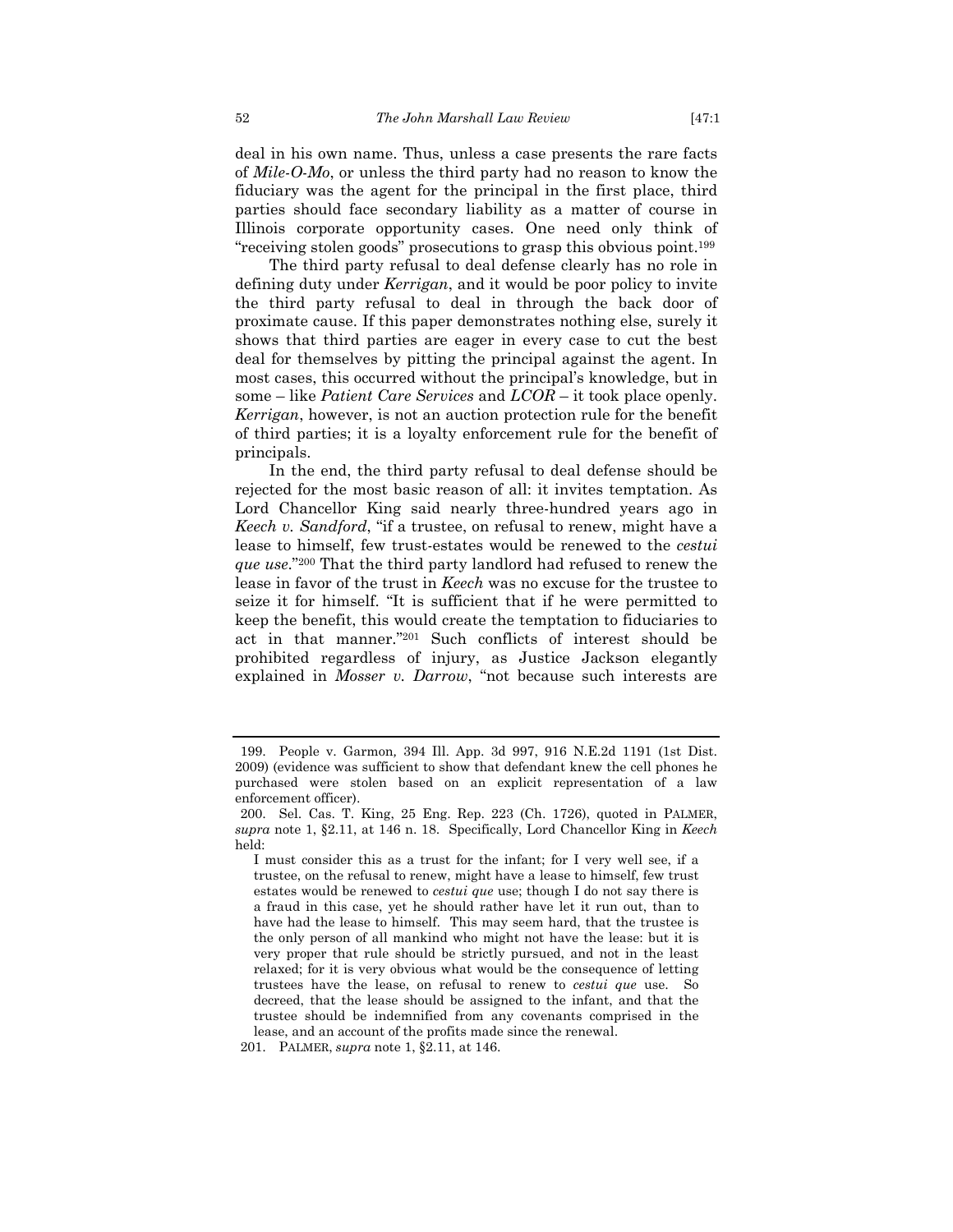always corrupt but because they are always corrupting."202

#### IV. CONCLUSION

For both business and legal reasons, third party self-interest should be expected,203 which is why the categorical *Kerrigan* rule rightly ignores the third party's interest. To say that the thirdparty's position was etched in stone in any of these cases is to ignore both business reality and human nature. In all but the rarest case, there is no way to meaningfully test the "unalterability" of the third party's refusal after-the-fact. Moreover, once caught, the third party has almost *no choice* but to side with the fiduciary, as the third party invariably faces potential collusion liability itself at that point and certainly faces business disruption through loss of its chosen partner, the fiduciary wrongdoer.204 These incentives call for a *per se* rule against such third party testimony.205

The best guide here is the oldest: trust law – the parent of fiduciary duty law. Trust law's "no further inquiry" rule backed trust law's foundational "sole interest" rule for precisely the reasons that concern us here.206 These trust rules originated in

 <sup>202.</sup> Mosser v. Darrow, 341 U.S. 267, 271 (1950).

 <sup>203.</sup> *See* JAMES B. STEWART, TANGLED WEBS – HOW FALSE STATEMENTS ARE UNDERMINING AMERICA: FROM MARTHA STEWART TO BERNIE MADOFF (2011) (exploring legal scandals featuring perjury and deception surrounding prominent figures Martha Stewart, Lewis "Scooter" Libby, Barry Bonds and Bernie Madoff); THOMAS O. MCGARITY & WENDY E. WAGNER, BENDING SCIENCE: HOW SPECIAL INTERESTS CORRUPT PUBLIC HEALTH RESEARCH (2008) (describing how self-interest has fuled wide-spread instances of scientific deception in and out of court); Charles W. Murdock, *Why Not Tell the Truth?: Deceptive Practices and the Economic Meltdown*, 41 LOY. U. CHI. L. J. 801, 801-29 (2010) (cataloging egregious instances of political, governmental, journalistic, scientific and business corruption over the past 15 years and how they have resulted in a crisis of truthfulness and a culture of deception).

 <sup>204.</sup> *Cf.* Victoria Johnson*, Chilling Conspiracy Alleged in Suit: State Says Fix Was in on Price of Packaged Ice*, CHICAGO SUN-TIMES, March 13, 2011, at 25A (reporting lawsuit over alleged antitrust conspiracy among packaged ice companies, including clandestine meetings and almost daily emails to discuss prices and market allocations).

 <sup>205.</sup> Robert Cooter & Bradley J. Freedman, *The Fiduciary Relationship: Its Economic Character and Legal Consequences*, 66 N.Y.U. L. REV. 1045, 1074 (1991) ("[t]he duty of loyalty must be understood as the law's attempt to create an incentive structure in which the fiduciary's self-interest directs her to act in the best interest of the beneficiary").

 <sup>206.</sup> Judge Cardozo offered the rationale behind these rules in Wendt v. Fischer, 154 N.E. 303, 304 (N.Y. 1926) (quoting Munson v. Syracuse, Geneva & Corning R.R., 8 N.E. 355, 358 (N.Y. 1886) (citations omitted):

<sup>[</sup>W]e are told that the [fiduciary] acted in good faith, that the terms procured were the best obtainable at the moment, and that the wrong, if any, was unaccompanied by damage. This is no sufficient answer by a trustee forgetful of his duty. The law "does not stop to inquire whether the contract or transaction was fair or unfair. It stops the inquiry when the relation is disclosed, and sets aside the transaction or refuses to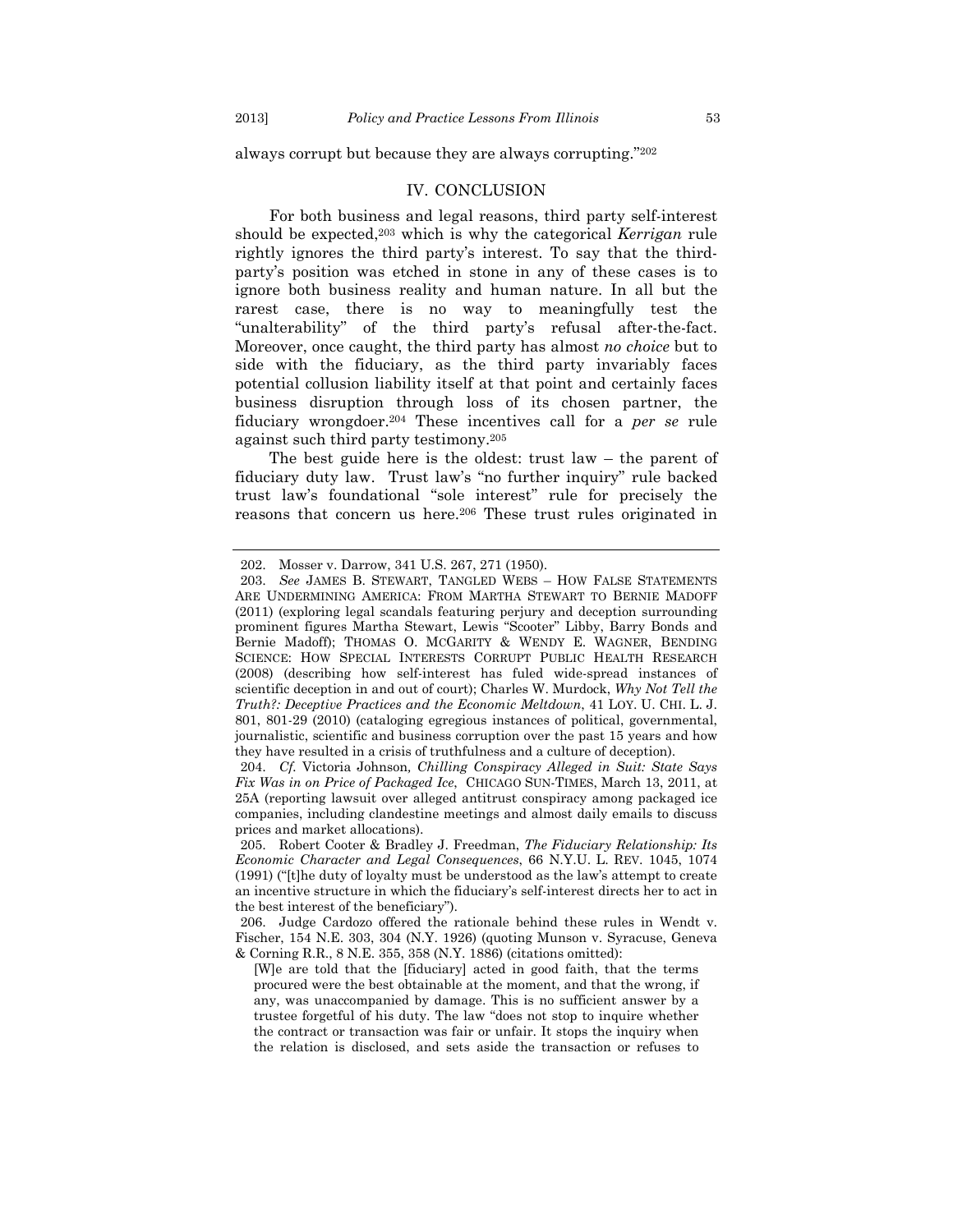part out of concern over victimized beneficiaries' inability to prove fraud under the English Court of Chancery's "profoundly defective" investigative and fact-finding system in the late eighteenth and early nineteenth centuries made infamous in Dickens' *Bleak House*.207 Modern discovery and court procedures are vast improvements over the old English practice, to be sure. Yet *Mullaney* took 14 years to resolve, <sup>208</sup> and *Vendo* was still going strong after 17 years.209 Indeed, the *Vendo* litigation literally outlived Vendo Company's fiduciary nemesis, Harry Stoner210 – a circumstance calling to mind the 1839 lament quoted in Professor Langbein's duty of loyalty article: "No man, as things now stand, can enter into a Chancery suit with any reasonable hope of being alive at the termination if he has a determined adversary."211 Even after *Kerrigan* established its bright-line "disclose and tender" standard as glossed by *Vendo* and *Mullaney*, *Peterson Welding Supply* still required 21 witnesses to resolve a third party refusal to deal, and *Levy* still took 14 months to try this issue after years of discovery abuse and perjury.212 Clearly, the need for fiduciary deterrence is no less today than in Dickens' era,213 but the ability to determine the truth in corporate opportunity cases remains as elusive as ever,214 especially when the third party takes center stage, as these sad lessons from Illinois teach.

The *Kerrigan* "line of business" test is not a customer protection rule; it is a principal protection rule. The *Kerrigan*

enforce it, at the instance of the party whom the fiduciary undertook to represent, without undertaking to deal with the question of abstract justice in the particular case." Only by this uncompromising rigidity has the rule of undivided loyalty been maintained against disintegrating erosion.)

 <sup>207.</sup> John H. Langbein, *Questioning the Trust Duty of Loyalty: Sole Interest or Best Interest?*, 114 YALE L. J. 929, 945 (2005). Of course, criticism of the English Court of Chancery long pre-dated Dickens' lament. *See* J.H. BAKER, AN INTRODUCTION TO ENGLISH LEGAL HISTORY 111 (Oxford U. Press 4th ed. 2007) ("For two centuries before Dickens wrote *Bleak House*, the word 'Chancery' had become synonymous with expense, delay and despair.").

 <sup>208.</sup> Schaller, *supra* note 15, at 1035-36.

 <sup>209.</sup> William Lynch Schaller, *Disloyalty and Distrust: The Eroding Fiduciary Duties of Illinois Employees*, 3 DEPAUL BUS. L. J. 1, 11-12 (1991) (recounting the *Vendo* litigation's epic history).

 <sup>210.</sup> *Id*. at 12.

 <sup>211.</sup> Langbein, *supra* note 207, at 946, n.78.

 <sup>212.</sup> Schaller, *supra* note 15, at 1035.

 <sup>213.</sup> *E.g.*, Veritas Capital Management, LLC v. Campbell, 918 N.Y.S.2d 448, 82 A.D.3d 529 (2011) (affirming dismissal of corporate opportunity action against Thomas Campbell, a Veritas hedge fund minority owner and employee, over \$100 million in "outside" investments Campbell made while still with Veritas).

 <sup>214.</sup> Melanie B. Leslie, *In Defense of the No Further Inquiry Rule: A Response to Professor Langbein*, 47 WILLIAM & MARY L. REV. 541 (2005) (arguing that the concerns which gave rise to the "sole interest" and "no further inquiry" rules have not diminished appreciably over time).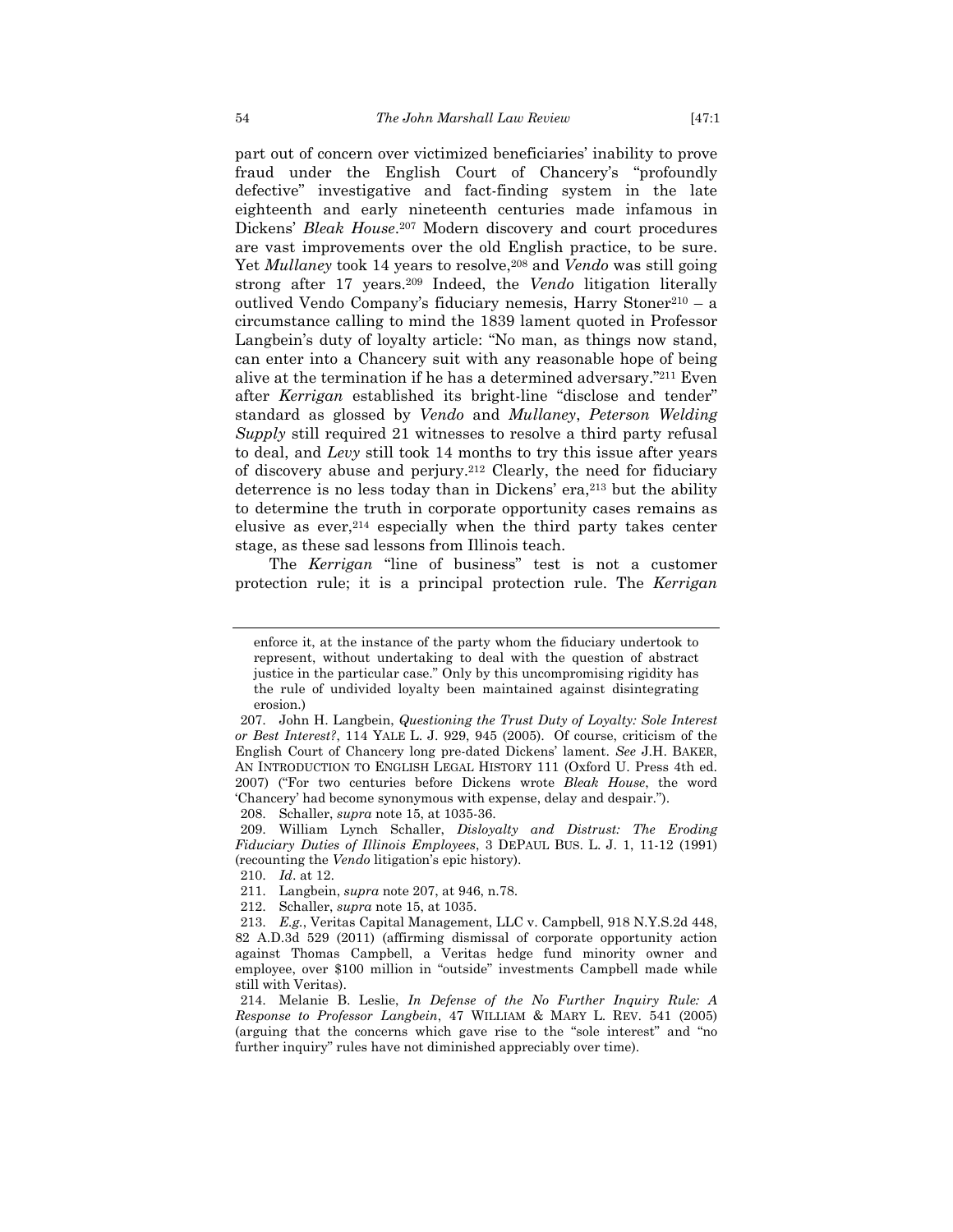requirements of tender and disclosure are simply not that onerous when compared with the risk of secret activity, the difficulty of verification after the fact, and the likelihood of induced unwillingness to deal. When it makes its inevitable appearance, the third party refusal to deal defense exponentially compounds the complexity of already-complicated Illinois corporate litigation, as reflected in the agonizing Illinois experience documented in my second article. For these reasons, the third party refusal to deal defense should be rejected as a matter of law and policy. To borrow the Illinois Supreme Court's penetrating observation in an early fiduciary duty case: "It requires no very keen moral perception to recognize the obvious justice of this universal rule of law, of justice and of morality."215

 <sup>215.</sup> Dixmoor Golf Club, Inc. v. Evans, 325 Ill. 612, 616, 156 N.E.2d 785, 787 (1927).